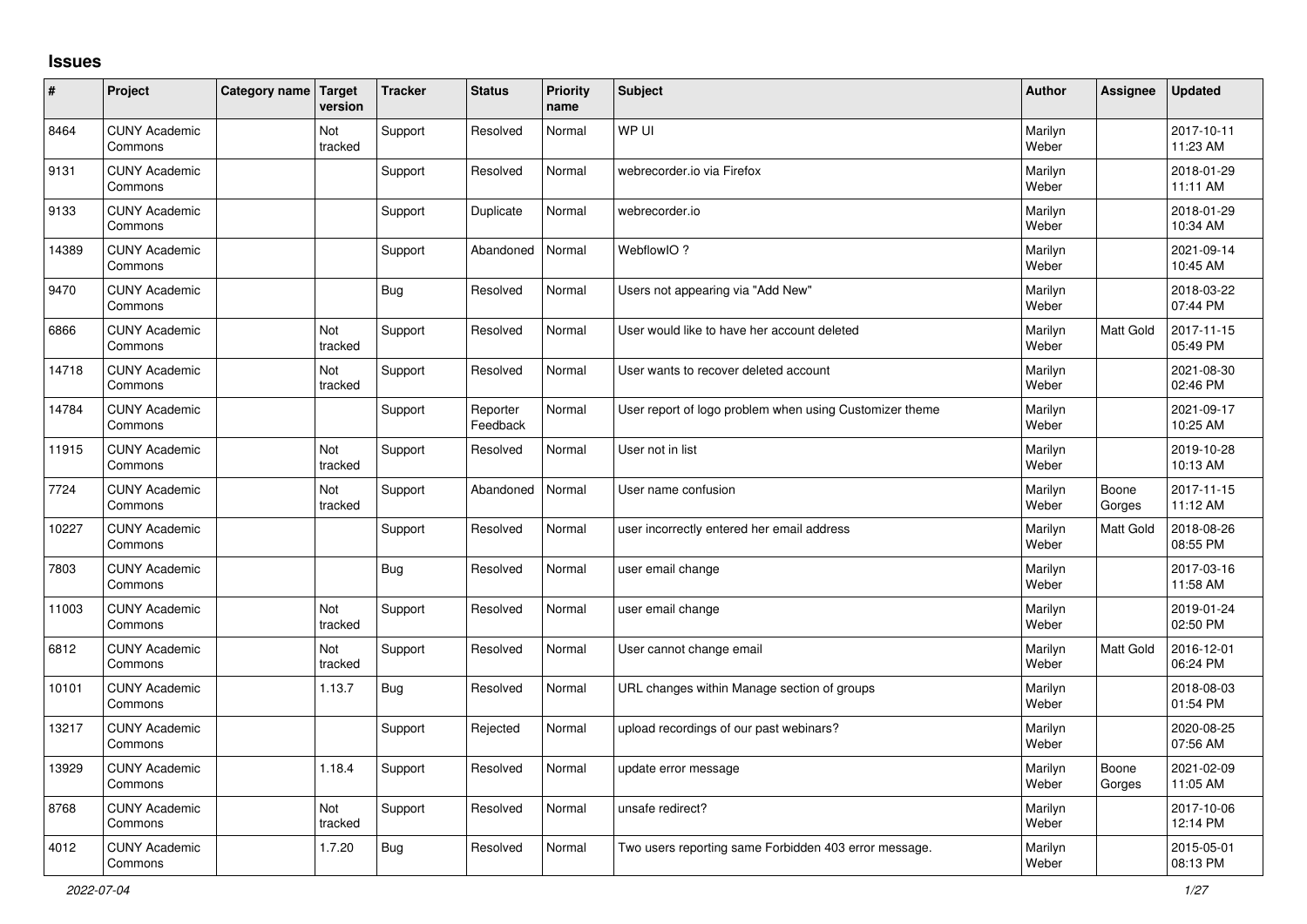| $\sharp$ | Project                         | Category name   Target | version        | <b>Tracker</b> | <b>Status</b> | <b>Priority</b><br>name | <b>Subject</b>                                                       | <b>Author</b>    | <b>Assignee</b> | <b>Updated</b>         |
|----------|---------------------------------|------------------------|----------------|----------------|---------------|-------------------------|----------------------------------------------------------------------|------------------|-----------------|------------------------|
| 10838    | <b>CUNY Academic</b><br>Commons |                        | 1.15.3         | Support        | Rejected      | Normal                  | two plugin/theme requests from a digital fellow                      | Marilyn<br>Weber |                 | 2019-06-11<br>10:31 AM |
| 5436     | <b>CUNY Academic</b><br>Commons |                        | Not<br>tracked | Bug            | Resolved      | Normal                  | Trying to change email settings for                                  | Marilyn<br>Weber | Boone<br>Gorges | 2016-04-21<br>10:12 PM |
| 12861    | <b>CUNY Academic</b><br>Commons |                        |                | Support        | Resolved      | Normal                  | trouble with YouTube                                                 | Marilyn<br>Weber | Raymond<br>Hoh  | 2020-06-09<br>11:16 AM |
| 12905    | <b>CUNY Academic</b><br>Commons |                        | 1.16.14        | Support        | Resolved      | Normal                  | trouble embedding a flipbook from Flipsnack                          | Marilyn<br>Weber | Boone<br>Gorges | 2020-06-23<br>10:53 AM |
| 11647    | <b>CUNY Academic</b><br>Commons |                        | 1.15.6         | Support        | Resolved      | Normal                  | <b>Tribulant Newsletters update</b>                                  | Marilyn<br>Weber |                 | 2019-07-18<br>02:27 PM |
| 10407    | <b>CUNY Academic</b><br>Commons |                        | Not<br>tracked | Support        | Resolved      | Normal                  | toolbar problem                                                      | Marilyn<br>Weber | Boone<br>Gorges | 2018-10-23<br>10:52 AM |
| 13738    | <b>CUNY Academic</b><br>Commons |                        | 1.18.1         | Support        | Resolved      | Normal                  | theme requests from a non-CUY person                                 | Marilyn<br>Weber |                 | 2020-12-23<br>11:34 AM |
| 8553     | <b>CUNY Academic</b><br>Commons |                        | Not<br>tracked | Support        | Resolved      | Normal                  | storage limits?                                                      | Marilyn<br>Weber |                 | 2017-08-18<br>04:36 PM |
| 12986    | <b>CUNY Academic</b><br>Commons |                        |                | Support        | Rejected      | Normal                  | Someone is trying to create accounts using random CUNY entity emails | Marilyn<br>Weber |                 | 2020-07-02<br>09:47 PM |
| 9275     | <b>CUNY Academic</b><br>Commons |                        |                | Support        | Rejected      | Normal                  | soft chalk page?                                                     | Marilyn<br>Weber | Boone<br>Gorges | 2018-04-09<br>10:37 AM |
| 13710    | <b>CUNY Academic</b><br>Commons |                        | Not<br>tracked | Support        | Resolved      | Normal                  | small change to Hosting Partner Handbook                             | Marilyn<br>Weber |                 | 2020-12-16<br>04:29 PM |
| 7700     | <b>CUNY Academic</b><br>Commons |                        | Not<br>tracked | Support        | Abandoned     | Normal                  | slow loading Page on site                                            | Marilyn<br>Weber | Boone<br>Gorges | 2017-11-15<br>11:02 AM |
| 15816    | <b>CUNY Academic</b><br>Commons |                        | Not<br>tracked | Support        | <b>New</b>    | Normal                  | slow loading at SPS                                                  | Marilyn<br>Weber |                 | 2022-04-05<br>01:26 PM |
| 9033     | <b>CUNY Academic</b><br>Commons |                        |                | Support        | Rejected      | Normal                  | Site search terms                                                    | Marilyn<br>Weber |                 | 2017-12-22<br>01:10 PM |
| 6107     | <b>CUNY Academic</b><br>Commons |                        |                | Bug            | Resolved      | High                    | site redirect?                                                       | Marilyn<br>Weber | Boone<br>Gorges | 2016-09-29<br>03:45 PM |
| 13160    | <b>CUNY Academic</b><br>Commons |                        |                | Support        | Rejected      | Normal                  | site not working on iphone                                           | Marilyn<br>Weber |                 | 2020-08-25<br>10:58 AM |
| 7767     | <b>CUNY Academic</b><br>Commons |                        | Not<br>tracked | Bug            | Resolved      | Normal                  | Site loading problems                                                | Marilyn<br>Weber |                 | 2017-03-21<br>09:57 PM |
| 13656    | <b>CUNY Academic</b><br>Commons |                        |                | <b>Bug</b>     | Resolved      | High                    | site down                                                            | Marilyn<br>Weber |                 | 2020-12-11<br>12:50 PM |
| 11017    | <b>CUNY Academic</b><br>Commons |                        | Not<br>tracked | Support        | Resolved      | Normal                  | site didn't save?                                                    | Marilyn<br>Weber |                 | 2019-01-25<br>03:47 PM |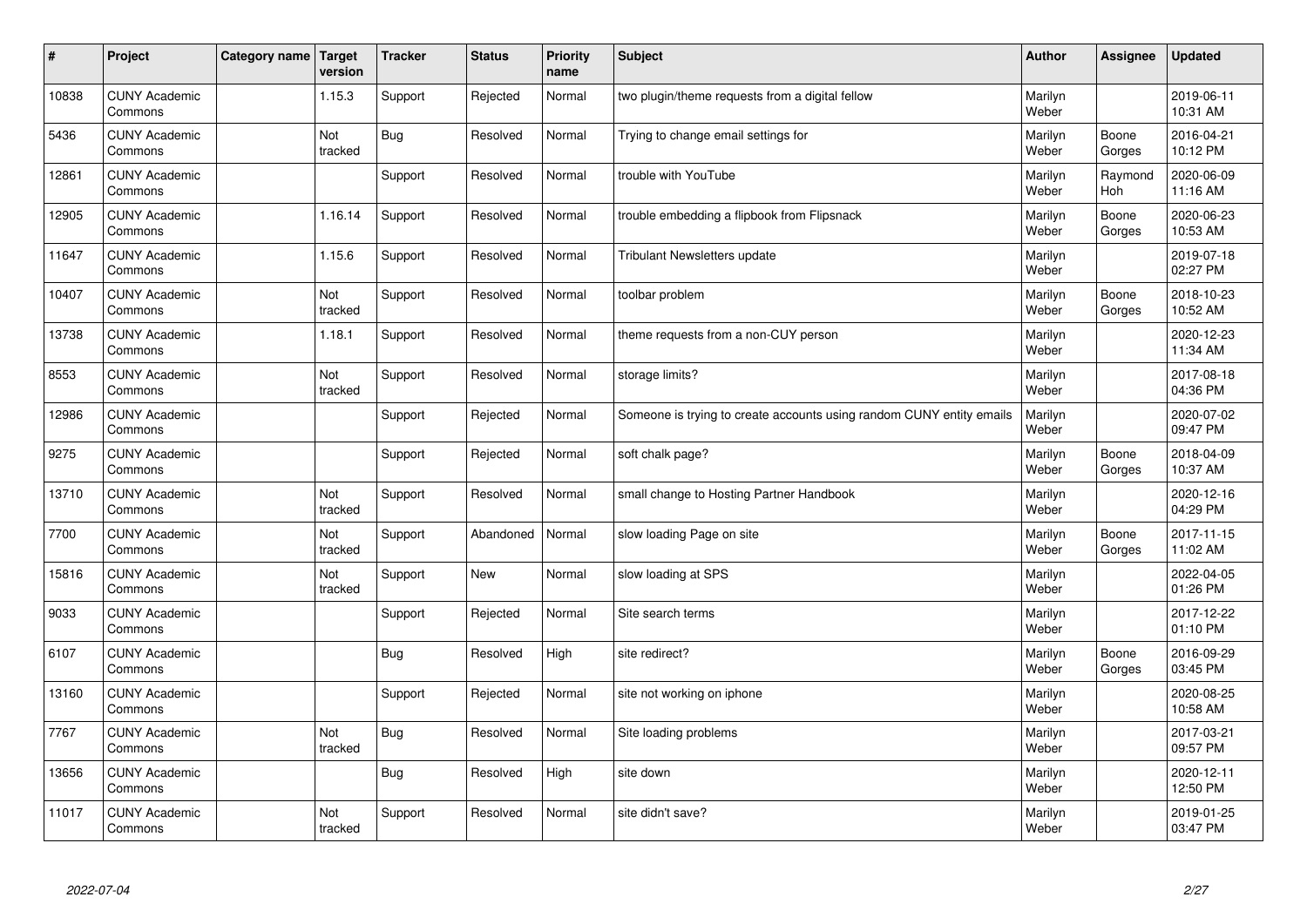| $\vert$ # | Project                         | Category name   Target | version        | <b>Tracker</b> | <b>Status</b>        | <b>Priority</b><br>name | <b>Subject</b>                                                  | <b>Author</b>    | Assignee        | <b>Updated</b>         |
|-----------|---------------------------------|------------------------|----------------|----------------|----------------------|-------------------------|-----------------------------------------------------------------|------------------|-----------------|------------------------|
| 11267     | <b>CUNY Academic</b><br>Commons |                        |                | Support        | Rejected             | Normal                  | signing up with a nonCUNY signup code from the Register page    | Marilyn<br>Weber |                 | 2019-03-26<br>03:00 PM |
| 9684      | <b>CUNY Academic</b><br>Commons |                        |                | Support        | Rejected             | Normal                  | SEO cleanup for newlaborforum.cuny.edu                          | Marilyn<br>Weber |                 | 2018-04-30<br>10:29 AM |
| 10298     | <b>CUNY Academic</b><br>Commons |                        | Not<br>tracked | Support        | Resolved             | Normal                  | RSS feed to itunes problem                                      | Marilyn<br>Weber |                 | 2018-12-10<br>03:57 PM |
| 10820     | <b>CUNY Academic</b><br>Commons |                        | Not<br>tracked | Support        | Resolved             | Normal                  | retrieve deleted pages/posts                                    | Marilyn<br>Weber |                 | 2018-12-13<br>06:33 PM |
| 12777     | <b>CUNY Academic</b><br>Commons |                        | 1.16.14        | Support        | Resolved             | Normal                  | request to include custom javascript into a Commons-hosted site | Marilyn<br>Weber |                 | 2020-06-16<br>04:03 PM |
| 8379      | <b>CUNY Academic</b><br>Commons |                        | Not<br>tracked | Support        | Resolved             | Normal                  | request for site build help                                     | Marilyn<br>Weber |                 | 2017-07-01<br>10:48 AM |
| 16099     | <b>CUNY Academic</b><br>Commons |                        |                | Support        | Reporter<br>Feedback | Normal                  | request for Newsletter Glue                                     | Marilyn<br>Weber |                 | 2022-05-13<br>12:14 PM |
| 12999     | <b>CUNY Academic</b><br>Commons |                        | 1.18.1         | Support        | Resolved             | Normal                  | request for Dentist theme                                       | Marilyn<br>Weber | Boone<br>Gorges | 2020-12-22<br>03:31 PM |
| 12334     | <b>CUNY Academic</b><br>Commons |                        |                | Support        | Resolved             | Normal                  | request for a Redmine account                                   | Marilyn<br>Weber | Matt Gold       | 2020-01-30<br>12:01 PM |
| 8289      | <b>CUNY Academic</b><br>Commons |                        | Not<br>tracked | Support        | Resolved             | Normal                  | removing my access to sites                                     | Marilyn<br>Weber | Luke<br>Waltzer | 2017-06-19<br>12:40 PM |
| 9780      | <b>CUNY Academic</b><br>Commons |                        | Not<br>tracked | Support        | Resolved             | Normal                  | remove the phone number on this profile?                        | Marilyn<br>Weber |                 | 2018-05-15<br>10:35 AM |
| 16110     | <b>CUNY Academic</b><br>Commons |                        |                | Support        | Reporter<br>Feedback | Normal                  | remove Creative Commons license from pages?                     | Marilyn<br>Weber | Raymond<br>Hoh  | 2022-05-17<br>06:11 PM |
| 9889      | <b>CUNY Academic</b><br>Commons |                        | Not<br>tracked | Support        | Resolved             | Normal                  | remove comments from activity feed?                             | Marilyn<br>Weber |                 | 2018-12-10<br>03:53 PM |
| 5072      | <b>CUNY Academic</b><br>Commons |                        |                | Feature        | Duplicate            | Normal                  | redirect shortcode handler                                      | Marilyn<br>Weber | Boone<br>Gorges | 2016-01-07<br>12:34 PM |
| 8726      | <b>CUNY Academic</b><br>Commons |                        |                | Support        | Resolved             | Normal                  | Redirect problem                                                | Marilyn<br>Weber |                 | 2017-09-21<br>12:14 PM |
| 10035     | <b>CUNY Academic</b><br>Commons |                        | Not<br>tracked | <b>Bug</b>     | Resolved             | Normal                  | Reconnecting user to site                                       | Marilyn<br>Weber |                 | 2018-07-23<br>11:55 AM |
| 9062      | <b>CUNY Academic</b><br>Commons |                        | Not<br>tracked | <b>Bug</b>     | Resolved             | Normal                  | re-add me as admin of https://commons.gc.cuny.edu/              | Marilyn<br>Weber |                 | 2018-01-08<br>12:03 PM |
| 14813     | <b>CUNY Academic</b><br>Commons |                        | Not<br>tracked | Support        | Resolved             | Normal                  | raise the file size limit                                       | Marilyn<br>Weber |                 | 2021-09-30<br>12:02 PM |
| 9949      | <b>CUNY Academic</b><br>Commons |                        | 1.13.4         | Support        | Resolved             | Normal                  | raise storage space limit?                                      | Marilyn<br>Weber | Boone<br>Gorges | 2018-06-26<br>12:00 PM |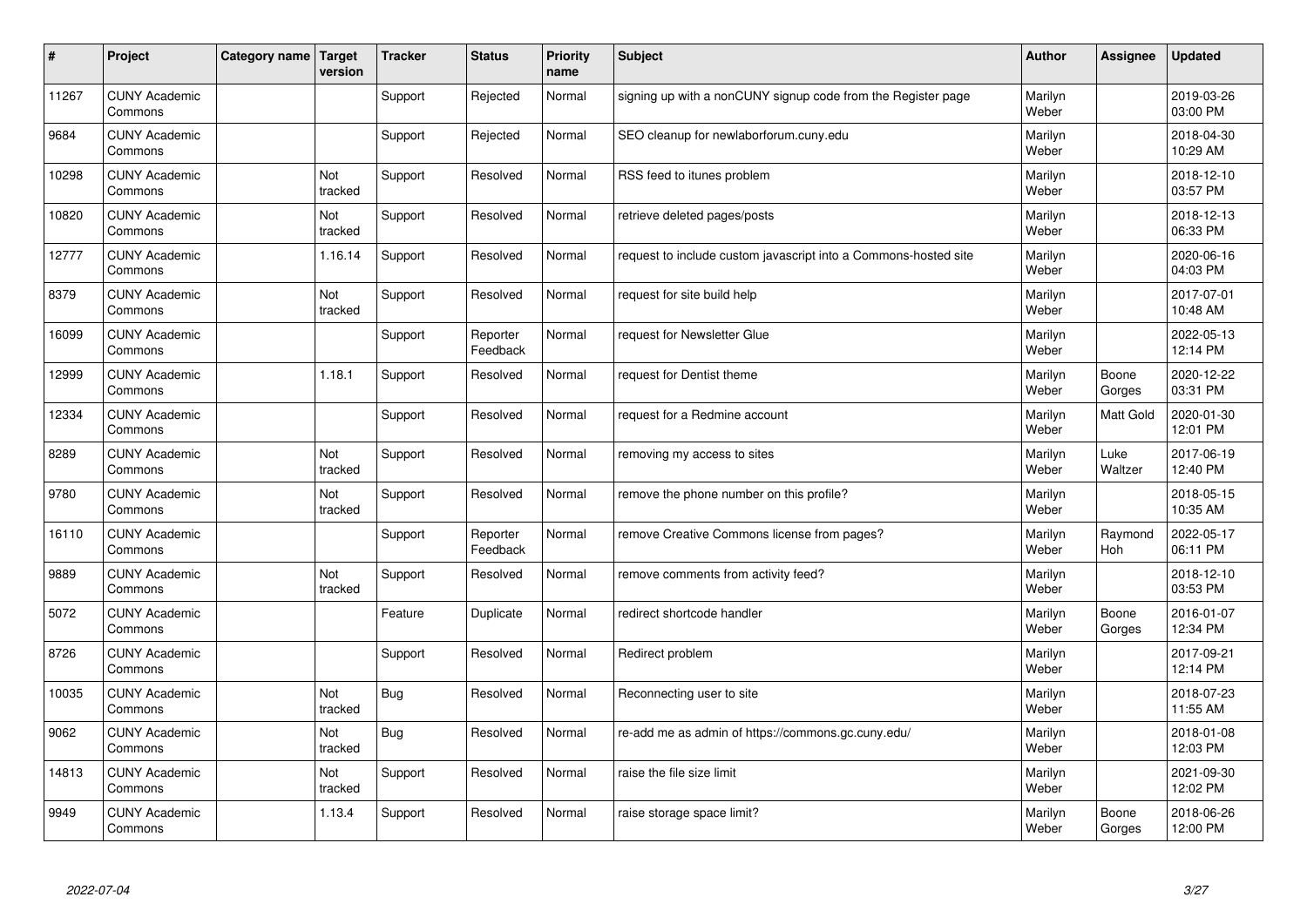| $\vert$ # | Project                         | Category name   Target | version        | <b>Tracker</b> | <b>Status</b>        | <b>Priority</b><br>name | <b>Subject</b>                                       | <b>Author</b>    | <b>Assignee</b> | <b>Updated</b>         |
|-----------|---------------------------------|------------------------|----------------|----------------|----------------------|-------------------------|------------------------------------------------------|------------------|-----------------|------------------------|
| 8882      | <b>CUNY Academic</b><br>Commons |                        | Not<br>tracked | Support        | Resolved             | Normal                  | question about search engines                        | Marilyn<br>Weber |                 | 2017-11-01<br>03:26 PM |
| 13633     | <b>CUNY Academic</b><br>Commons |                        | Not<br>tracked | <b>Bug</b>     | Resolved             | High                    | PublicsLab site down                                 | Marilyn<br>Weber |                 | 2020-11-30<br>02:01 PM |
| 9885      | <b>CUNY Academic</b><br>Commons |                        |                | Support        | Rejected             | Normal                  | Publications field problem                           | Marilyn<br>Weber |                 | 2018-06-06<br>01:18 PM |
| 9518      | <b>CUNY Academic</b><br>Commons |                        | Not<br>tracked | Support        | Rejected             | Normal                  | problems with site on Internet Explorer              | Marilyn<br>Weber | Raymond<br>Hoh  | 2019-03-11<br>11:18 PM |
| 9725      | <b>CUNY Academic</b><br>Commons |                        | Not<br>tracked | Support        | Resolved             | Normal                  | problems with deleting a site                        | Marilyn<br>Weber |                 | 2018-05-07<br>10:24 PM |
| 13091     | <b>CUNY Academic</b><br>Commons |                        | 1.17.0         | Support        | Resolved             | Normal                  | problem with latex (math equations)                  | Marilyn<br>Weber |                 | 2020-07-28<br>11:09 AM |
| 15685     | <b>CUNY Academic</b><br>Commons |                        |                | Support        | <b>New</b>           | High                    | problem with chrome?                                 | Marilyn<br>Weber |                 | 2022-04-25<br>03:40 PM |
| 13378     | <b>CUNY Academic</b><br>Commons |                        | 1.17.5         | <b>Bug</b>     | Resolved             | Normal                  | problem on one of my sites                           | Marilyn<br>Weber |                 | 2020-09-24<br>05:27 PM |
| 13286     | <b>CUNY Academic</b><br>Commons |                        | Not<br>tracked | Support        | New                  | Normal                  | problem connecting with WordPress app                | Marilyn<br>Weber | Raymond<br>Hoh  | 2020-09-08<br>11:16 AM |
| 9276      | <b>CUNY Academic</b><br>Commons |                        |                | <b>Bug</b>     | Resolved             | High                    | problem adding a member to a group - wrong username? | Marilyn<br>Weber |                 | 2018-02-25<br>12:47 PM |
| 14900     | <b>CUNY Academic</b><br>Commons |                        | Not<br>tracked | Support        | Reporter<br>Feedback | Normal                  | previous theme?                                      | Marilyn<br>Weber |                 | 2021-10-25<br>10:31 AM |
| 14378     | <b>CUNY Academic</b><br>Commons |                        | Not<br>tracked | Support        | Resolved             | Normal                  | PPTX files unfetchable                               | Marilyn<br>Weber |                 | 2021-05-11<br>11:25 AM |
| 13912     | <b>CUNY Academic</b><br>Commons |                        | Not<br>tracked | Feature        | Hold                 | Low                     | posting "missed schedule"                            | Marilyn<br>Weber |                 | 2021-02-23<br>10:46 AM |
| 14148     | <b>CUNY Academic</b><br>Commons |                        |                | Support        | Abandoned            | Normal                  | post notification problem                            | Marilyn<br>Weber |                 | 2021-09-14<br>10:43 AM |
| 12483     | <b>CUNY Academic</b><br>Commons |                        | 1.16.7         | <b>Bug</b>     | Resolved             | High                    | post error                                           | Marilyn<br>Weber |                 | 2020-02-28<br>02:44 PM |
| 11771     | <b>CUNY Academic</b><br>Commons |                        | Not<br>tracked | Support        | Reporter<br>Feedback | Normal                  | post displays in sections                            | Marilyn<br>Weber |                 | 2019-08-20<br>10:34 AM |
| 12205     | <b>CUNY Academic</b><br>Commons |                        |                | Support        | Rejected             | Normal                  | possible update to the 2019 theme?                   | Marilyn<br>Weber |                 | 2020-01-14<br>12:08 PM |
| 8195      | <b>CUNY Academic</b><br>Commons |                        |                | Support        | Rejected             | Normal                  | possible to make the Profile pic semi-hidden?        | Marilyn<br>Weber |                 | 2017-05-24<br>11:00 PM |
| 9587      | <b>CUNY Academic</b><br>Commons |                        |                | Support        | Rejected             | Normal                  | possible request for the "PDF Poster" plugin         | Marilyn<br>Weber |                 | 2018-04-24<br>10:52 AM |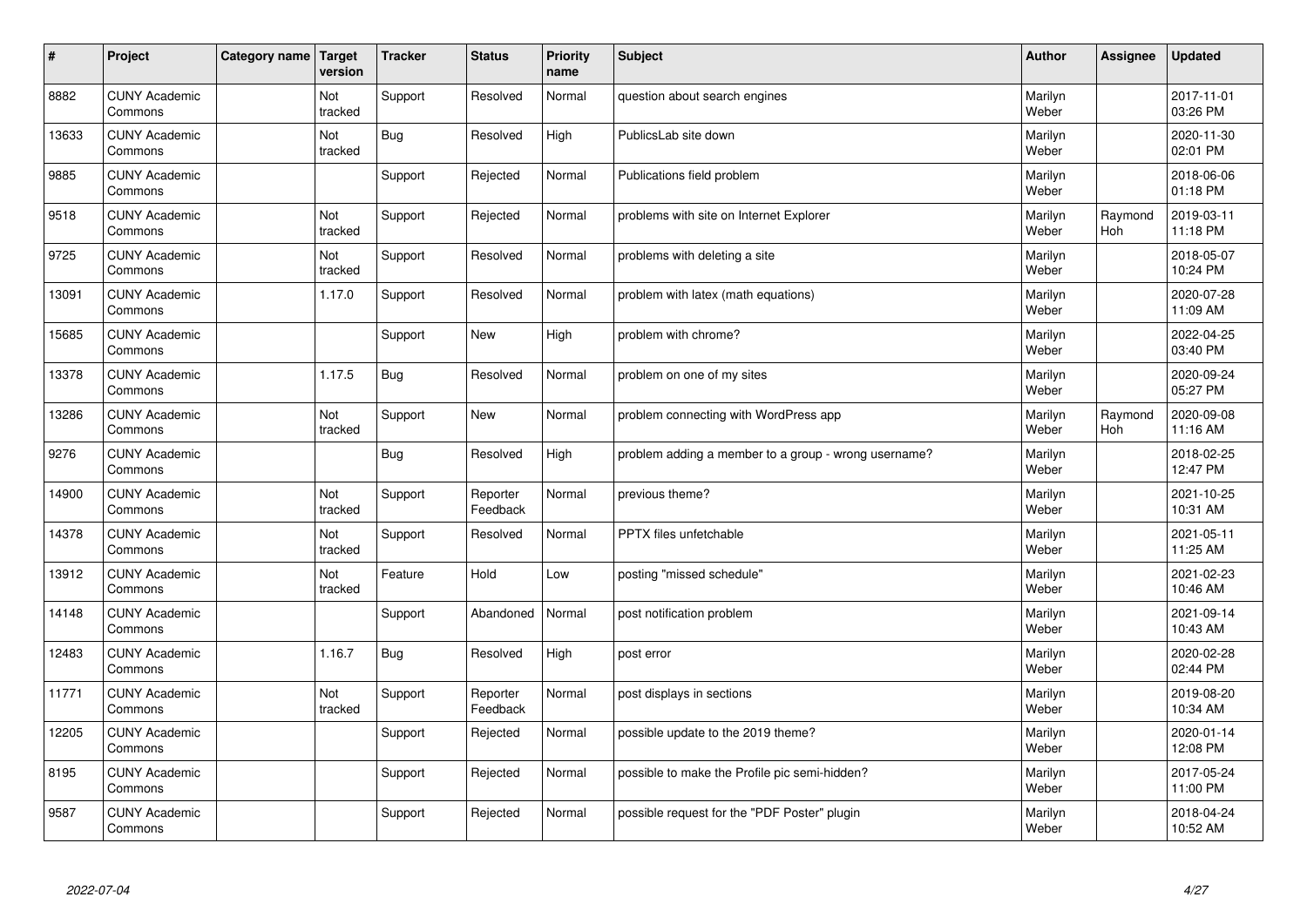| $\sharp$ | Project                         | Category name | Target<br>version | <b>Tracker</b> | <b>Status</b>        | <b>Priority</b><br>name | <b>Subject</b>                                                 | <b>Author</b>    | Assignee        | <b>Updated</b>         |
|----------|---------------------------------|---------------|-------------------|----------------|----------------------|-------------------------|----------------------------------------------------------------|------------------|-----------------|------------------------|
| 11977    | <b>CUNY Academic</b><br>Commons |               | Not<br>tracked    | Support        | Resolved             | Normal                  | please remove me from many sites                               | Marilyn<br>Weber |                 | 2019-11-21<br>01:05 PM |
| 14016    | <b>CUNY Academic</b><br>Commons |               |                   | Support        | Rejected             | Normal                  | PDFs not downloading                                           | Marilyn<br>Weber |                 | 2021-02-22<br>11:00 AM |
| 10986    | <b>CUNY Academic</b><br>Commons |               | Not<br>tracked    | Support        | Resolved             | Normal                  | PDF embedder provoking error                                   | Marilyn<br>Weber |                 | 2019-03-29<br>04:28 PM |
| 13201    | <b>CUNY Academic</b><br>Commons |               |                   | Support        | Rejected             | Low                     | PDF embedder                                                   | Marilyn<br>Weber |                 | 2020-09-29<br>11:37 AM |
| 8607     | <b>CUNY Academic</b><br>Commons |               | Not<br>tracked    | Support        | <b>New</b>           | Normal                  | Paypal?                                                        | Marilyn<br>Weber | Matt Gold       | 2018-05-15<br>01:37 PM |
| 12427    | <b>CUNY Academic</b><br>Commons |               | Not<br>tracked    | Support        | Resolved             | Normal                  | organizing PDF on a site?                                      | Marilyn<br>Weber | scott voth      | 2020-03-10<br>11:11 AM |
| 11002    | <b>CUNY Academic</b><br>Commons |               | Not<br>tracked    | Support        | Resolved             | Normal                  | open link in a new tab not working                             | Marilyn<br>Weber |                 | 2019-06-03<br>07:57 PM |
| 13441    | <b>CUNY Academic</b><br>Commons |               | 1.17.5            | Support        | Resolved             | Normal                  | ongoing user problems with daily digests                       | Marilyn<br>Weber |                 | 2020-10-13<br>10:02 AM |
| 12584    | <b>CUNY Academic</b><br>Commons |               | Not<br>tracked    | Bug            | Resolved             | Urgent                  | No way to register                                             | Marilyn<br>Weber |                 | 2020-03-27<br>02:38 PM |
| 15045    | <b>CUNY Academic</b><br>Commons |               |                   | Support        | <b>New</b>           | Normal                  | no result for KCeL in the search box on the commons            | Marilyn<br>Weber |                 | 2021-12-10<br>11:29 AM |
| 10571    | <b>CUNY Academic</b><br>Commons |               | Not<br>tracked    | Support        | Abandoned            | Normal                  | newsletter queue problem                                       | Marilyn<br>Weber |                 | 2018-12-10<br>03:58 PM |
| 15169    | <b>CUNY Academic</b><br>Commons |               | 2.0.3             | Support        | Reporter<br>Feedback | Normal                  | new Prelude website zipfiles for custom theme and other files. | Marilyn<br>Weber |                 | 2022-06-29<br>11:32 AM |
| 11031    | <b>CUNY Academic</b><br>Commons |               | Not<br>tracked    | Support        | Resolved             | Normal                  | new group with seemingly old topics                            | Marilyn<br>Weber |                 | 2019-02-11<br>12:17 PM |
| 13783    | <b>CUNY Academic</b><br>Commons |               | 1.18.2            | Support        | Resolved             | Normal                  | new CUNY OneSearch url                                         | Marilyn<br>Weber |                 | 2021-01-14<br>04:53 PM |
| 5834     | <b>CUNY Academic</b><br>Commons |               |                   | Bug            | Resolved             | Normal                  | My access to cdev                                              | Marilyn<br>Weber | Boone<br>Gorges | 2016-07-25<br>03:12 PM |
| 12960    | <b>CUNY Academic</b><br>Commons |               | 1.16.14           | Support        | Resolved             | Normal                  | mutiple plugin in requests                                     | Marilyn<br>Weber | Boone<br>Gorges | 2020-06-23<br>10:53 AM |
| 10239    | <b>CUNY Academic</b><br>Commons |               | Not<br>tracked    | Support        | Resolved             | Normal                  | musicroombooking.commons.gc.cuny.edu                           | Marilyn<br>Weber |                 | 2018-08-29<br>03:06 PM |
| 6338     | <b>CUNY Academic</b><br>Commons |               |                   | Bug            | Rejected             | Normal                  | Multiple email notifications for each blog post                | Marilyn<br>Weber | Boone<br>Gorges | 2016-10-18<br>08:45 PM |
| 12176    | <b>CUNY Academic</b><br>Commons |               | Not<br>tracked    | Support        | Resolved             | Normal                  | Mp4s?                                                          | Marilyn<br>Weber |                 | 2019-12-05<br>11:04 AM |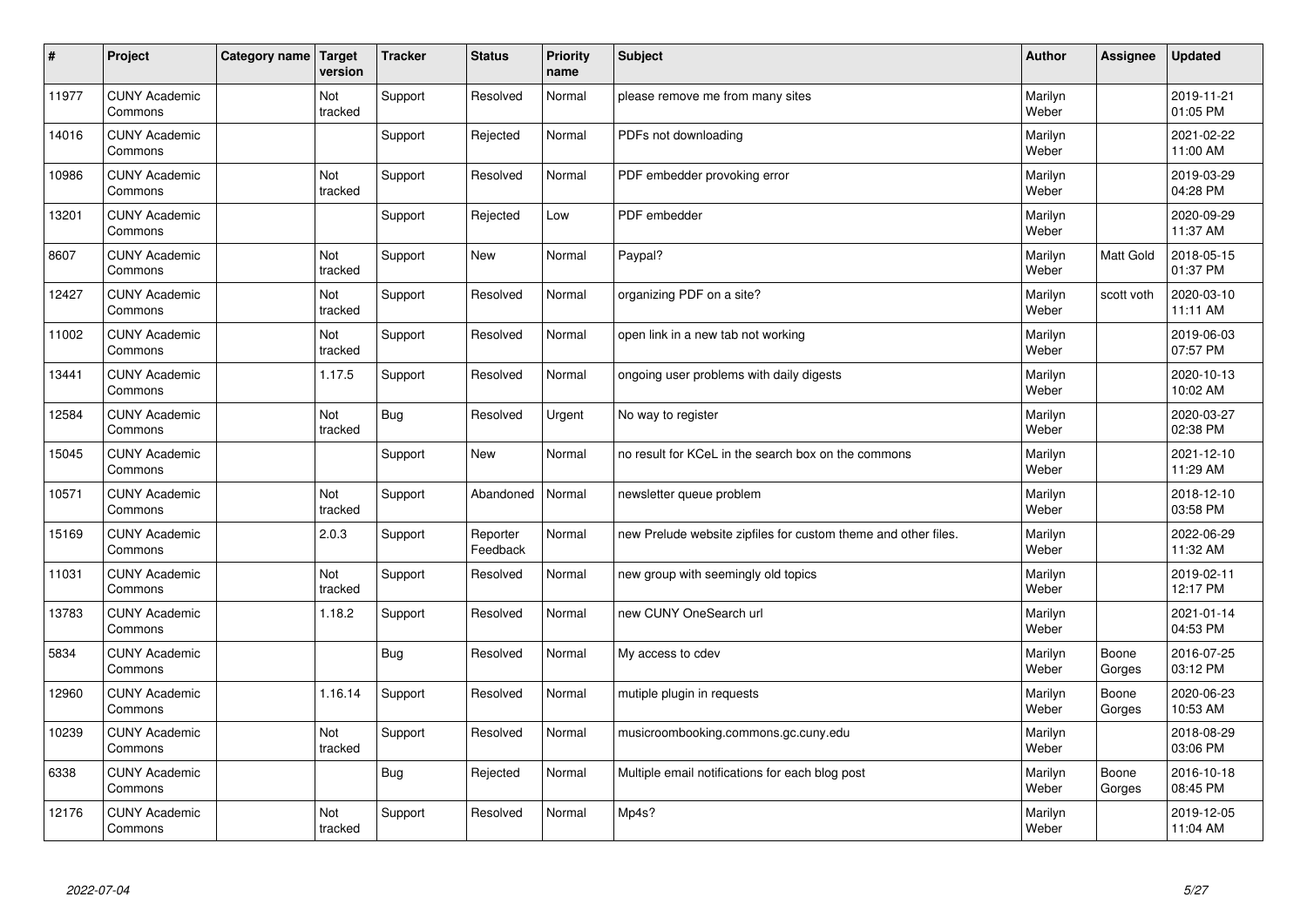| $\vert$ # | Project                         | Category name   Target | version        | <b>Tracker</b> | <b>Status</b> | <b>Priority</b><br>name | Subject                                   | <b>Author</b>    | Assignee       | <b>Updated</b>         |
|-----------|---------------------------------|------------------------|----------------|----------------|---------------|-------------------------|-------------------------------------------|------------------|----------------|------------------------|
| 9223      | <b>CUNY Academic</b><br>Commons |                        | Not<br>tracked | Support        | Resolved      | Normal                  | moving wordpress sites                    | Marilyn<br>Weber |                | 2018-02-18<br>08:44 PM |
| 11609     | <b>CUNY Academic</b><br>Commons |                        | 1.15.5         | Support        | Resolved      | Normal                  | Mixed Content flag                        | Marilyn<br>Weber |                | 2019-06-27<br>06:54 PM |
| 8259      | <b>CUNY Academic</b><br>Commons |                        | Not<br>tracked | Bug            | Resolved      | Normal                  | missing dashboard                         | Marilyn<br>Weber |                | 2017-11-15<br>01:28 PM |
| 8873      | <b>CUNY Academic</b><br>Commons |                        | Not<br>tracked | Support        | Resolved      | Normal                  | maximum file upload size?                 | Marilyn<br>Weber |                | 2017-10-30<br>11:23 AM |
| 4013      | <b>CUNY Academic</b><br>Commons |                        |                | Bug            | Duplicate     | Normal                  | Math question?                            | Marilyn<br>Weber |                | 2015-04-22<br>04:05 PM |
| 13699     | <b>CUNY Academic</b><br>Commons |                        | Not<br>tracked | Support        | Resolved      | Normal                  | Martin Segal Center site down             | Marilyn<br>Weber | Raymond<br>Hoh | 2020-12-22<br>03:03 PM |
| 13918     | <b>CUNY Academic</b><br>Commons |                        | Not<br>tracked | Support        | Rejected      | Normal                  | MailPoet Newsletters Premium plugin       | Marilyn<br>Weber |                | 2021-02-09<br>11:01 AM |
| 14972     | <b>CUNY Academic</b><br>Commons |                        |                | Support        | Rejected      | Normal                  | Mailchimp plugin                          | Marilyn<br>Weber |                | 2021-11-17<br>02:13 PM |
| 14973     | <b>CUNY Academic</b><br>Commons |                        |                | Support        | Resolved      | Normal                  | <b>Mail Poet</b>                          | Marilyn<br>Weber |                | 2021-12-06<br>10:20 AM |
| 13288     | <b>CUNY Academic</b><br>Commons |                        |                | Support        | Abandoned     | Normal                  | log in problems on iPhone 6               | Marilyn<br>Weber |                | 2020-10-27<br>10:26 AM |
| 14242     | <b>CUNY Academic</b><br>Commons |                        |                | Support        | Resolved      | Normal                  | LAILAC site missing content               | Marilyn<br>Weber |                | 2021-03-27<br>08:40 AM |
| 15266     | <b>CUNY Academic</b><br>Commons |                        |                | Support        | Resolved      | Normal                  | Just an appreciation                      | Marilyn<br>Weber |                | 2022-02-07<br>10:42 AM |
| 10537     | <b>CUNY Academic</b><br>Commons |                        | Not<br>tracked | Bug            | Resolved      | Normal                  | jpegs not showing                         | Marilyn<br>Weber |                | 2018-10-23<br>10:51 AM |
| 13826     | <b>CUNY Academic</b><br>Commons |                        |                | Support        | Resolved      | Normal                  | January 14th                              | Marilyn<br>Weber |                | 2021-01-26<br>04:26 PM |
| 6800      | <b>CUNY Academic</b><br>Commons |                        |                | Bug            | Rejected      | Immediate               | Is something going on?                    | Marilyn<br>Weber |                | 2016-11-18<br>04:40 PM |
| 13596     | <b>CUNY Academic</b><br>Commons |                        |                | Support        | Abandoned     | Normal                  | invited as Author but show as Contributor | Marilyn<br>Weber |                | 2021-09-14<br>10:41 AM |
| 14008     | <b>CUNY Academic</b><br>Commons |                        |                | Bug            | Resolved      | High                    | invisible user                            | Marilyn<br>Weber |                | 2021-02-18<br>05:53 PM |
| 14799     | <b>CUNY Academic</b><br>Commons |                        | 1.18.19        | Support        | Resolved      | High                    | install the official Classic Widgets?     | Marilyn<br>Weber |                | 2021-09-22<br>02:17 PM |
| 5059      | <b>CUNY Academic</b><br>Commons |                        | Not<br>tracked | Bug            | Resolved      | Normal                  | Instagram embed?                          | Marilyn<br>Weber |                | 2016-01-26<br>12:05 AM |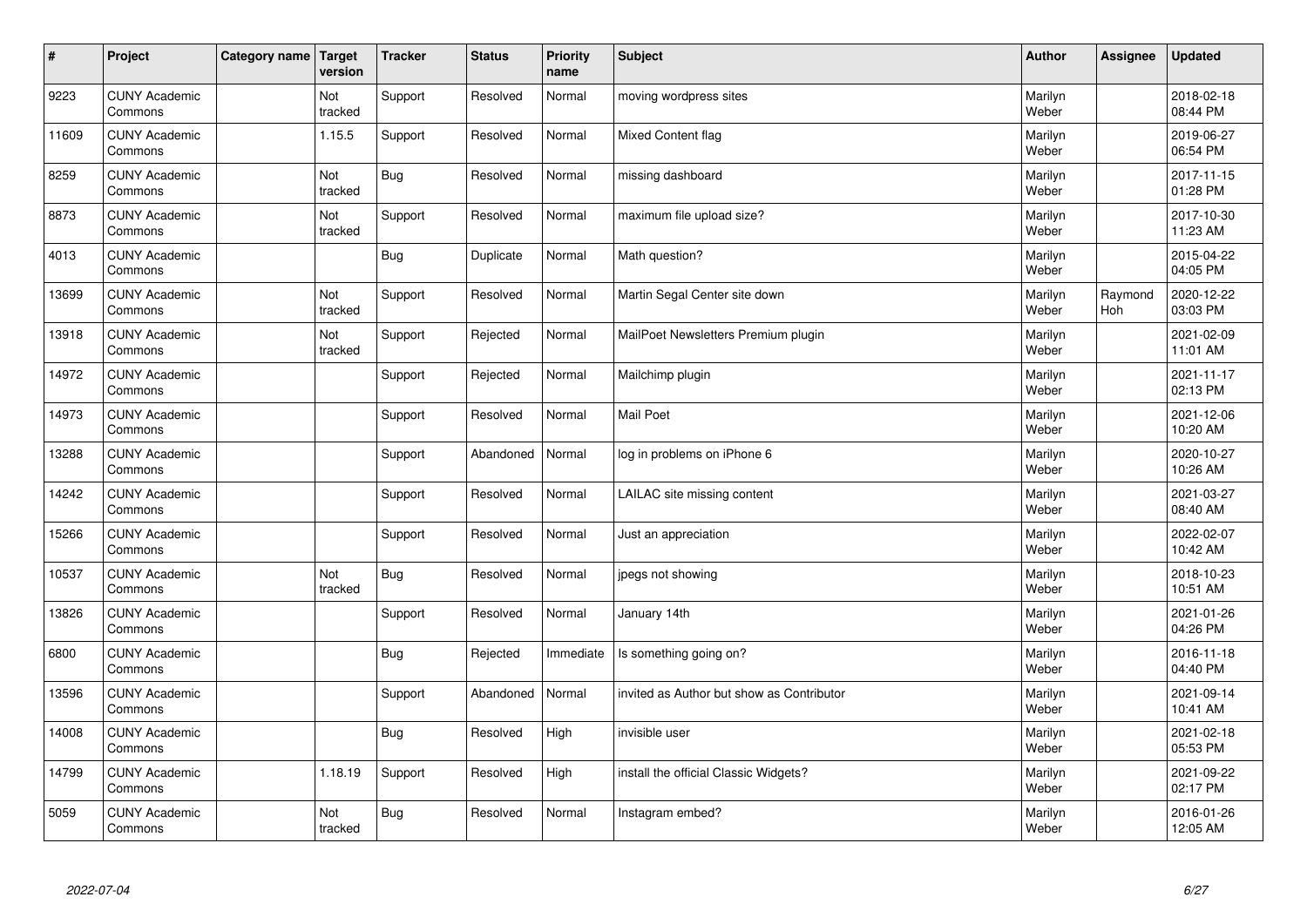| $\vert$ # | Project                         | Category name   Target | version        | <b>Tracker</b> | <b>Status</b>        | <b>Priority</b><br>name | <b>Subject</b>                                                                                         | <b>Author</b>    | Assignee        | <b>Updated</b>         |
|-----------|---------------------------------|------------------------|----------------|----------------|----------------------|-------------------------|--------------------------------------------------------------------------------------------------------|------------------|-----------------|------------------------|
| 11912     | <b>CUNY Academic</b><br>Commons |                        |                | Support        | Resolved             | Normal                  | influence search results?                                                                              | Marilyn<br>Weber |                 | 2020-02-11<br>10:51 AM |
| 14625     | <b>CUNY Academic</b><br>Commons |                        | Not<br>tracked | Support        | Rejected             | Normal                  | image won't appear in slideshow.                                                                       | Marilyn<br>Weber |                 | 2021-07-27<br>10:33 AM |
| 8529      | <b>CUNY Academic</b><br>Commons |                        | Not<br>tracked | Support        | Resolved             | Normal                  | Iframe regiest?                                                                                        | Marilyn<br>Weber |                 | 2017-08-16<br>04:40 PM |
| 9604      | <b>CUNY Academic</b><br>Commons |                        | Not<br>tracked | Support        | Resolved             | Normal                  | l (Marilyn) can only log into cdev as teststudent                                                      | Marilyn<br>Weber |                 | 2018-04-21<br>10:20 AM |
| 13715     | <b>CUNY Academic</b><br>Commons |                        | Not<br>tracked | Bug            | Resolved             | High                    | https://ulysses.commons.gc.cuny.edu down                                                               | Marilyn<br>Weber |                 | 2020-12-22<br>03:02 PM |
| 11896     | <b>CUNY Academic</b><br>Commons |                        | Not<br>tracked | Support        | Resolved             | Normal                  | https://thenurseswritingproject.commons.gc.cuny.edu                                                    | Marilyn<br>Weber |                 | 2019-09-24<br>08:09 AM |
| 11650     | <b>CUNY Academic</b><br>Commons |                        | Not<br>tracked | Support        | Resolved             | Normal                  | https://commons.gc.cuny.edu/groups/introduction-to-literary-studies-engl<br>ish-252-at-hunter-college/ | Marilyn<br>Weber |                 | 2019-07-18<br>02:28 PM |
| 11233     | <b>CUNY Academic</b><br>Commons |                        | 1.14.9         | Support        | Resolved             | Normal                  | Hotjar?                                                                                                | Marilyn<br>Weber |                 | 2019-03-26<br>12:10 PM |
| 10850     | <b>CUNY Academic</b><br>Commons |                        |                | Support        | Rejected             | Normal                  | Gravity form being resent                                                                              | Marilyn<br>Weber |                 | 2018-12-20<br>10:18 PM |
| 13584     | <b>CUNY Academic</b><br>Commons |                        |                | Support        | Abandoned            | Normal                  | Graphy theme question                                                                                  | Marilyn<br>Weber |                 | 2021-09-14<br>10:41 AM |
| 10266     | <b>CUNY Academic</b><br>Commons |                        |                | Support        | Resolved             | Normal                  | GC email change requested                                                                              | Marilyn<br>Weber | Matt Gold       | 2018-08-30<br>03:07 PM |
| 7785      | <b>CUNY Academic</b><br>Commons |                        | Not<br>tracked | Support        | Resolved             | Normal                  | ftp access or files?                                                                                   | Marilyn<br>Weber | Boone<br>Gorges | 2017-03-13<br>02:34 PM |
| 7310      | <b>CUNY Academic</b><br>Commons |                        | 1.10.7         | Bug            | Resolved             | Normal                  | Friendship request mystery.                                                                            | Marilyn<br>Weber | Boone<br>Gorges | 2017-01-05<br>03:12 PM |
| 11198     | <b>CUNY Academic</b><br>Commons |                        | Not<br>tracked | Support        | Resolved             | Normal                  | former CUNY employee                                                                                   | Marilyn<br>Weber |                 | 2019-03-07<br>02:21 PM |
| 13169     | <b>CUNY Academic</b><br>Commons |                        | 1.17.4         | Support        | Rejected             | Normal                  | footer logo image has no alt-text                                                                      | Marilyn<br>Weber |                 | 2020-09-22<br>10:18 AM |
| 13641     | <b>CUNY Academic</b><br>Commons |                        | 1.18.2         | Support        | Resolved             | Normal                  | follow up to migration request                                                                         | Marilyn<br>Weber | Boone<br>Gorges | 2021-01-12<br>10:59 AM |
| 7972      | <b>CUNY Academic</b><br>Commons |                        | Not<br>tracked | Support        | Resolved             | Normal                  | expand the memory limit for videos?                                                                    | Marilyn<br>Weber |                 | 2017-04-20<br>10:07 AM |
| 14398     | <b>CUNY Academic</b><br>Commons |                        | Not<br>tracked | Support        | Reporter<br>Feedback | Normal                  | Events plug-in notification problem                                                                    | Marilyn<br>Weber |                 | 2021-05-11<br>11:21 AM |
| 14410     | <b>CUNY Academic</b><br>Commons |                        | 1.18.10        | Bug            | Resolved             | Normal                  | events calendar problem?                                                                               | Marilyn<br>Weber |                 | 2021-05-10<br>04:45 PM |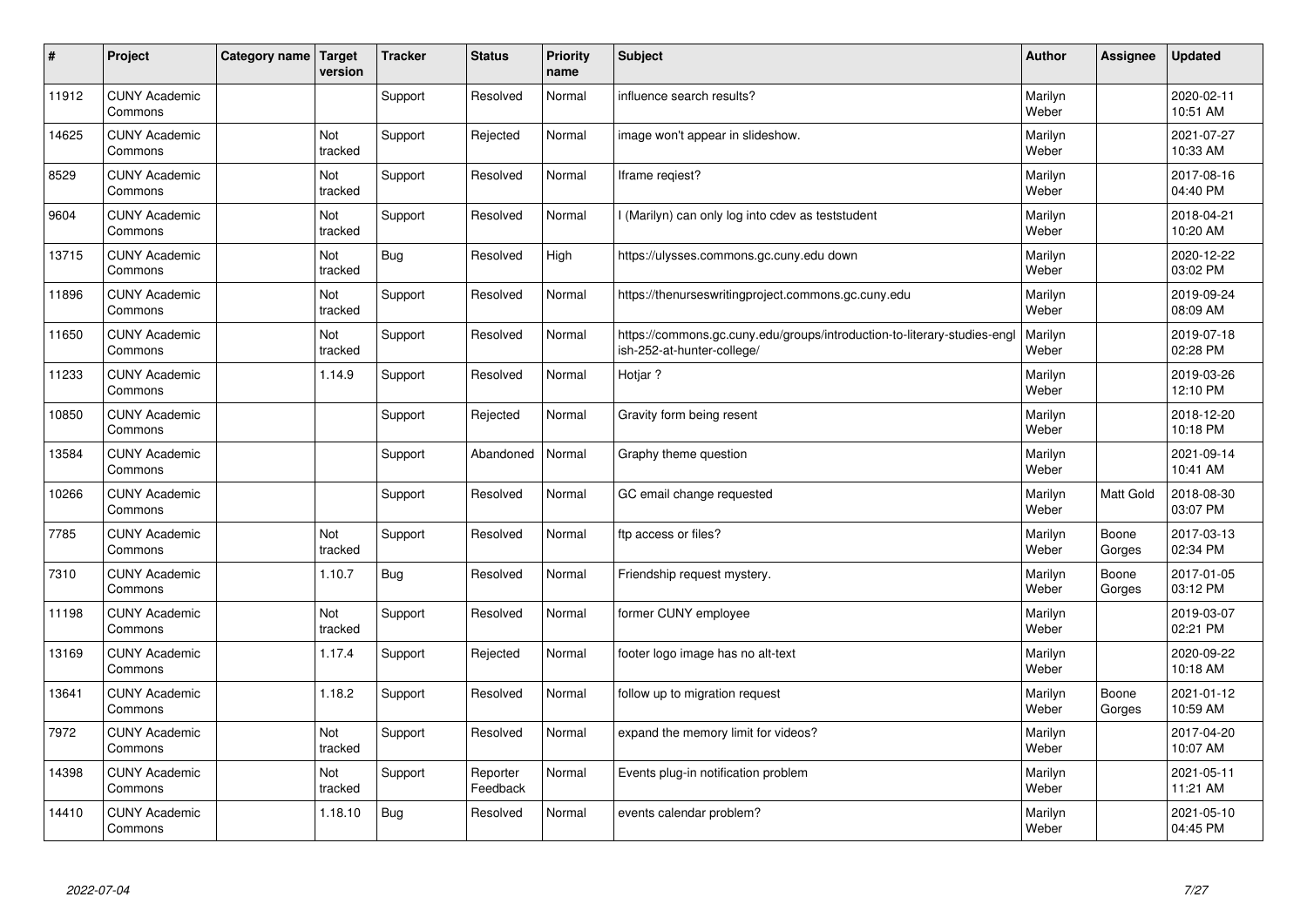| #     | Project                         | Category name   Target | version           | <b>Tracker</b>     | <b>Status</b>        | <b>Priority</b><br>name | <b>Subject</b>                                                      | <b>Author</b>    | Assignee        | <b>Updated</b>         |
|-------|---------------------------------|------------------------|-------------------|--------------------|----------------------|-------------------------|---------------------------------------------------------------------|------------------|-----------------|------------------------|
| 15565 | <b>CUNY Academic</b><br>Commons |                        |                   | Support            | <b>New</b>           | Normal                  | Events - send updates to an email listserv                          | Marilyn<br>Weber |                 | 2022-03-10<br>01:06 PM |
| 15655 | <b>CUNY Academic</b><br>Commons |                        | 2.0.3             | Support            | Reporter<br>Feedback | Normal                  | Event Aggregator plugin?                                            | Marilyn<br>Weber |                 | 2022-06-29<br>11:32 AM |
| 15120 | <b>CUNY Academic</b><br>Commons |                        |                   | Support            | Resolved             | Normal                  | embed Zoom recordings in a post?                                    | Marilyn<br>Weber |                 | 2021-12-29<br>08:15 AM |
| 13121 | <b>CUNY Academic</b><br>Commons |                        |                   | Support            | Rejected             | Normal                  | embed a DropBox Paper file                                          | Marilyn<br>Weber |                 | 2020-08-25<br>10:56 AM |
| 15025 | <b>CUNY Academic</b><br>Commons |                        |                   | Support            | Duplicate            | Normal                  | emails for all the papers on the commons that have been changed     | Marilyn<br>Weber |                 | 2021-12-02<br>11:57 AM |
| 10256 | <b>CUNY Academic</b><br>Commons |                        |                   | Support            | Resolved             | Normal                  | email change requested                                              | Marilyn<br>Weber | Matt Gold       | 2018-08-29<br>02:52 PM |
| 8848  | <b>CUNY Academic</b><br>Commons |                        | Not<br>tracked    | Support            | Resolved             | Normal                  | email change request                                                | Marilyn<br>Weber |                 | 2017-10-24<br>11:19 AM |
| 8729  | <b>CUNY Academic</b><br>Commons |                        | Not<br>tracked    | Support            | Resolved             | Normal                  | email change                                                        | Marilyn<br>Weber |                 | 2017-09-25<br>02:14 PM |
| 5844  | <b>CUNY Academic</b><br>Commons |                        | Not<br>tracked    | Support            | Resolved             | Normal                  | edit Host Files on Windows 10 problems                              | Marilyn<br>Weber |                 | 2016-07-27<br>09:08 AM |
| 9207  | <b>CUNY Academic</b><br>Commons |                        | Future<br>release | Support            | Reporter<br>Feedback | Normal                  | display dashboards made in Tableau?                                 | Marilyn<br>Weber | Boone<br>Gorges | 2018-04-10<br>10:42 AM |
| 15260 | <b>CUNY Academic</b><br>Commons |                        |                   | Support            | Reporter<br>Feedback | Normal                  | Diacritical markings   European Stages                              | Marilyn<br>Weber |                 | 2022-02-04<br>08:16 AM |
| 11509 | <b>CUNY Academic</b><br>Commons |                        | Not<br>tracked    | Support            | Reporter<br>Feedback | Normal                  | deleted Page causing a Menu problem?                                | Marilyn<br>Weber |                 | 2019-06-04<br>09:54 AM |
| 14360 | <b>CUNY Academic</b><br>Commons |                        |                   | Support            | Rejected             | Normal                  | danielgerouldarchives.org?                                          | Marilyn<br>Weber |                 | 2021-04-27<br>10:42 AM |
| 14812 | <b>CUNY Academic</b><br>Commons |                        | Not<br>tracked    | Support            | Resolved             | Normal                  | Custom Sidebars and Wordpress 5.6                                   | Marilyn<br>Weber |                 | 2021-09-30<br>10:43 AM |
| 13916 | <b>CUNY Academic</b><br>Commons |                        |                   | Support            | Rejected             | Normal                  | <b>Custom Sidebars</b>                                              | Marilyn<br>Weber |                 | 2021-02-23<br>10:45 AM |
| 14711 | <b>CUNY Academic</b><br>Commons |                        |                   | Support            | Rejected             | Normal                  | Custom Facebook Feed plugin problem                                 | Marilyn<br>Weber |                 | 2022-04-27<br>04:29 PM |
| 11811 | <b>CUNY Academic</b><br>Commons |                        | Not<br>tracked    | Support            | Duplicate            | Normal                  | Content of Publications widget on profile page being erased on save | Marilyn<br>Weber |                 | 2019-10-08<br>11:16 AM |
| 8459  | <b>CUNY Academic</b><br>Commons |                        | Not<br>tracked    | Documentatio<br>n. | Resolved             | Normal                  | comprehensive list of plugins?                                      | Marilyn<br>Weber |                 | 2017-10-11<br>11:24 AM |
| 10562 | <b>CUNY Academic</b><br>Commons |                        |                   | Bug                | Rejected             | Normal                  | Commons is down                                                     | Marilyn<br>Weber |                 | 2018-10-23<br>10:49 AM |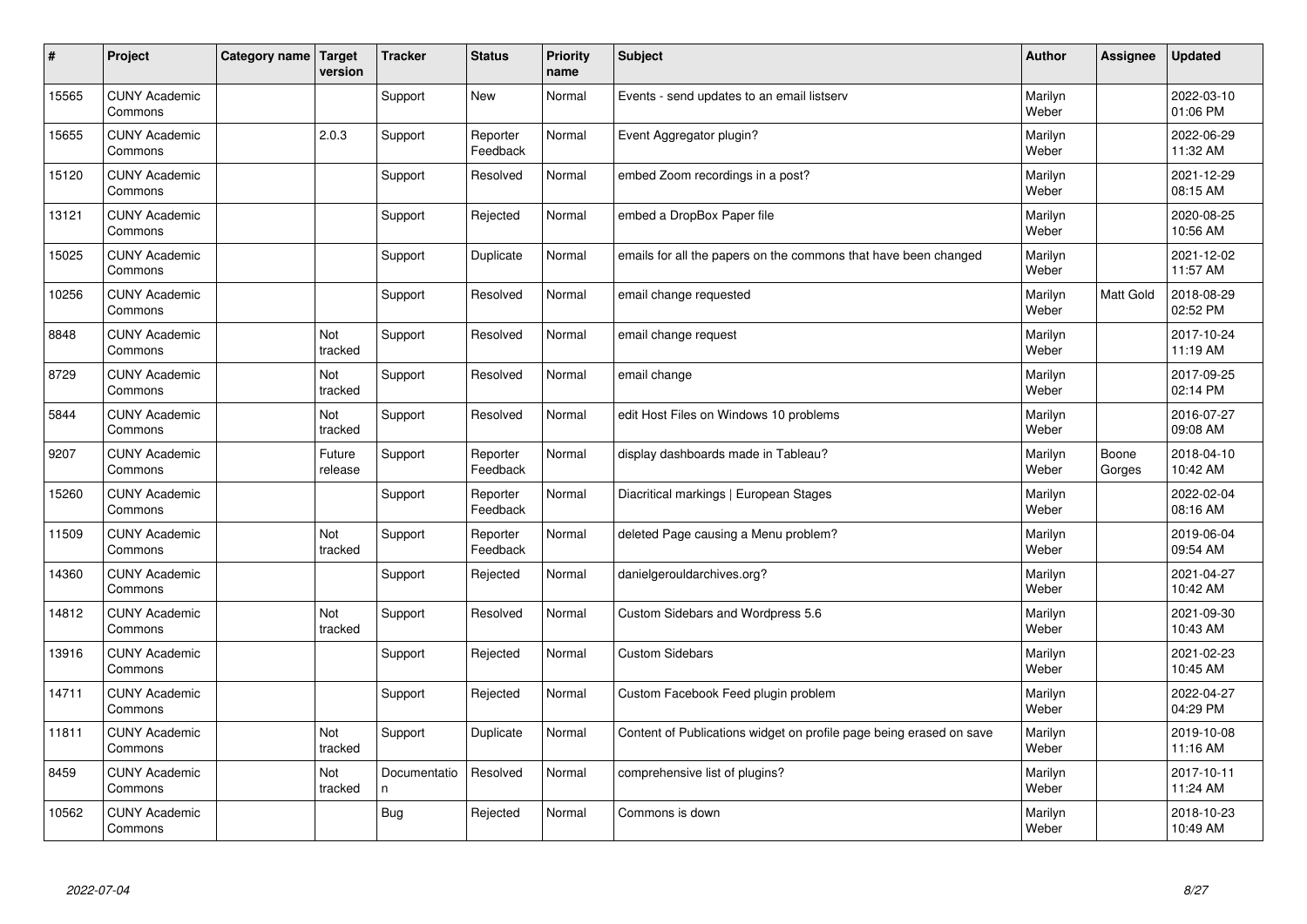| $\vert$ # | Project                         | Category name   Target | version        | <b>Tracker</b> | <b>Status</b>        | <b>Priority</b><br>name | <b>Subject</b>                                   | <b>Author</b>    | Assignee              | <b>Updated</b>         |
|-----------|---------------------------------|------------------------|----------------|----------------|----------------------|-------------------------|--------------------------------------------------|------------------|-----------------------|------------------------|
| 11149     | <b>CUNY Academic</b><br>Commons |                        | Not<br>tracked | Support        | Reporter<br>Feedback | Normal                  | comments getting blocked                         | Marilyn<br>Weber | Raymond<br><b>Hoh</b> | 2019-03-26<br>11:40 AM |
| 11519     | <b>CUNY Academic</b><br>Commons |                        | Not<br>tracked | Support        | Assigned             | Normal                  | comment option not appearing                     | Marilyn<br>Weber |                       | 2019-09-24<br>10:28 AM |
| 10657     | <b>CUNY Academic</b><br>Commons |                        | Not<br>tracked | Support        | Reporter<br>Feedback | Normal                  | child theme problems                             | Marilyn<br>Weber |                       | 2018-11-08<br>01:19 PM |
| 14891     | <b>CUNY Academic</b><br>Commons |                        | Not<br>tracked | Support        | Resolved             | Normal                  | changing site template after creation?           | Marilyn<br>Weber |                       | 2022-04-27<br>04:58 PM |
| 16198     | <b>CUNY Academic</b><br>Commons |                        | 2.0.1          | <b>Bug</b>     | Resolved             | Normal                  | Change role to                                   | Marilyn<br>Weber | Boone<br>Gorges       | 2022-06-14<br>11:35 AM |
| 3673      | <b>CUNY Academic</b><br>Commons |                        |                | Bug            | Rejected             | Normal                  | CBox pagination issue with the Wiki              | Marilyn<br>Weber |                       | 2014-11-20<br>04:08 PM |
| 3674      | <b>CUNY Academic</b><br>Commons |                        |                | Bug            | Rejected             | Normal                  | CBox pagination issue with the Wiki              | Marilyn<br>Weber |                       | 2014-11-20<br>05:03 PM |
| 6410      | <b>CUNY Academic</b><br>Commons |                        |                | Bug            | Duplicate            | Immediate               | Cannot log in - gives privacy error              | Marilyn<br>Weber | Boone<br>Gorges       | 2016-10-24<br>10:01 AM |
| 5435      | <b>CUNY Academic</b><br>Commons |                        | Not<br>tracked | <b>Bug</b>     | Resolved             | Urgent                  | Can't see the dashboard                          | Marilyn<br>Weber |                       | 2016-04-12<br>11:33 AM |
| 13065     | <b>CUNY Academic</b><br>Commons |                        | Not<br>tracked | Support        | Resolved             | Normal                  | can't invite new user to group                   | Marilyn<br>Weber |                       | 2020-07-22<br>04:24 PM |
| 13295     | <b>CUNY Academic</b><br>Commons |                        | Not<br>tracked | Support        | Resolved             | Normal                  | can't find new user                              | Marilyn<br>Weber |                       | 2020-09-08<br>10:18 AM |
| 13958     | <b>CUNY Academic</b><br>Commons |                        | 1.18.4         | Support        | Resolved             | Normal                  | calendar widget problem                          | Marilyn<br>Weber |                       | 2021-02-09<br>11:05 AM |
| 11225     | <b>CUNY Academic</b><br>Commons |                        | Not<br>tracked | Support        | Resolved             | Normal                  | bulk upload?                                     | Marilyn<br>Weber |                       | 2019-09-18<br>10:31 AM |
| 14850     | <b>CUNY Academic</b><br>Commons |                        |                | Support        | Abandoned            | Normal                  | brooklyn waterfront site "connection not secure" | Marilyn<br>Weber |                       | 2022-04-27<br>04:56 PM |
| 5319      | <b>CUNY Academic</b><br>Commons |                        | Not<br>tracked | Bug            | Resolved             | Normal                  | <b>Broken URL</b>                                | Marilyn<br>Weber | Marilyn<br>Weber      | 2017-11-15<br>05:46 PM |
| 14404     | <b>CUNY Academic</b><br>Commons |                        | Not<br>tracked | Support        | Resolved             | Normal                  | blocked IP of user?                              | Marilyn<br>Weber |                       | 2021-05-10<br>01:00 PM |
| 15279     | <b>CUNY Academic</b><br>Commons |                        |                | <b>Bug</b>     | Rejected             | Normal                  | big delay - cloning the history site             | Marilyn<br>Weber |                       | 2022-02-09<br>01:49 PM |
| 10260     | <b>CUNY Academic</b><br>Commons |                        |                | <b>Bug</b>     | Rejected             | Normal                  | bad activation email                             | Marilyn<br>Weber |                       | 2018-08-30<br>01:25 PM |
| 11787     | <b>CUNY Academic</b><br>Commons |                        | Not<br>tracked | Support        | Reporter<br>Feedback | Normal                  | automated comments notifications on ZenDesk      | Marilyn<br>Weber |                       | 2019-08-26<br>06:18 PM |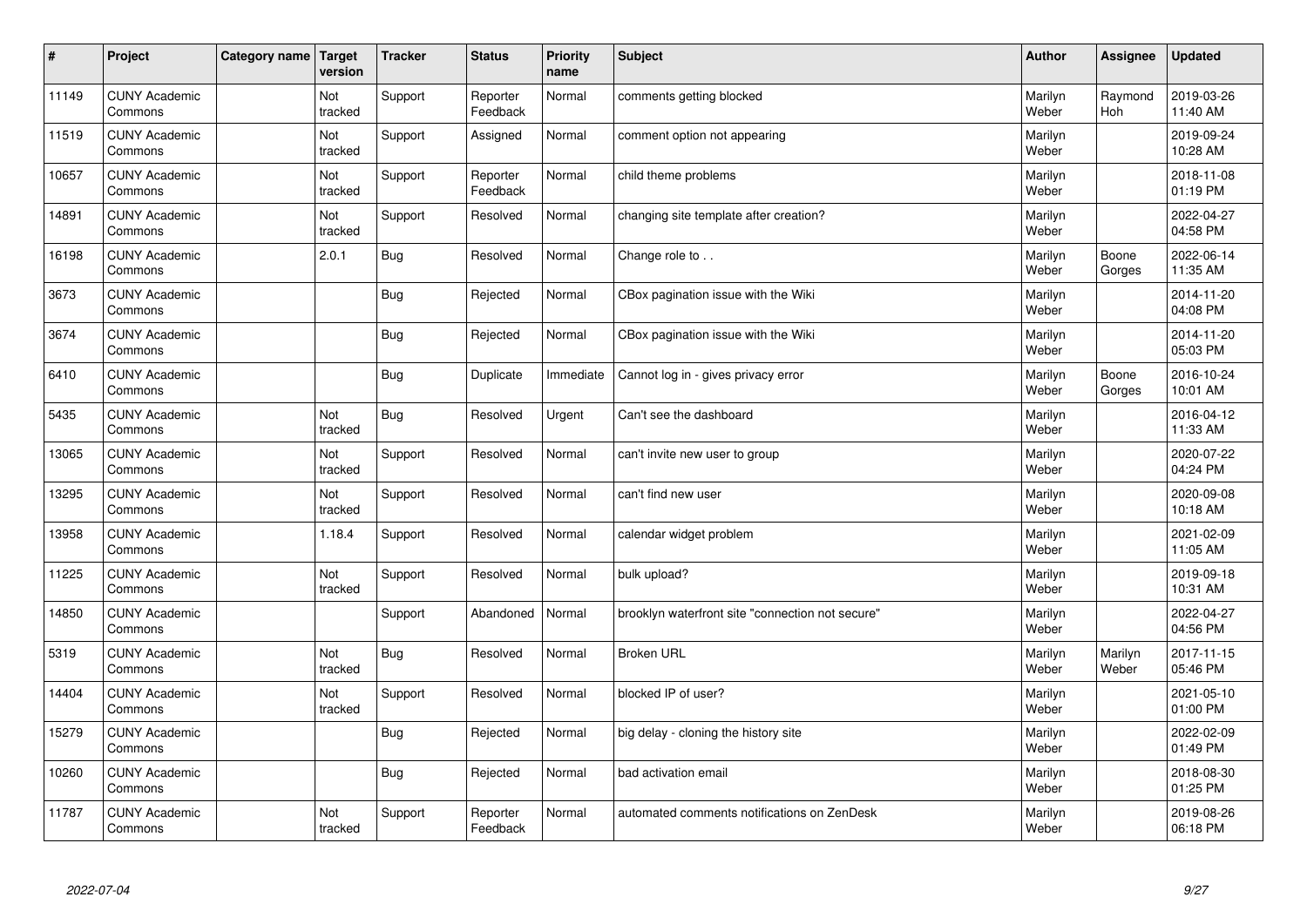| $\sharp$ | Project                         | Category name   Target | version        | <b>Tracker</b> | <b>Status</b>        | <b>Priority</b><br>name | <b>Subject</b>                                                | <b>Author</b>    | Assignee            | <b>Updated</b>         |
|----------|---------------------------------|------------------------|----------------|----------------|----------------------|-------------------------|---------------------------------------------------------------|------------------|---------------------|------------------------|
| 15022    | <b>CUNY Academic</b><br>Commons |                        |                | Support        | Rejected             | High                    | ArabStages                                                    | Marilyn<br>Weber |                     | 2021-12-06<br>10:16 AM |
| 8855     | <b>CUNY Academic</b><br>Commons |                        | Not<br>tracked | Support        | Resolved             | Normal                  | another email change request                                  | Marilyn<br>Weber |                     | 2017-10-25<br>10:55 AM |
| 13013    | <b>CUNY Academic</b><br>Commons |                        | Not<br>tracked | <b>Bug</b>     | Resolved             | Normal                  | an invite to Group Admins from Brian Foote?!                  | Marilyn<br>Weber |                     | 2020-07-07<br>02:36 PM |
| 13637    | <b>CUNY Academic</b><br>Commons |                        |                | Support        | Abandoned            | Normal                  | All-in-One Migration plugin request                           | Marilyn<br>Weber |                     | 2020-12-08<br>10:46 AM |
| 15370    | <b>CUNY Academic</b><br>Commons |                        |                | Support        | Reporter<br>Feedback | Normal                  | All-in-One Event Calendar?                                    | Marilyn<br>Weber |                     | 2022-02-17<br>11:03 AM |
| 14594    | <b>CUNY Academic</b><br>Commons |                        | Not<br>tracked | Support        | Resolved             | Normal                  | Administration email verification?                            | Marilyn<br>Weber |                     | 2021-07-12<br>11:40 AM |
| 12038    | <b>CUNY Academic</b><br>Commons |                        | 1.15.13        | <b>Bug</b>     | Resolved             | Normal                  | admin visibility problem at careerplan.commons.gc.cuny.edu    | Marilyn<br>Weber |                     | 2019-11-12<br>10:20 AM |
| 9919     | <b>CUNY Academic</b><br>Commons |                        | Not<br>tracked | <b>Bug</b>     | Resolved             | Normal                  | admin of https://sphcurriculum.commons.gc.cuny.edu            | Marilyn<br>Weber |                     | 2018-06-12<br>09:37 PM |
| 9535     | <b>CUNY Academic</b><br>Commons |                        | Not<br>tracked | Support        | Resolved             | Normal                  | admin for https://video.commons.gc.cuny.edu/?                 | Marilyn<br>Weber | Matt Gold           | 2018-04-13<br>05:06 PM |
| 8471     | <b>CUNY Academic</b><br>Commons |                        | Not<br>tracked | Support        | Resolved             | Normal                  | admin at https://commons.gc.cuny.edu/                         | Marilyn<br>Weber |                     | 2017-09-06<br>01:50 PM |
| 10932    | <b>CUNY Academic</b><br>Commons |                        |                | Support        | Resolved             | Normal                  | add me as admin to meenaalexander.com                         | Marilyn<br>Weber | Matt Gold           | 2019-01-09<br>02:12 PM |
| 5396     | <b>CUNY Academic</b><br>Commons |                        |                | Outreach       | Resolved             | Urgent                  | Add CUNY Central to the survey choices?                       | Marilyn<br>Weber | Samantha<br>Raddatz | 2016-03-31<br>01:38 PM |
| 13541    | <b>CUNY Academic</b><br>Commons |                        | Not<br>tracked | Support        | Resolved             | Normal                  | add a page template to OER site.                              | Marilyn<br>Weber |                     | 2020-11-11<br>11:12 AM |
| 9834     | <b>CUNY Academic</b><br>Commons |                        |                | Support        | Duplicate            | Normal                  | add a "like" function                                         | Marilyn<br>Weber |                     | 2018-05-25<br>10:38 AM |
| 9992     | <b>CUNY Academic</b><br>Commons |                        | 1.13.6         | <b>Bug</b>     | Resolved             | Normal                  | ACERT website down again                                      | Marilyn<br>Weber |                     | 2018-07-10<br>12:15 PM |
| 10440    | <b>CUNY Academic</b><br>Commons |                        | Not<br>tracked | Support        | Resolved             | Normal                  | Acert post problem                                            | Marilyn<br>Weber |                     | 2018-12-10<br>03:57 PM |
| 13255    | <b>CUNY Academic</b><br>Commons |                        | Not<br>tracked | Support        | Reporter<br>Feedback | Normal                  | Accessibility problems                                        | Marilyn<br>Weber |                     | 2020-09-01<br>05:48 PM |
| 13034    | <b>CUNY Academic</b><br>Commons |                        | Not<br>tracked | Support        | Reporter<br>Feedback | Normal                  | a site is asking people to join the Commons to get a download | Marilyn<br>Weber |                     | 2020-07-12<br>07:23 AM |
| 11848    | <b>CUNY Academic</b><br>Commons |                        | Not<br>tracked | Support        | Hold                 | Normal                  | a Dean of Faculty wants to share a large file                 | Marilyn<br>Weber |                     | 2019-09-24<br>08:44 AM |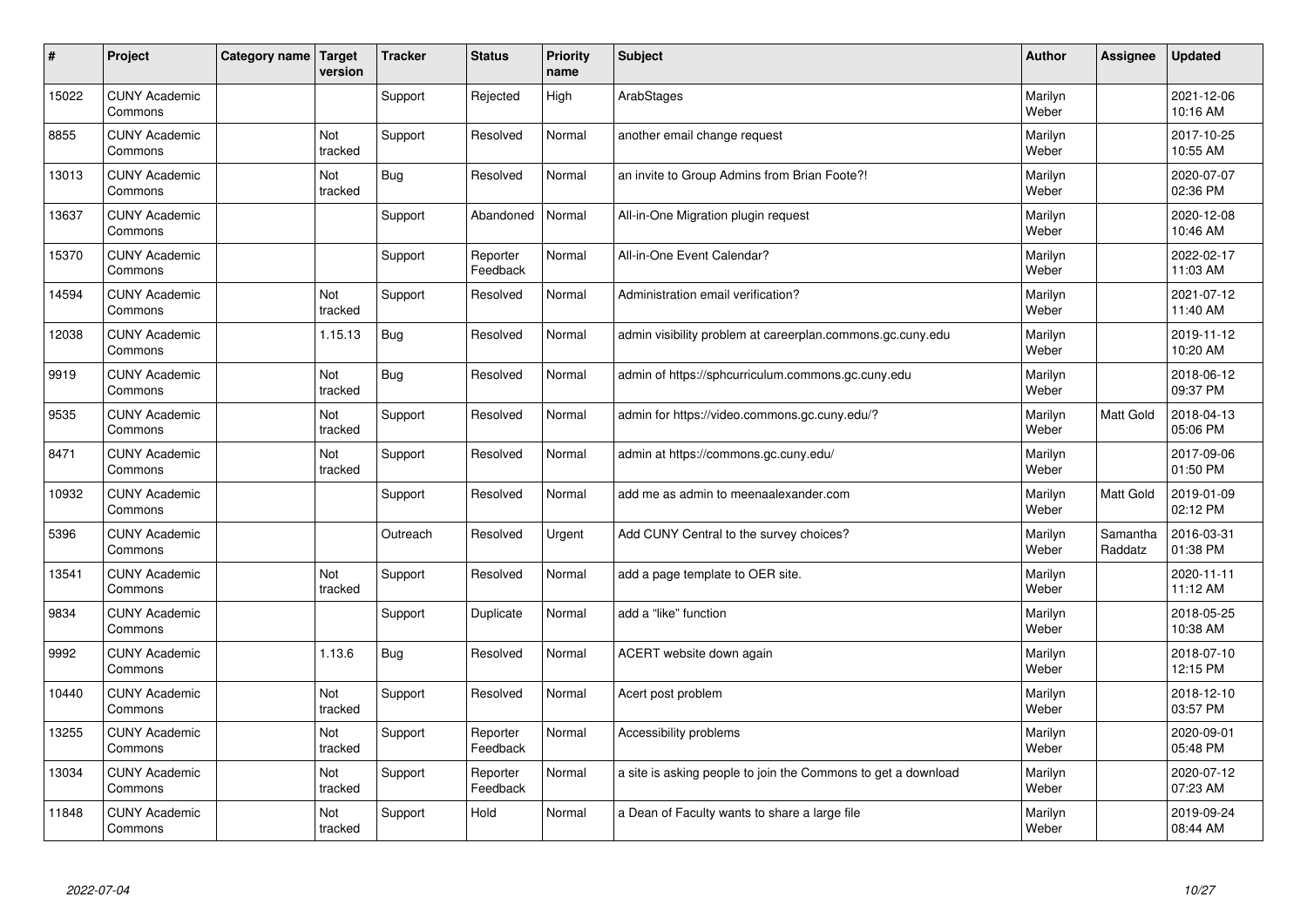| $\sharp$ | Project                         | Category name                | Target<br>version | <b>Tracker</b> | <b>Status</b>        | <b>Priority</b><br>name | <b>Subject</b>                                                                          | <b>Author</b>    | Assignee         | <b>Updated</b>         |
|----------|---------------------------------|------------------------------|-------------------|----------------|----------------------|-------------------------|-----------------------------------------------------------------------------------------|------------------|------------------|------------------------|
| 9355     | <b>CUNY Academic</b><br>Commons |                              | Not<br>tracked    | Support        | Resolved             | Normal                  | 14gb of video?                                                                          | Marilyn<br>Weber |                  | 2018-03-13<br>11:56 AM |
| 11665    | <b>CUNY Academic</b><br>Commons |                              |                   | Support        | Resolved             | Immediate               | 'My Groups" conflating two groups                                                       | Marilyn<br>Weber |                  | 2019-07-24<br>10:43 PM |
| 14246    | <b>CUNY Academic</b><br>Commons |                              | 1.18.8            | Support        | Resolved             | Normal                  | 'Weekly jQuery Migrate Status Update"                                                   | Marilyn<br>Weber |                  | 2021-04-13<br>11:08 AM |
| 12352    | <b>CUNY Academic</b><br>Commons |                              | Not<br>tracked    | Support        | <b>New</b>           | Normal                  | posts list" page builder block option                                                   | Marilyn<br>Weber |                  | 2020-02-03<br>01:29 PM |
| 11483    | <b>CUNY Academic</b><br>Commons |                              | 1.15.2            | Bug            | Resolved             | Normal                  | "Add New user" not working                                                              | Marilyn<br>Weber |                  | 2019-05-21<br>02:26 PM |
| 8937     | <b>CUNY Academic</b><br>Commons |                              | Not<br>tracked    | Bug            | Resolved             | Normal                  | videos gone                                                                             | Marilyn<br>Weber |                  | 2017-12-01<br>11:27 AM |
| 9768     | <b>CUNY Academic</b><br>Commons |                              | 1.13.2            | Bug            | Resolved             | High                    | search function on the Directory page                                                   | Marilyn<br>Weber | Boone<br>Gorges  | 2018-05-14<br>08:45 PM |
| 9659     | <b>CUNY Academic</b><br>Commons | Account<br>settings          |                   | Support        | Resolved             | Normal                  | user email change                                                                       | Marilyn<br>Weber | <b>Matt Gold</b> | 2018-04-24<br>12:08 PM |
| 11294    | <b>CUNY Academic</b><br>Commons | Account<br>settings          | Not<br>tracked    | Support        | Resolved             | Normal                  | student emgail change                                                                   | Marilyn<br>Weber | <b>Matt Gold</b> | 2019-04-07<br>09:11 PM |
| 6899     | <b>CUNY Academic</b><br>Commons | Account<br>settings          | Not<br>tracked    | Support        | Resolved             | Normal                  | New user has misspelled her own name                                                    | Marilyn<br>Weber | Boone<br>Gorges  | 2016-12-01<br>05:10 PM |
| 9928     | <b>CUNY Academic</b><br>Commons | Account<br>settings          |                   | Support        | Resolved             | Normal                  | email change request from former student                                                | Marilyn<br>Weber | Matt Gold        | 2018-06-14<br>10:20 AM |
| 9477     | <b>CUNY Academic</b><br>Commons | Account<br>settings          |                   | Support        | Resolved             | Normal                  | email change request                                                                    | Marilyn<br>Weber | <b>Matt Gold</b> | 2018-03-24<br>08:53 AM |
| 9823     | <b>CUNY Academic</b><br>Commons | Account<br>settings          | Not<br>tracked    | Support        | Resolved             | Normal                  | email change                                                                            | Marilyn<br>Weber | <b>Matt Gold</b> | 2018-05-23<br>01:58 PM |
| 6175     | <b>CUNY Academic</b><br>Commons | Account<br>settings          |                   | Support        | Resolved             | Normal                  | Email address (user cannot access old)                                                  | Marilyn<br>Weber | <b>Matt Gold</b> | 2016-11-29<br>06:31 PM |
| 11029    | <b>CUNY Academic</b><br>Commons | Authentication               | 1.14.9            | Support        | Resolved             | Normal                  | Sujatha Fernandes cannot edit her site                                                  | Marilyn<br>Weber | Raymond<br>Hoh   | 2019-03-26<br>12:10 PM |
| 12350    | <b>CUNY Academic</b><br>Commons | <b>Blogs</b><br>(BuddyPress) | Not<br>tracked    | Support        | Reporter<br>Feedback | Normal                  | URL creation problem                                                                    | Marilyn<br>Weber |                  | 2020-02-03<br>11:27 AM |
| 12190    | <b>CUNY Academic</b><br>Commons | Blogs<br>(BuddyPress)        | Not<br>tracked    | Support        | Resolved             | Normal                  | Site avatar in directory is not what user expects                                       | Marilyn<br>Weber |                  | 2019-12-12<br>08:51 PM |
| 5799     | <b>CUNY Academic</b><br>Commons | <b>Blogs</b><br>(BuddyPress) | Not<br>tracked    | Feature        | Resolved             | Normal                  | removing one's own access to sites?                                                     | Marilyn<br>Weber | Boone<br>Gorges  | 2016-07-26<br>01:55 PM |
| 15211    | <b>CUNY Academic</b><br>Commons | <b>Blogs</b><br>(BuddyPress) | 1.19.2            | Support        | Resolved             | Normal                  | No good error reporting for already-used domain name when creating a<br>site in Firefox | Marilyn<br>Weber | Boone<br>Gorges  | 2022-01-25<br>11:33 AM |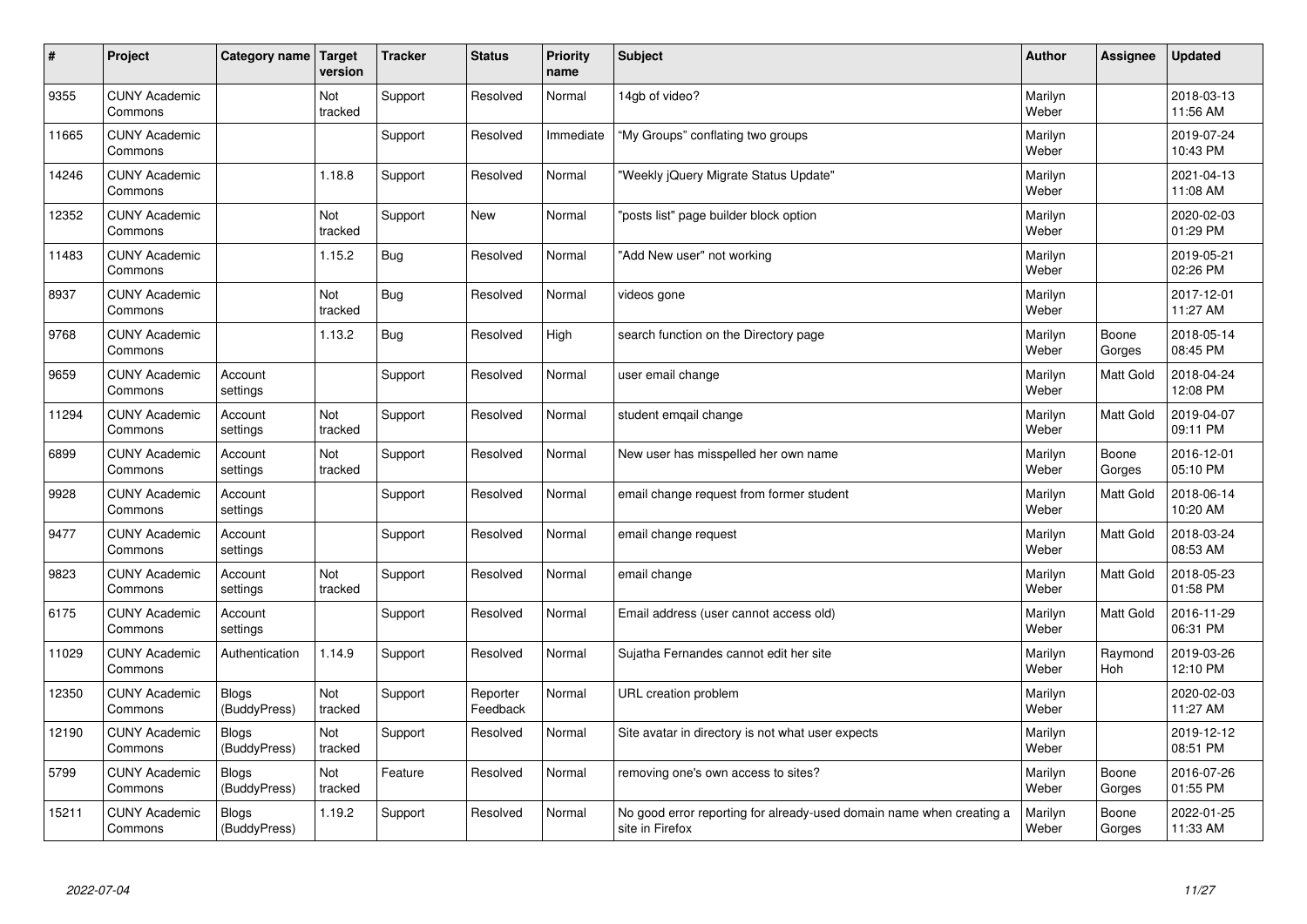| $\sharp$ | Project                         | <b>Category name</b>             | Target<br>version | <b>Tracker</b> | <b>Status</b> | <b>Priority</b><br>name | <b>Subject</b>                                                                       | <b>Author</b>    | <b>Assignee</b>  | <b>Updated</b>         |
|----------|---------------------------------|----------------------------------|-------------------|----------------|---------------|-------------------------|--------------------------------------------------------------------------------------|------------------|------------------|------------------------|
| 12156    | <b>CUNY Academic</b><br>Commons | <b>Blogs</b><br>(BuddyPress)     | Not<br>tracked    | Support        | Resolved      | Normal                  | My Sites list (Commons Profile or Sites directory) doesn't match toolbar<br>dropdown | Marilyn<br>Weber |                  | 2019-12-11<br>10:20 AM |
| 6857     | <b>CUNY Academic</b><br>Commons | <b>Blogs</b><br>(BuddyPress)     | Not<br>tracked    | Support        | Resolved      | Normal                  | Committee on Religion website                                                        | Marilyn<br>Weber | Boone<br>Gorges  | 2017-08-17<br>10:24 AM |
| 4834     | <b>CUNY Academic</b><br>Commons | <b>Blogs</b><br>(BuddyPress)     |                   | <b>Bug</b>     | Resolved      | Normal                  | Admin invite problem                                                                 | Marilyn<br>Weber | Boone<br>Gorges  | 2015-11-13<br>12:25 PM |
| 12165    | <b>CUNY Academic</b><br>Commons | <b>BuddyPress</b><br>(misc)      | Not<br>tracked    | Support        | Resolved      | Normal                  | two reports of Profile problems                                                      | Marilyn<br>Weber | Boone<br>Gorges  | 2019-12-04<br>05:06 PM |
| 11448    | <b>CUNY Academic</b><br>Commons | <b>BuddyPress</b><br>(misc)      | 1.15.1            | Support        | Resolved      | Normal                  | sole administrator listed on sites is not an admin at all?                           | Marilyn<br>Weber | Raymond<br>Hoh   | 2019-05-14<br>11:15 AM |
| 3417     | <b>CUNY Academic</b><br>Commons | <b>BuddyPress</b><br>(misc)      | Not<br>tracked    | <b>Bug</b>     | Rejected      | High                    | copying two commons groups                                                           | Marilyn<br>Weber | Marilyn<br>Weber | 2014-11-05<br>09:56 AM |
| 2994     | <b>CUNY Academic</b><br>Commons | <b>BuddyPress</b><br>(misc)      | 1.5.16            | <b>Bug</b>     | Resolved      | High                    | "My forums" link gives "page not found" error                                        | Marilyn<br>Weber | Boone<br>Gorges  | 2014-01-29<br>03:44 PM |
| 11091    | <b>CUNY Academic</b><br>Commons | <b>BuddyPress</b><br>Docs        | 1.14.7            | Support        | Resolved      | Normal                  | word limit for comments on a group doc?                                              | Marilyn<br>Weber |                  | 2019-02-26<br>02:04 PM |
| 4734     | <b>CUNY Academic</b><br>Commons | <b>BuddyPress</b><br><b>Docs</b> | 1.8.13            | Bug            | Resolved      | High                    | Problems with "Create New Doc"                                                       | Marilyn<br>Weber | Boone<br>Gorges  | 2015-10-09<br>07:53 AM |
| 10606    | <b>CUNY Academic</b><br>Commons | cdev.gc.cuny.ed<br>u             | Not<br>tracked    | Support        | Resolved      | Normal                  | problems with testing environment                                                    | Marilyn<br>Weber |                  | 2018-11-02<br>10:27 AM |
| 3029     | <b>CUNY Academic</b><br>Commons | cuny.is                          | Not<br>tracked    | Support        | Resolved      | Normal                  | shortlink request                                                                    | Marilyn<br>Weber | Boone<br>Gorges  | 2014-02-12<br>10:03 AM |
| 4496     | <b>CUNY Academic</b><br>Commons | cuny.is                          | 1.8.9             | <b>Bug</b>     | Resolved      | Normal                  | Quick links broken?                                                                  | Marilyn<br>Weber | Boone<br>Gorges  | 2015-08-28<br>10:39 AM |
| 9886     | <b>CUNY Academic</b><br>Commons | cuny.is                          | Not<br>tracked    | Support        | Resolved      | Normal                  | cuny.is SSL                                                                          | Marilyn<br>Weber |                  | 2018-10-26<br>02:07 PM |
| 8878     | <b>CUNY Academic</b><br>Commons | cuny.is                          | Not<br>tracked    | <b>Bug</b>     | Resolved      | Urgent                  | cuny.is site link won't work                                                         | Marilyn<br>Weber | Boone<br>Gorges  | 2017-11-01<br>03:06 PM |
| 6118     | <b>CUNY Academic</b><br>Commons | cuny.is                          |                   | Feature        | Resolved      | Normal                  | Cuny.Is request from Javier Otero Peña                                               | Marilyn<br>Weber | Sarah<br>Morgano | 2016-10-04<br>07:02 PM |
| 12515    | <b>CUNY Academic</b><br>Commons | cuny.is                          | 1.16.7            | Support        | Resolved      | Normal                  | AJAX actions on cuny is admin page are failing                                       | Marilyn<br>Weber |                  | 2020-03-10<br>11:57 AM |
| 10176    | <b>CUNY Academic</b><br>Commons | Documentation                    | Not<br>tracked    | <b>Bug</b>     | Resolved      | Normal                  | domain mapping requests                                                              | Marilyn<br>Weber | scott voth       | 2018-08-29<br>05:30 PM |
| 3138     | <b>CUNY Academic</b><br>Commons | Documentation                    | Not<br>tracked    | Bug            | Resolved      | Normal                  | Codex documentation                                                                  | Marilyn<br>Weber | scott voth       | 2016-03-04<br>08:49 AM |
| 9828     | <b>CUNY Academic</b><br>Commons | Domain<br>Mapping                | 1.13.3            | Bug            | Resolved      | High                    | redirecting problem                                                                  | Marilyn<br>Weber | Raymond<br>Hoh   | 2018-05-24<br>02:39 PM |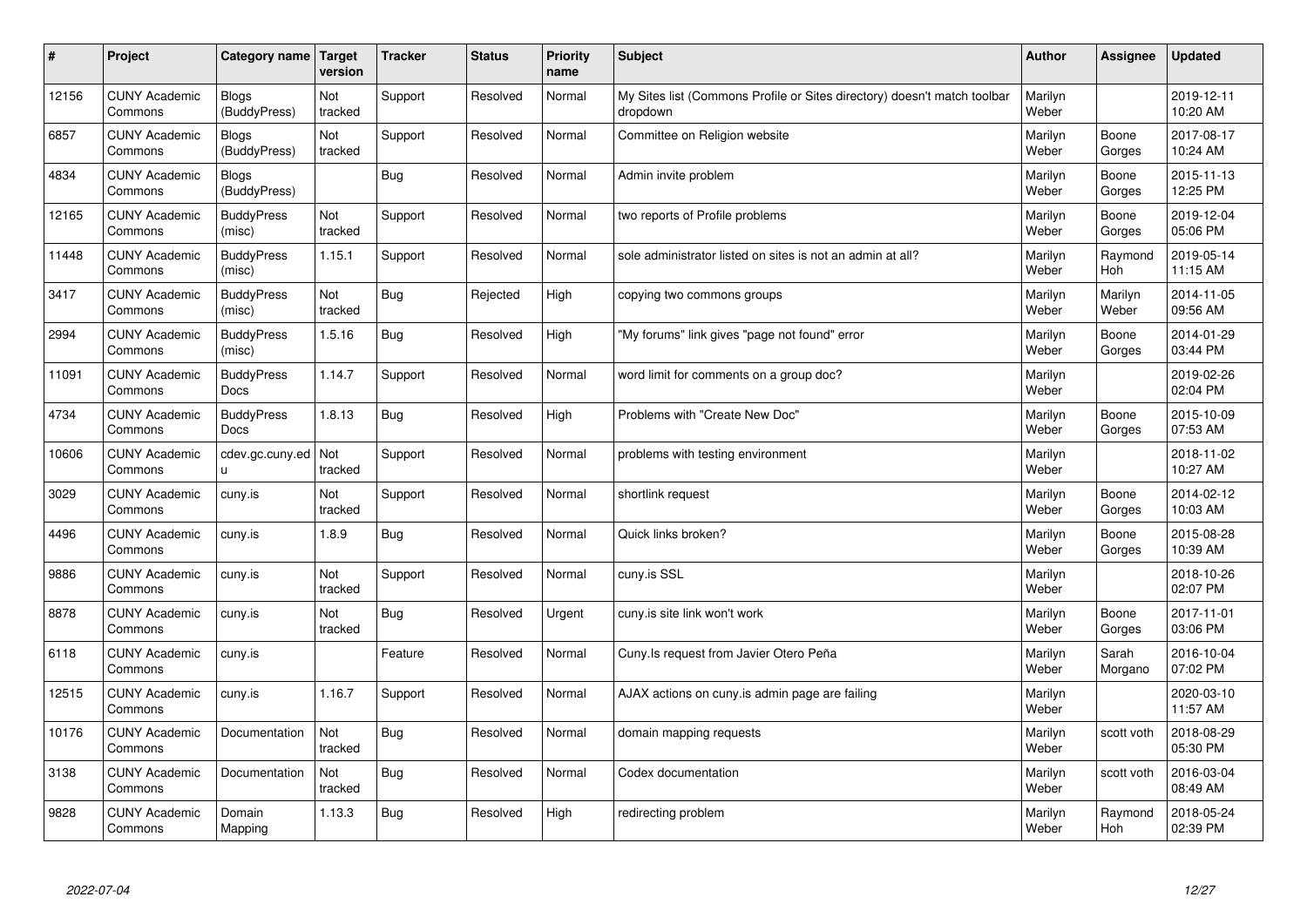| #     | Project                         | Category name                 | <b>Target</b><br>version | <b>Tracker</b> | <b>Status</b>        | <b>Priority</b><br>name | <b>Subject</b>                                                                           | <b>Author</b>    | Assignee              | <b>Updated</b>         |
|-------|---------------------------------|-------------------------------|--------------------------|----------------|----------------------|-------------------------|------------------------------------------------------------------------------------------|------------------|-----------------------|------------------------|
| 13768 | <b>CUNY Academic</b><br>Commons | Domain<br>Mapping             | Not<br>tracked           | <b>Bug</b>     | Resolved             | Normal                  | patricksweeney.commons.gc.cuny.edu down                                                  | Marilyn<br>Weber | Raymond<br>Hoh        | 2021-01-12<br>10:47 AM |
| 7995  | <b>CUNY Academic</b><br>Commons | Domain<br>Mapping             | Not<br>tracked           | <b>Bug</b>     | Resolved             | Urgent                  | http://on.socialpaper.gc.cuny.edu down?                                                  | Marilyn<br>Weber |                       | 2017-04-21<br>11:07 AM |
| 13085 | <b>CUNY Academic</b><br>Commons | Domain<br>Mapping             | Not<br>tracked           | Support        | Resolved             | Normal                  | domain mapping request                                                                   | Marilyn<br>Weber | Matt Gold             | 2020-07-28<br>03:33 PM |
| 14344 | <b>CUNY Academic</b><br>Commons | Domain<br>Mapping             | Not<br>tracked           | Support        | Resolved             | Normal                  | arabstages.org site down                                                                 | Marilyn<br>Weber | Raymond<br>Hoh        | 2021-04-19<br>01:42 PM |
| 10245 | <b>CUNY Academic</b><br>Commons | Email<br>Notifications        | 1.13.8                   | Support        | Resolved             | Urgent                  | Placeholders in action emails (activation, password reset) not being<br>properly swapped | Marilyn<br>Weber | Raymond<br>Hoh        | 2018-08-30<br>04:02 PM |
| 11971 | <b>CUNY Academic</b><br>Commons | Email<br>Notifications        | Future<br>release        | <b>Bug</b>     | Reporter<br>Feedback | Low                     | Pictures obscured in emailed post notifications                                          | Marilyn<br>Weber | Raymond<br>Hoh        | 2019-11-21<br>01:14 PM |
| 6818  | <b>CUNY Academic</b><br>Commons | Email<br>Notifications        | 1.10.3                   | Support        | Resolved             | Normal                  | No more email notifications?                                                             | Marilyn<br>Weber |                       | 2016-11-22<br>02:51 PM |
| 5448  | <b>CUNY Academic</b><br>Commons | Email<br><b>Notifications</b> | 1.10.2                   | Bug            | Rejected             | Normal                  | garbled CAC activity digests                                                             | Marilyn<br>Weber | Raymond<br><b>Hoh</b> | 2016-11-20<br>02:38 AM |
| 5992  | <b>CUNY Academic</b><br>Commons | Email<br>Notifications        | Future<br>release        | Feature        | New                  | Normal                  | Changing the From line of autogenerated blog emails                                      | Marilyn<br>Weber |                       | 2018-09-27<br>05:19 PM |
| 5991  | <b>CUNY Academic</b><br>Commons | Email<br>Notifications        | Future<br>release        | Support        | Resolved             | Normal                  | change format of autogenerated blog emails                                               | Marilyn<br>Weber | Paige<br>Dupont       | 2018-01-12<br>02:55 PM |
| 7376  | <b>CUNY Academic</b><br>Commons | Email<br>Notifications        |                          | <b>Bug</b>     | Rejected             | Normal                  | automatic forwarding of blog posts not working                                           | Marilyn<br>Weber | Boone<br>Gorges       | 2017-05-01<br>10:36 PM |
| 4962  | <b>CUNY Academic</b><br>Commons | Events                        | 1.8.18                   | <b>Bug</b>     | Resolved             | High                    | Problems with text entry field in the Events Calendar                                    | Marilyn<br>Weber | Raymond<br><b>Hoh</b> | 2015-12-01<br>06:57 PM |
| 9154  | <b>CUNY Academic</b><br>Commons | Events                        | 1.12.8                   | <b>Bug</b>     | Resolved             | Normal                  | problem with group calendar                                                              | Marilyn<br>Weber | Raymond<br>Hoh        | 2018-02-13<br>10:49 AM |
| 14889 | <b>CUNY Academic</b><br>Commons | Events                        | 1.19.0                   | Support        | Resolved             | Normal                  | events in group - can they be edited by all admins?                                      | Marilyn<br>Weber | Raymond<br>Hoh        | 2021-12-13<br>03:31 PM |
| 3035  | <b>CUNY Academic</b><br>Commons | Ground Control                | Not<br>tracked           | Publicity      | Deferred             | Normal                  | Ground Control article                                                                   | Marilyn<br>Weber | Marilyn<br>Weber      | 2015-03-21<br>08:54 PM |
| 3036  | <b>CUNY Academic</b><br>Commons | Ground Control                | Not<br>tracked           | Publicity      | Deferred             | Normal                  | <b>Ground Control</b>                                                                    | Marilyn<br>Weber | Dominic<br>Giglio     | 2015-03-21<br>09:10 PM |
| 3037  | <b>CUNY Academic</b><br>Commons | <b>Ground Control</b>         | Not<br>tracked           | Publicity      | Resolved             | Normal                  | <b>Ground Control</b>                                                                    | Marilyn<br>Weber | scott voth            | 2016-01-26<br>05:23 PM |
| 3038  | <b>CUNY Academic</b><br>Commons | <b>Ground Control</b>         | Not<br>tracked           | Publicity      | Resolved             | Normal                  | <b>Ground Control</b>                                                                    | Marilyn<br>Weber | Matt Gold             | 2016-01-26<br>05:10 PM |
| 3039  | <b>CUNY Academic</b><br>Commons | <b>Ground Control</b>         | Not<br>tracked           | Publicity      | Resolved             | Normal                  | <b>Ground Control</b>                                                                    | Marilyn<br>Weber | Sarah<br>Morgano      | 2016-01-26<br>05:19 PM |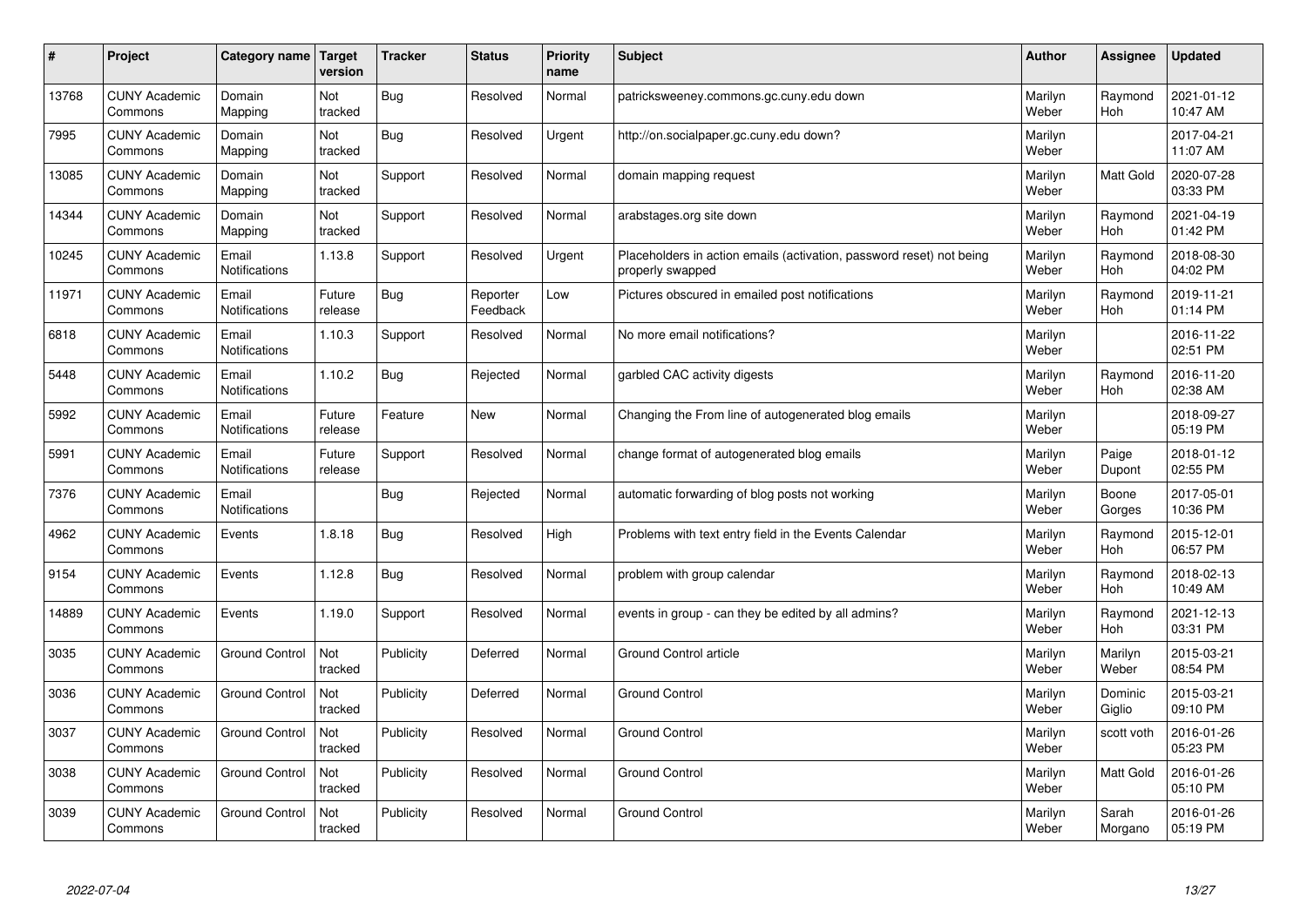| #     | Project                         | Category name   Target | version           | <b>Tracker</b> | <b>Status</b>        | <b>Priority</b><br>name | <b>Subject</b>                                                                        | <b>Author</b>    | Assignee              | <b>Updated</b>         |
|-------|---------------------------------|------------------------|-------------------|----------------|----------------------|-------------------------|---------------------------------------------------------------------------------------|------------------|-----------------------|------------------------|
| 3040  | <b>CUNY Academic</b><br>Commons | <b>Ground Control</b>  | Not<br>tracked    | Publicity      | Resolved             | Normal                  | <b>Ground Control</b>                                                                 | Marilyn<br>Weber | Micki<br>Kaufman      | 2016-01-26<br>05:16 PM |
| 3041  | <b>CUNY Academic</b><br>Commons | <b>Ground Control</b>  | Not<br>tracked    | Publicity      | Resolved             | Normal                  | <b>Ground Control</b>                                                                 | Marilyn<br>Weber | <b>Chris Stein</b>    | 2016-01-26<br>04:52 PM |
| 11088 | <b>CUNY Academic</b><br>Commons | Group Blogs            | Not<br>tracked    | Bug            | Resolved             | Normal                  | no notification for comments                                                          | Marilyn<br>Weber |                       | 2019-02-15<br>03:30 PM |
| 8661  | <b>CUNY Academic</b><br>Commons | Group Blogs            | Not<br>tracked    | Bug            | Resolved             | Normal                  | new group, old site, can't link?                                                      | Marilyn<br>Weber |                       | 2017-11-15<br>01:26 PM |
| 8638  | <b>CUNY Academic</b><br>Commons | Group Blogs            | 1.11.11           | Bug            | Resolved             | Normal                  | members not syncing from group to site                                                | Marilyn<br>Weber |                       | 2017-09-01<br>03:50 PM |
| 13878 | <b>CUNY Academic</b><br>Commons | Group cloning          | 1.18.4            | Support        | Resolved             | High                    | When creating Group + Site and choosing 'Clone existing', cannot<br>advance to step 2 | Marilyn<br>Weber | Jeremy<br>Felt        | 2021-02-02<br>11:02 AM |
| 5684  | <b>CUNY Academic</b><br>Commons | Group Files            | Not<br>tracked    | Bug            | Resolved             | Normal                  | Making Group files appear as Blog entries                                             | Marilyn<br>Weber | Boone<br>Gorges       | 2017-11-20<br>03:28 PM |
| 11567 | <b>CUNY Academic</b><br>Commons | <b>Group Files</b>     | 1.15.4            | Bug            | Resolved             | Normal                  | Group files pagination doesn't work properly in folders                               | Marilyn<br>Weber | Boone<br>Gorges       | 2019-06-25<br>04:22 PM |
| 8917  | <b>CUNY Academic</b><br>Commons | Group Files            | 1.12.3            | Bug            | Resolved             | High                    | Files not downloading from Groups properly                                            | Marilyn<br>Weber | Boone<br>Gorges       | 2017-11-29<br>10:04 PM |
| 9224  | <b>CUNY Academic</b><br>Commons | Group Files            | 1.13              | Feature        | Resolved             | Normal                  | attachments to forum posts clutter up Files area                                      | Marilyn<br>Weber | Boone<br>Gorges       | 2018-03-22<br>03:34 PM |
| 6626  | <b>CUNY Academic</b><br>Commons | <b>Group Files</b>     | 1.10.1            | Bug            | Resolved             | Normal                  | Files from non-member showing up in private group                                     | Marilyn<br>Weber | Boone<br>Gorges       | 2016-11-07<br>03:54 PM |
| 4657  | <b>CUNY Academic</b><br>Commons | Group Forums           | 1.8.18            | Bug            | Resolved             | High                    | Submit button disappears in new post mode in forum                                    | Marilyn<br>Weber | Raymond<br>Hoh        | 2015-12-01<br>11:15 PM |
| 13827 | <b>CUNY Academic</b><br>Commons | Group Forums           | 1.18.3            | Bug            | Resolved             | Normal                  | more forum post problems                                                              | Marilyn<br>Weber | Raymond<br>Hoh        | 2021-01-22<br>08:19 PM |
| 12487 | <b>CUNY Academic</b><br>Commons | Group Forums           | 1.16.7            | Bug            | Resolved             | Normal                  | group posting problems?                                                               | Marilyn<br>Weber | Raymond<br><b>Hoh</b> | 2020-03-10<br>11:40 AM |
| 13341 | <b>CUNY Academic</b><br>Commons | Group Forums           | 1.17.4            | Bug            | Resolved             | Normal                  | Forum reply problems                                                                  | Marilyn<br>Weber | Raymond<br><b>Hoh</b> | 2020-09-22<br>12:08 PM |
| 10361 | <b>CUNY Academic</b><br>Commons | Group Forums           | 1.13.10           | Bug            | Resolved             | Normal                  | forum post pending oddity                                                             | Marilyn<br>Weber |                       | 2018-09-25<br>10:45 AM |
| 6893  | <b>CUNY Academic</b><br>Commons | Group Forums           |                   | Bug            | Resolved             | Normal                  | Forum for CUNY Academic Commons Team is gone                                          | Marilyn<br>Weber | Boone<br>Gorges       | 2016-12-01<br>08:08 AM |
| 13328 | <b>CUNY Academic</b><br>Commons | Group Forums           | Not<br>tracked    | Bug            | Reporter<br>Feedback | Normal                  | cross-posting in two related groups                                                   | Marilyn<br>Weber | Raymond<br>Hoh        | 2020-09-15<br>10:39 PM |
| 9835  | <b>CUNY Academic</b><br>Commons | Group Forums           | Future<br>release | Bug            | Assigned             | Normal                  | add a "like" function?                                                                | Marilyn<br>Weber | Erik<br>Trainer       | 2018-06-05<br>01:49 PM |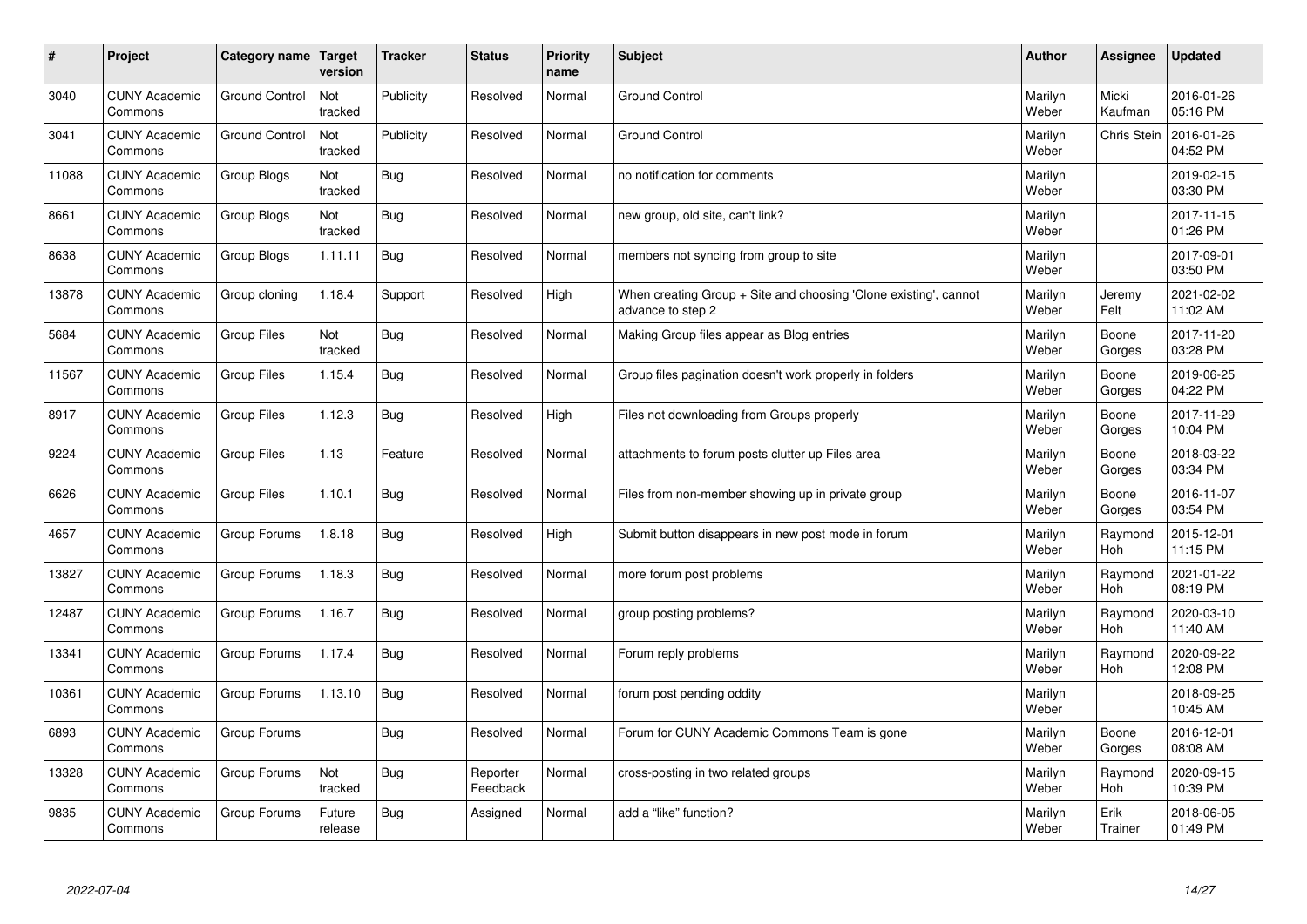| #     | Project                         | Category name   Target | version        | <b>Tracker</b> | <b>Status</b> | <b>Priority</b><br>name | <b>Subject</b>                                                              | <b>Author</b>    | Assignee        | <b>Updated</b>         |
|-------|---------------------------------|------------------------|----------------|----------------|---------------|-------------------------|-----------------------------------------------------------------------------|------------------|-----------------|------------------------|
| 9282  | <b>CUNY Academic</b><br>Commons | Group Forums           | 1.12.9         | Bug            | Resolved      | Normal                  | 'Forum ID is missing" error?                                                | Marilyn<br>Weber |                 | 2018-02-27<br>10:32 AM |
| 6091  | <b>CUNY Academic</b><br>Commons | Group<br>Invitations   | Not<br>tracked | Bug            | Resolved      | Normal                  | User cannot re-join a group                                                 | Marilyn<br>Weber | Boone<br>Gorges | 2016-09-28<br>01:47 PM |
| 3533  | <b>CUNY Academic</b><br>Commons | Group<br>Invitations   | 1.7.8          | Bug            | Resolved      | Low                     | Trying to invite member to a new group                                      | Marilyn<br>Weber | Boone<br>Gorges | 2015-04-01<br>09:13 PM |
| 12006 | <b>CUNY Academic</b><br>Commons | Group<br>Invitations   | 1.15.13        | Bug            | Resolved      | Immediate               | Invite system is broken.                                                    | Marilyn<br>Weber | Boone<br>Gorges | 2019-10-23<br>10:16 AM |
| 13138 | <b>CUNY Academic</b><br>Commons | Group Library          | Not<br>tracked | Support        | Resolved      | Normal                  | moving Library contents for Steve Brier                                     | Marilyn<br>Weber |                 | 2020-08-03<br>04:00 PM |
| 14304 | <b>CUNY Academic</b><br>Commons | Group Library          | 1.18.8         | Bug            | Resolved      | Normal                  | Library items change folders when adding subsequent items in new<br>folders | Marilyn<br>Weber | Boone<br>Gorges | 2021-04-13<br>11:21 AM |
| 13227 | <b>CUNY Academic</b><br>Commons | Group Library          | 1.17.2         | Bug            | Resolved      | High                    | folder not appearing in library                                             | Marilyn<br>Weber |                 | 2020-08-21<br>04:22 PM |
| 13159 | <b>CUNY Academic</b><br>Commons | Group Library          | Not<br>tracked | Support        | Resolved      | Normal                  | changing folder names?                                                      | Marilyn<br>Weber | Boone<br>Gorges | 2020-08-27<br>08:59 AM |
| 13675 | <b>CUNY Academic</b><br>Commons | Group Library          | 1.18.1         | Bug            | Resolved      | High                    | broken Library                                                              | Marilyn<br>Weber |                 | 2020-12-09<br>05:02 PM |
| 13173 | <b>CUNY Academic</b><br>Commons | Group Library          | 1.17.1         | Support        | Resolved      | High                    | all uploads to the library are silent                                       | Marilyn<br>Weber |                 | 2020-08-10<br>04:12 PM |
| 3197  | <b>CUNY Academic</b><br>Commons | Groups (misc)          | 1.6.4          | Bug            | Resolved      | Normal                  | trying to set up a hidden group blog with no RSS feed                       | Marilyn<br>Weber | Boone<br>Gorges | 2014-05-21<br>09:39 PM |
| 8978  | <b>CUNY Academic</b><br>Commons | Groups (misc)          | Not<br>tracked | Support        | Resolved      | Normal                  | removing old groups                                                         | Marilyn<br>Weber |                 | 2018-12-10<br>03:52 PM |
| 11006 | <b>CUNY Academic</b><br>Commons | Groups (misc)          | 1.14.6         | Support        | Resolved      | Normal                  | removing members from a group isn't working                                 | Marilyn<br>Weber |                 | 2019-01-24<br>03:18 PM |
| 6575  | <b>CUNY Academic</b><br>Commons | Groups (misc)          |                | Bug            | Rejected      | Normal                  | No papers link for the group "social paper"                                 | Marilyn<br>Weber |                 | 2016-11-02<br>10:39 PM |
| 6286  | <b>CUNY Academic</b><br>Commons | Groups (misc)          | Not<br>tracked | Bug            | Resolved      | Immediate               | Groups pages not displaying at all!                                         | Marilyn<br>Weber | Boone<br>Gorges | 2017-11-15<br>10:57 AM |
| 6313  | <b>CUNY Academic</b><br>Commons | Groups (misc)          |                | Bug            | Duplicate     | Normal                  | group member no longer in group, can't rejoin.                              | Marilyn<br>Weber |                 | 2016-10-14<br>09:27 PM |
| 10772 | <b>CUNY Academic</b><br>Commons | Groups (misc)          | 1.14.2         | Bug            | Resolved      | Normal                  | can't create groups                                                         | Marilyn<br>Weber |                 | 2018-12-04<br>10:42 AM |
| 8200  | <b>CUNY Academic</b><br>Commons | Groups (misc)          | Not<br>tracked | <b>Bug</b>     | Resolved      | Normal                  | Announcements has disappeared                                               | Marilyn<br>Weber | Boone<br>Gorges | 2017-05-26<br>04:04 PM |
| 3620  | <b>CUNY Academic</b><br>Commons | Groups (misc)          | Not<br>tracked | Bug            | Resolved      | Normal                  | admins of The Group for Group Admins                                        | Marilyn<br>Weber |                 | 2014-11-03<br>08:38 AM |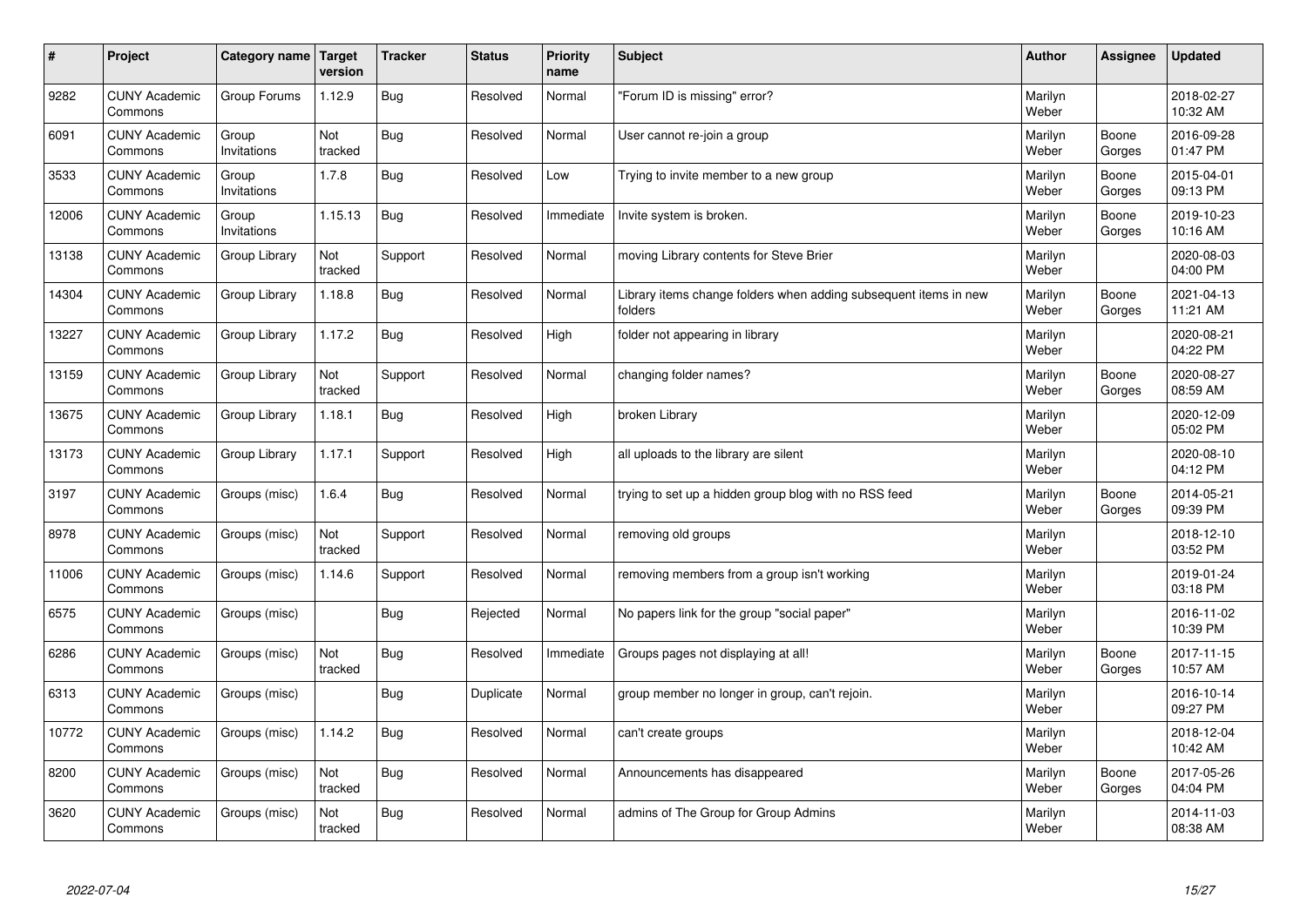| $\sharp$ | Project                         | Category name      | Target<br>version | <b>Tracker</b> | <b>Status</b> | <b>Priority</b><br>name | <b>Subject</b>                                                       | <b>Author</b>    | Assignee              | <b>Updated</b>         |
|----------|---------------------------------|--------------------|-------------------|----------------|---------------|-------------------------|----------------------------------------------------------------------|------------------|-----------------------|------------------------|
| 7678     | <b>CUNY Academic</b><br>Commons | Groups (misc)      | Not<br>tracked    | Support        | Resolved      | Normal                  | add admin to student group                                           | Marilyn<br>Weber | Boone<br>Gorges       | 2017-02-15<br>11:58 AM |
| 9130     | <b>CUNY Academic</b><br>Commons | Homepage<br>Slides | Not<br>tracked    | Bug            | Resolved      | Normal                  | too many redirects                                                   | Marilyn<br>Weber |                       | 2018-01-29<br>10:27 AM |
| 15252    | <b>CUNY Academic</b><br>Commons | Layout             | Not<br>tracked    | Bug            | Resolved      | Normal                  | visual glitch with the Segal Center webpage                          | Marilyn<br>Weber | Raymond<br><b>Hoh</b> | 2022-02-03<br>04:56 PM |
| 9163     | <b>CUNY Academic</b><br>Commons | Layout             | 1.12.8            | Support        | Resolved      | Normal                  | Mobile responsiveness issues                                         | Marilyn<br>Weber | Raymond<br><b>Hoh</b> | 2018-02-13<br>10:49 AM |
| 11964    | <b>CUNY Academic</b><br>Commons | Layout             | 1.15.12           | Bug            | Resolved      | Normal                  | https://commons.gc.cuny.edu/create/ not displaying correctly in Edge | Marilyn<br>Weber | Raymond<br>Hoh        | 2019-10-22<br>11:54 AM |
| 9927     | <b>CUNY Academic</b><br>Commons | Membership         | Not<br>tracked    | Support        | Resolved      | Normal                  | wrong email used                                                     | Marilyn<br>Weber | <b>Matt Gold</b>      | 2018-06-14<br>10:21 AM |
| 7771     | <b>CUNY Academic</b><br>Commons | Membership         | Not<br>tracked    | Support        | Resolved      | Normal                  | User would like to be uncoupled from sites                           | Marilyn<br>Weber | Boone<br>Gorges       | 2017-03-09<br>12:38 PM |
| 7223     | <b>CUNY Academic</b><br>Commons | Membership         | Not<br>tracked    | Bug            | Resolved      | Normal                  | User with two profiles would like to merge them                      | Marilyn<br>Weber | Boone<br>Gorges       | 2017-01-10<br>02:07 PM |
| 7337     | <b>CUNY Academic</b><br>Commons | Membership         | Not<br>tracked    | Bug            | Resolved      | Normal                  | User with new email                                                  | Marilyn<br>Weber |                       | 2017-01-06<br>11:05 AM |
| 11127    | <b>CUNY Academic</b><br>Commons | Membership         | Not<br>tracked    | Support        | Resolved      | Normal                  | user with new campus affiliation                                     | Marilyn<br>Weber |                       | 2019-02-19<br>02:09 PM |
| 9779     | <b>CUNY Academic</b><br>Commons | Membership         | Not<br>tracked    | Support        | Resolved      | Normal                  | user not sure if she is registered.                                  | Marilyn<br>Weber |                       | 2018-12-10<br>03:53 PM |
| 9996     | <b>CUNY Academic</b><br>Commons | Membership         | Not<br>tracked    | Support        | Rejected      | Normal                  | user email change request                                            | Marilyn<br>Weber |                       | 2018-07-16<br>10:49 AM |
| 5772     | <b>CUNY Academic</b><br>Commons | Membership         | Not<br>tracked    | Support        | Resolved      | Normal                  | User email change and forgotten password                             | Marilyn<br>Weber | <b>Matt Gold</b>      | 2017-11-15<br>06:18 PM |
| 8566     | <b>CUNY Academic</b><br>Commons | Membership         | Not<br>tracked    | Support        | Resolved      | Normal                  | user email change                                                    | Marilyn<br>Weber |                       | 2017-11-15<br>01:27 PM |
| 6039     | <b>CUNY Academic</b><br>Commons | Membership         | 1.9.28            | Bug            | Resolved      | High                    | User cannot change her email                                         | Marilyn<br>Weber |                       | 2016-09-19<br>03:03 PM |
| 10941    | <b>CUNY Academic</b><br>Commons | Membership         | Not<br>tracked    | Support        | Resolved      | Normal                  | update user email                                                    | Marilyn<br>Weber |                       | 2019-02-13<br>02:24 PM |
| 11961    | <b>CUNY Academic</b><br>Commons | Membership         | Not<br>tracked    | Support        | Resolved      | Normal                  | switch email for student user                                        | Marilyn<br>Weber |                       | 2019-10-09<br>01:56 PM |
| 3466     | <b>CUNY Academic</b><br>Commons | Membership         | 1.6.16            | Feature        | Resolved      | Normal                  | restricting undergrad registration                                   | Marilyn<br>Weber | Boone<br>Gorges       | 2014-09-18<br>12:02 AM |
| 10910    | <b>CUNY Academic</b><br>Commons | Membership         | Not<br>tracked    | Support        | Resolved      | Normal                  | request to be an admin to a prof's site                              | Marilyn<br>Weber |                       | 2019-01-04<br>10:45 AM |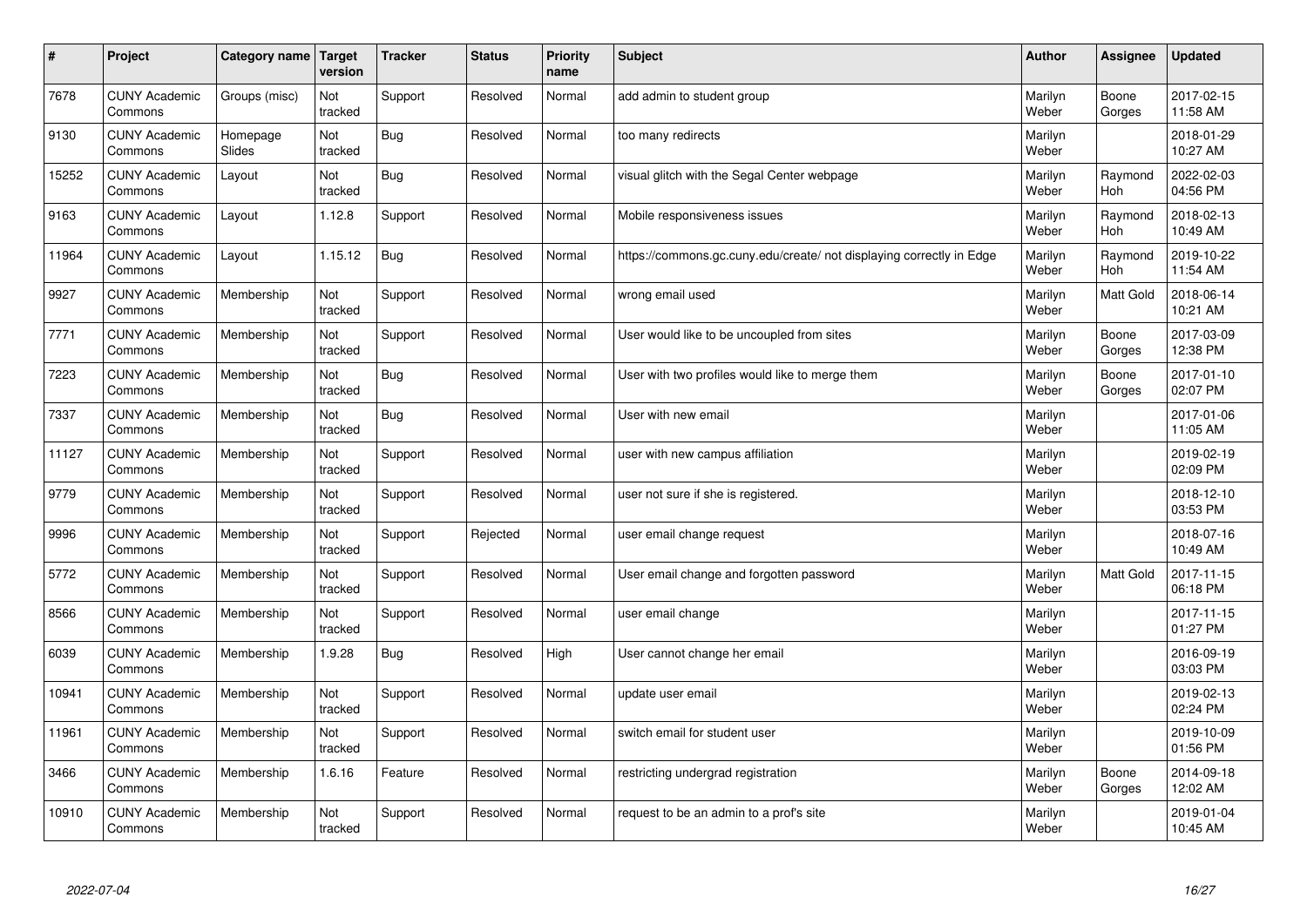| $\sharp$ | Project                         | Category name | Target<br>version | <b>Tracker</b> | <b>Status</b> | <b>Priority</b><br>name | <b>Subject</b>                                             | <b>Author</b>    | Assignee         | Updated                |
|----------|---------------------------------|---------------|-------------------|----------------|---------------|-------------------------|------------------------------------------------------------|------------------|------------------|------------------------|
| 11516    | <b>CUNY Academic</b><br>Commons | Membership    | Not<br>tracked    | Support        | Resolved      | Normal                  | request for email change                                   | Marilyn<br>Weber |                  | 2019-06-04<br>01:48 PM |
| 10387    | <b>CUNY Academic</b><br>Commons | Membership    | Not<br>tracked    | Support        | Resolved      | Normal                  | remove user page                                           | Marilyn<br>Weber |                  | 2018-09-28<br>02:26 PM |
| 8429     | <b>CUNY Academic</b><br>Commons | Membership    | Not<br>tracked    | Support        | Resolved      | Normal                  | Please make me an admin of https://arc.commons.gc.cuny.edu | Marilyn<br>Weber | Boone<br>Gorges  | 2017-07-24<br>03:33 PM |
| 11210    | <b>CUNY Academic</b><br>Commons | Membership    | Not<br>tracked    | Support        | Resolved      | Normal                  | Please change the email                                    | Marilyn<br>Weber |                  | 2019-03-11<br>04:16 PM |
| 7619     | <b>CUNY Academic</b><br>Commons | Membership    | Not<br>tracked    | Support        | Resolved      | Normal                  | outside users for a site that isn't a class?               | Marilyn<br>Weber | <b>Matt Gold</b> | 2017-11-15<br>06:18 PM |
| 7349     | <b>CUNY Academic</b><br>Commons | Membership    | Not<br>tracked    | Bug            | Resolved      | Normal                  | <b>LACUNY Institute website</b>                            | Marilyn<br>Weber | Boone<br>Gorges  | 2017-01-11<br>04:26 PM |
| 11922    | <b>CUNY Academic</b><br>Commons | Membership    | Not<br>tracked    | Support        | Resolved      | Normal                  | https://commons.gc.cuny.edu/members/cunyhealthequity/      | Marilyn<br>Weber |                  | 2019-10-02<br>04:05 PM |
| 9134     | <b>CUNY Academic</b><br>Commons | Membership    | Not<br>tracked    | Support        | Abandoned     | Normal                  | former user                                                | Marilyn<br>Weber | Matt Gold        | 2019-09-18<br>10:26 AM |
| 11147    | <b>CUNY Academic</b><br>Commons | Membership    | Not<br>tracked    | Support        | Resolved      | Normal                  | employee email change                                      | Marilyn<br>Weber |                  | 2019-03-12<br>03:58 PM |
| 12382    | <b>CUNY Academic</b><br>Commons | Membership    | Not<br>tracked    | Support        | <b>New</b>    | Normal                  | Email request change                                       | Marilyn<br>Weber | Marilyn<br>Weber | 2020-02-06<br>12:56 PM |
| 9004     | <b>CUNY Academic</b><br>Commons | Membership    | Not<br>tracked    | Support        | Resolved      | Normal                  | email change request                                       | Marilyn<br>Weber |                  | 2017-12-14<br>12:27 PM |
| 7775     | <b>CUNY Academic</b><br>Commons | Membership    | Not<br>tracked    | Support        | Resolved      | Normal                  | Email change                                               | Marilyn<br>Weber |                  | 2017-03-08<br>10:09 PM |
| 5968     | <b>CUNY Academic</b><br>Commons | Membership    | Not<br>tracked    | Bug            | Resolved      | Normal                  | Deleting account without knowing password                  | Marilyn<br>Weber | <b>Matt Gold</b> | 2017-11-15<br>06:19 PM |
| 7486     | <b>CUNY Academic</b><br>Commons | Membership    | Not<br>tracked    | Support        | Resolved      | Normal                  | changed email address                                      | Marilyn<br>Weber |                  | 2017-01-24<br>10:00 PM |
| 10257    | <b>CUNY Academic</b><br>Commons | Membership    | Not<br>tracked    | Support        | Resolved      | Normal                  | change the email from @login.cuny.edu to campu email       | Marilyn<br>Weber |                  | 2018-12-10<br>03:55 PM |
| 8630     | <b>CUNY Academic</b><br>Commons | Membership    | Not<br>tracked    | Support        | Resolved      | Normal                  | Change in email/campus                                     | Marilyn<br>Weber |                  | 2017-08-30<br>03:48 PM |
| 8577     | <b>CUNY Academic</b><br>Commons | Membership    | Not<br>tracked    | Support        | Resolved      | Normal                  | another user email change                                  | Marilyn<br>Weber |                  | 2017-08-25<br>10:23 AM |
| 11217    | <b>CUNY Academic</b><br>Commons | Membership    | Not<br>tracked    | Support        | Resolved      | Normal                  | Another email update                                       | Marilyn<br>Weber |                  | 2019-03-12<br>03:37 PM |
| 10006    | <b>CUNY Academic</b><br>Commons | Membership    | Not<br>tracked    | Support        | Resolved      | Normal                  | another email change request                               | Marilyn<br>Weber |                  | 2018-07-13<br>12:36 PM |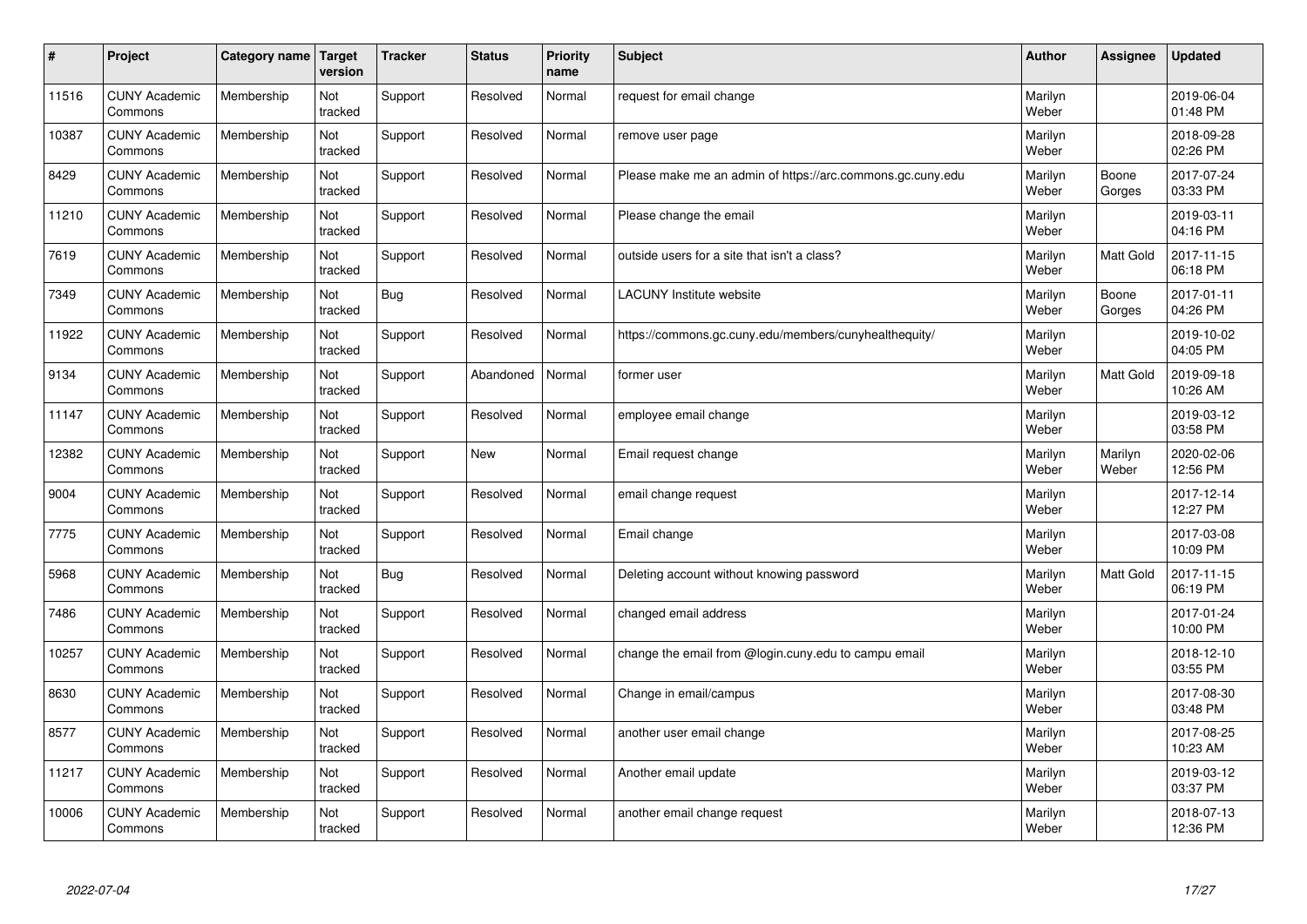| #     | Project                         | Category name   Target  | version        | <b>Tracker</b> | <b>Status</b> | <b>Priority</b><br>name | <b>Subject</b>                                                    | <b>Author</b>    | Assignee        | <b>Updated</b>         |
|-------|---------------------------------|-------------------------|----------------|----------------|---------------|-------------------------|-------------------------------------------------------------------|------------------|-----------------|------------------------|
| 8531  | <b>CUNY Academic</b><br>Commons | Membership              | Not<br>tracked | Support        | Resolved      | Normal                  | admin of https://admissions.commons.gc.cuny.edu                   | Marilyn<br>Weber |                 | 2017-08-15<br>04:20 PM |
| 8481  | <b>CUNY Academic</b><br>Commons | Membership              | Not<br>tracked | Support        | Resolved      | Normal                  | admin of http://swipanalytic.org/organizers/                      | Marilyn<br>Weber |                 | 2019-02-19<br>01:58 PM |
| 8222  | <b>CUNY Academic</b><br>Commons | Membership              | Not<br>tracked | Support        | Resolved      | Normal                  | Admin for iletc.commons.gc.cuny.edu                               | Marilyn<br>Weber | Boone<br>Gorges | 2017-06-08<br>10:06 AM |
| 7922  | <b>CUNY Academic</b><br>Commons | Membership              | Not<br>tracked | Support        | Resolved      | Normal                  | add me as an admin to the MALs alumni site?                       | Marilyn<br>Weber |                 | 2017-04-06<br>05:19 PM |
| 10066 | <b>CUNY Academic</b><br>Commons | Membership              | Not<br>tracked | Support        | Resolved      | Normal                  | add me as an admin to https://pkms.commons.gc.cuny.edu/           | Marilyn<br>Weber |                 | 2018-07-26<br>11:54 AM |
| 8120  | <b>CUNY Academic</b><br>Commons | Membership              | Not<br>tracked | Support        | Resolved      | Normal                  | add me as an admin to https://nyslavery.commons.gc.cuny.edu       | Marilyn<br>Weber |                 | 2017-05-10<br>02:19 PM |
| 8401  | <b>CUNY Academic</b><br>Commons | Membership              | Not<br>tracked | Support        | Resolved      | Normal                  | add me as an admin                                                | Marilyn<br>Weber | Boone<br>Gorges | 2017-07-11<br>11:40 AM |
| 15241 | <b>CUNY Academic</b><br>Commons | Onboarding              | 1.19.3         | Design/UX      | Resolved      | Normal                  | white on gray                                                     | Marilyn<br>Weber | Boone<br>Gorges | 2022-02-08<br>02:38 PM |
| 11865 | <b>CUNY Academic</b><br>Commons | Onboarding              | 1.15.10        | Bug            | Resolved      | Normal                  | Site name not appearing in "Membership" lists of Invitation modal | Marilyn<br>Weber | Boone<br>Gorges | 2019-09-24<br>11:09 AM |
| 13521 | <b>CUNY Academic</b><br>Commons | Onboarding              | 1.17.7         | Support        | Resolved      | Normal                  | sent invitations page                                             | Marilyn<br>Weber | Raymond<br>Hoh  | 2020-11-10<br>10:31 AM |
| 14129 | <b>CUNY Academic</b><br>Commons | Onboarding              | 1.18.6         | Support        | Resolved      | Normal                  | can only see some invites sent                                    | Marilyn<br>Weber | Raymond<br>Hoh  | 2021-04-09<br>09:00 AM |
| 7685  | <b>CUNY Academic</b><br>Commons | Password<br>Reset       | Not<br>tracked | Support        | Resolved      | Normal                  | temporary password                                                | Marilyn<br>Weber | Boone<br>Gorges | 2017-02-15<br>07:36 PM |
| 14448 | <b>CUNY Academic</b><br>Commons | Password<br>Reset       | Not<br>tracked | Bug            | Rejected      | Normal                  | password reset weirdness                                          | Marilyn<br>Weber | Raymond<br>Hoh  | 2021-05-12<br>01:34 PM |
| 6815  | <b>CUNY Academic</b><br>Commons | Password<br>Reset       | Not<br>tracked | Support        | Resolved      | Normal                  | password reset requested                                          | Marilyn<br>Weber | Matt Gold       | 2016-11-22<br>10:30 AM |
| 4880  | <b>CUNY Academic</b><br>Commons | Password<br>Reset       | Not<br>tracked | Support        | Resolved      | High                    | CUNY Central person having password trouble                       | Marilyn<br>Weber |                 | 2015-11-10<br>12:40 PM |
| 5176  | <b>CUNY Academic</b><br>Commons | <b>Public Portfolio</b> | 1.9.6          | Bug            | Resolved      | Normal                  | Widgets in Profile not saving                                     | Marilyn<br>Weber | Boone<br>Gorges | 2016-02-01<br>11:07 AM |
| 8098  | <b>CUNY Academic</b><br>Commons | Public Portfolio        | Not<br>tracked | Bug            | Abandoned     | Normal                  | Widget in profile not working                                     | Marilyn<br>Weber |                 | 2017-11-15<br>01:28 PM |
| 4831  | <b>CUNY Academic</b><br>Commons | Public Portfolio        | 1.9.4          | Bug            | Resolved      | Normal                  | User cannot update profile                                        | Marilyn<br>Weber | Boone<br>Gorges | 2016-01-11<br>10:46 PM |
| 12543 | <b>CUNY Academic</b><br>Commons | Public Portfolio        | Not<br>tracked | Support        | Resolved      | Normal                  | User cannot find profile edit button                              | Marilyn<br>Weber | scott voth      | 2020-03-22<br>02:49 PM |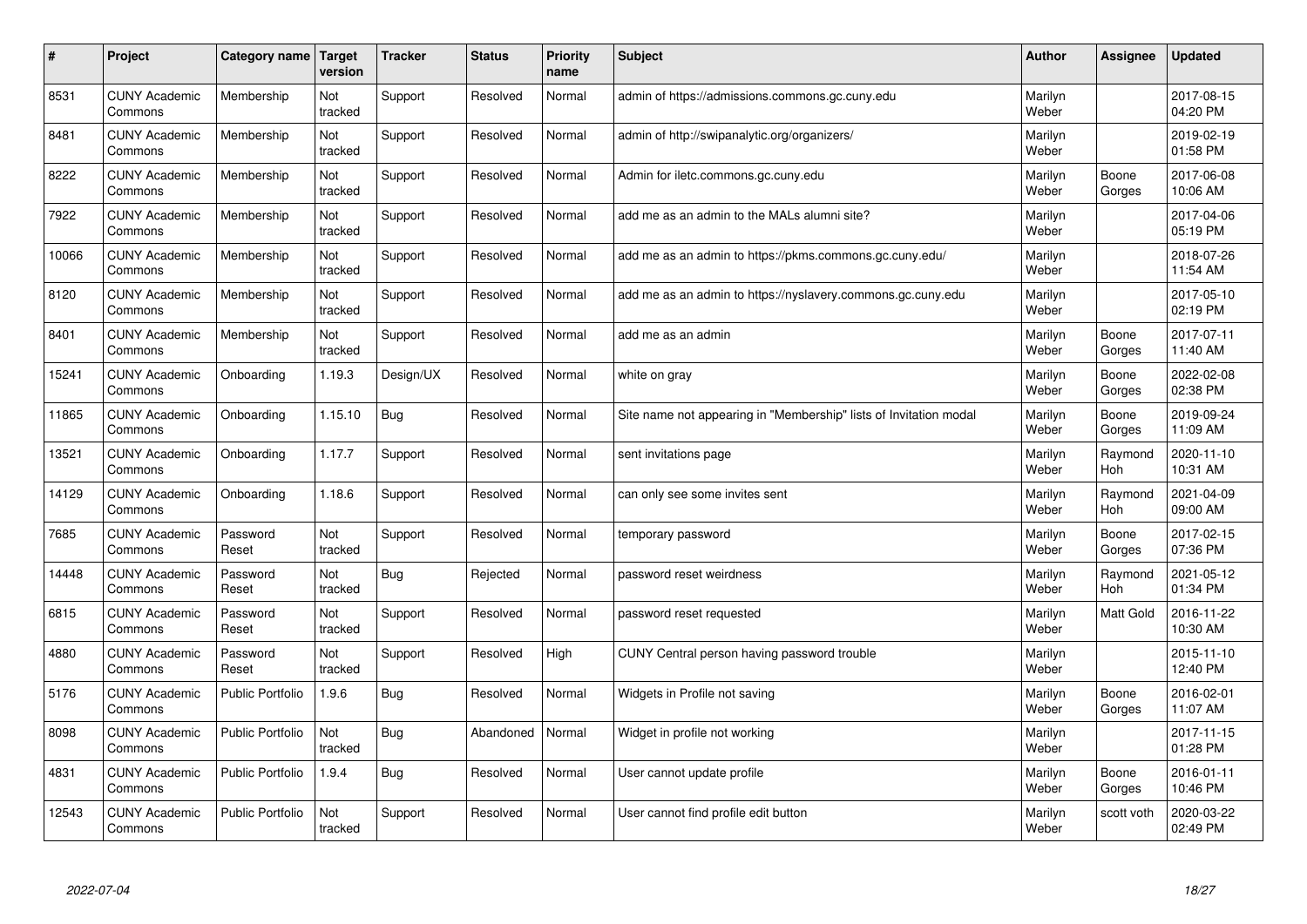| $\pmb{\#}$ | Project                         | Category name           | Target<br>version | <b>Tracker</b> | <b>Status</b>        | <b>Priority</b><br>name | <b>Subject</b>                                                  | <b>Author</b>    | <b>Assignee</b>  | <b>Updated</b>         |
|------------|---------------------------------|-------------------------|-------------------|----------------|----------------------|-------------------------|-----------------------------------------------------------------|------------------|------------------|------------------------|
| 5629       | <b>CUNY Academic</b><br>Commons | <b>Public Portfolio</b> | 1.10.4            | Support        | Resolved             | Normal                  | Title field in profile can't be edited                          | Marilyn<br>Weber |                  | 2016-12-13<br>11:19 AM |
| 5667       | <b>CUNY Academic</b><br>Commons | <b>Public Portfolio</b> | 1.9.18            | Bug            | Resolved             | Normal                  | publication section on my public portfolio won't update         | Marilyn<br>Weber | Boone<br>Gorges  | 2016-06-12<br>10:19 AM |
| 6101       | <b>CUNY Academic</b><br>Commons | <b>Public Portfolio</b> |                   | <b>Bug</b>     | Resolved             | High                    | Profile update problems                                         | Marilyn<br>Weber | Boone<br>Gorges  | 2016-12-01<br>03:50 PM |
| 11907      | <b>CUNY Academic</b><br>Commons | <b>Public Portfolio</b> | 1.15.13           | Support        | Resolved             | Normal                  | more publications problems (in profile)                         | Marilyn<br>Weber |                  | 2019-11-04<br>11:16 AM |
| 15269      | <b>CUNY Academic</b><br>Commons | Redmine                 | Not<br>tracked    | Support        | Resolved             | Normal                  | Segal Theater sites                                             | Marilyn<br>Weber |                  | 2022-02-07<br>04:11 PM |
| 8906       | <b>CUNY Academic</b><br>Commons | Redmine                 | Not<br>tracked    | Support        | Resolved             | Normal                  | Redmine access?                                                 | Marilyn<br>Weber | Matt Gold        | 2017-11-13<br>06:02 PM |
| 6851       | <b>CUNY Academic</b><br>Commons | Redmine                 | Not<br>tracked    | Support        | Resolved             | Normal                  | How do I help users join Redmine?                               | Marilyn<br>Weber | Matt Gold        | 2016-11-28<br>10:16 AM |
| 12346      | <b>CUNY Academic</b><br>Commons | Redmine                 |                   | Support        | Resolved             | Normal                  | another Redmine request                                         | Marilyn<br>Weber | Matt Gold        | 2020-01-30<br>08:20 PM |
| 10273      | <b>CUNY Academic</b><br>Commons | Registration            | Not<br>tracked    | Support        | Reporter<br>Feedback | Normal                  | users combining CF and campus address                           | Marilyn<br>Weber |                  | 2019-09-18<br>10:58 AM |
| 9767       | <b>CUNY Academic</b><br>Commons | Registration            | Not<br>tracked    | Support        | Resolved             | Normal                  | user deleted account but now needs one                          | Marilyn<br>Weber |                  | 2018-05-11<br>02:39 PM |
| 4649       | <b>CUNY Academic</b><br>Commons | Registration            | Not<br>tracked    | Bug            | Resolved             | Urgent                  | Submit button has disappeared                                   | Marilyn<br>Weber | Boone<br>Gorges  | 2015-09-22<br>11:47 AM |
| 3593       | <b>CUNY Academic</b><br>Commons | Registration            | 1.7.2             | Bug            | Resolved             | High                    | registration problems                                           | Marilyn<br>Weber | Boone<br>Gorges  | 2014-11-01<br>02:57 PM |
| 14526      | <b>CUNY Academic</b><br>Commons | Registration            | 1.18.12           | <b>Bug</b>     | Resolved             | High                    | registration interface won't show a space to enter nonCUNY code | Marilyn<br>Weber |                  | 2021-06-03<br>04:02 PM |
| 5969       | <b>CUNY Academic</b><br>Commons | Registration            | 1.9.27            | <b>Bug</b>     | Resolved             | Normal                  | Queens students unable to join                                  | Marilyn<br>Weber | Boone<br>Gorges  | 2016-09-04<br>09:41 PM |
| 7613       | <b>CUNY Academic</b><br>Commons | Registration            | Not<br>tracked    | Support        | Resolved             | Normal                  | non-matriculated students                                       | Marilyn<br>Weber | Boone<br>Gorges  | 2017-11-15<br>11:03 AM |
| 4577       | <b>CUNY Academic</b><br>Commons | Registration            | Not<br>tracked    | <b>Bug</b>     | Resolved             | Normal                  | New users are not getting their email verification              | Marilyn<br>Weber | Boone<br>Gorges  | 2016-01-26<br>03:30 PM |
| 5019       | <b>CUNY Academic</b><br>Commons | Registration            | Not<br>tracked    | Support        | Resolved             | Normal                  | Forgotten password for user with new email address              | Marilyn<br>Weber | Marilyn<br>Weber | 2015-12-11<br>04:18 PM |
| 9787       | <b>CUNY Academic</b><br>Commons | Registration            |                   | Support        | Resolved             | Normal                  | email change request                                            | Marilyn<br>Weber | Matt Gold        | 2018-05-16<br>09:55 PM |
| 9162       | <b>CUNY Academic</b><br>Commons | Registration            | Not<br>tracked    | Support        | Resolved             | Normal                  | email change due to user error                                  | Marilyn<br>Weber | <b>Matt Gold</b> | 2018-02-13<br>11:11 AM |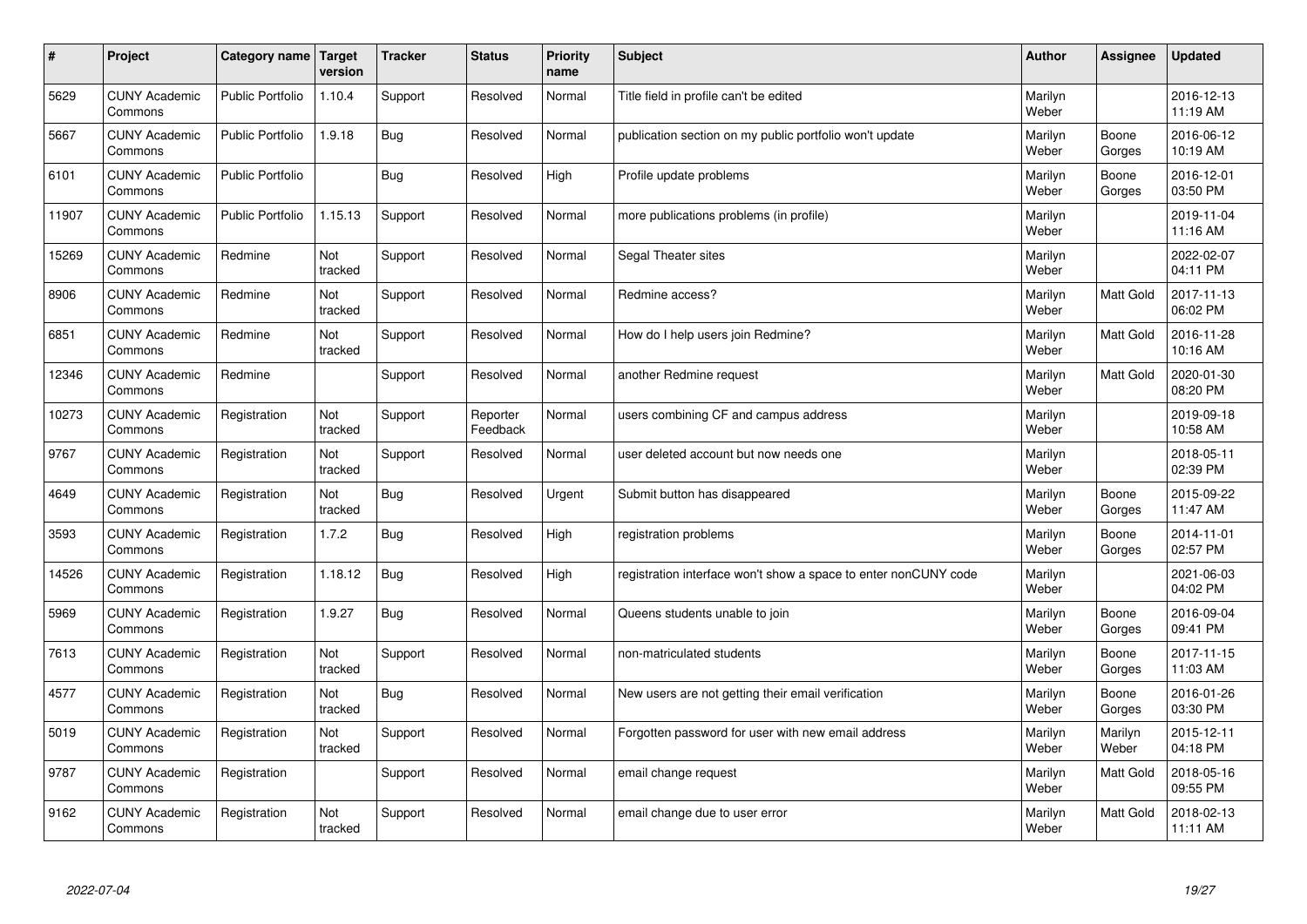| $\sharp$ | Project                         | Category name   Target   | version           | <b>Tracker</b> | <b>Status</b> | <b>Priority</b><br>name | <b>Subject</b>                                                              | <b>Author</b>    | <b>Assignee</b>       | <b>Updated</b>         |
|----------|---------------------------------|--------------------------|-------------------|----------------|---------------|-------------------------|-----------------------------------------------------------------------------|------------------|-----------------------|------------------------|
| 7608     | <b>CUNY Academic</b><br>Commons | Registration             | Not<br>tracked    | Feature        | Resolved      | Normal                  | create an account                                                           | Marilyn<br>Weber |                       | 2017-02-15<br>10:45 PM |
| 7226     | <b>CUNY Academic</b><br>Commons | Registration             | Not<br>tracked    | Bug            | Abandoned     | Normal                  | Community college student cannot register?                                  | Marilyn<br>Weber |                       | 2017-11-15<br>01:55 PM |
| 5037     | <b>CUNY Academic</b><br>Commons | Registration             | Not<br>tracked    | Support        | Resolved      | Normal                  | Another Forgotten password for user with new email address                  | Marilyn<br>Weber | Boone<br>Gorges       | 2015-12-22<br>05:24 PM |
| 7684     | <b>CUNY Academic</b><br>Commons | Reply By Email           | 1.10.12           | Bug            | Resolved      | High                    | trying to post too often error                                              | Marilyn<br>Weber | Raymond<br><b>Hoh</b> | 2017-02-28<br>12:43 PM |
| 8934     | <b>CUNY Academic</b><br>Commons | Reply By Email           | 1.12.4            | Support        | Resolved      | High                    | RBE "could not post" email should have info about attempted From<br>address | Marilyn<br>Weber | Raymond<br>Hoh        | 2017-12-12<br>11:25 AM |
| 6025     | <b>CUNY Academic</b><br>Commons | Search                   | Not<br>tracked    | Bug            | Resolved      | Normal                  | Search function not working                                                 | Marilyn<br>Weber | Boone<br>Gorges       | 2016-10-12<br>09:41 AM |
| 5872     | <b>CUNY Academic</b><br>Commons | Server                   | Not<br>tracked    | Bug            | Resolved      | Immediate               | Whole Commons is down                                                       | Marilyn<br>Weber | Boone<br>Gorges       | 2016-08-12<br>12:04 AM |
| 3530     | <b>CUNY Academic</b><br>Commons | Server                   | Not<br>tracked    | Bug            | Resolved      | High                    | Commons running very slowly/ "connection lost"                              | Marilyn<br>Weber | <b>Matt Gold</b>      | 2014-10-08<br>09:34 AM |
| 6106     | <b>CUNY Academic</b><br>Commons | Server                   | Not<br>tracked    | Bug            | Resolved      | Normal                  | 504 error                                                                   | Marilyn<br>Weber |                       | 2017-11-15<br>01:55 PM |
| 13016    | <b>CUNY Academic</b><br>Commons | Shortcodes and<br>embeds | 1.16.15           | Support        | Resolved      | Normal                  | possible to run code examples, like in Jupyter Notebooks?                   | Marilyn<br>Weber |                       | 2020-07-16<br>11:52 AM |
| 13134    | <b>CUNY Academic</b><br>Commons | Site cloning             | 1.17.1            | Support        | Resolved      | Normal                  | New site (a clone) point to old dashboard                                   | Marilyn<br>Weber |                       | 2020-08-12<br>03:22 PM |
| 16291    | <b>CUNY Academic</b><br>Commons | Site cloning             | 2.0.2             | Support        | Resolved      | Normal                  | Images coming up blank in Media Library                                     | Marilyn<br>Weber | Raymond<br><b>Hoh</b> | 2022-06-29<br>11:31 AM |
| 5051     | <b>CUNY Academic</b><br>Commons | Social Paper             |                   | Feature        | Rejected      | Low                     | Visual cues for comments (SP suggestion #2)                                 | Marilyn<br>Weber | Samantha<br>Raddatz   | 2016-02-10<br>10:01 AM |
| 8893     | <b>CUNY Academic</b><br>Commons | Social Paper             | 1.12.1            | Support        | Resolved      | Normal                  | Social paper won't connect to group?                                        | Marilyn<br>Weber |                       | 2017-12-11<br>01:16 PM |
| 5205     | <b>CUNY Academic</b><br>Commons | Social Paper             | Future<br>release | Feature        | <b>New</b>    | Normal                  | Social Paper folders                                                        | Marilyn<br>Weber |                       | 2016-02-11<br>10:24 PM |
| 5052     | <b>CUNY Academic</b><br>Commons | Social Paper             | Future<br>release | Feature        | <b>New</b>    | Low                     | Sentence by sentence or line by line comments (SP suggestion #3)            | Marilyn<br>Weber | Boone<br>Gorges       | 2016-02-11<br>10:24 PM |
| 5053     | <b>CUNY Academic</b><br>Commons | Social Paper             | Future<br>release | Feature        | <b>New</b>    | Low                     | Scrollable menu to add readers (SP suggestion #4)                           | Marilyn<br>Weber | Samantha<br>Raddatz   | 2016-04-21<br>05:21 PM |
| 5282     | <b>CUNY Academic</b><br>Commons | Social Paper             | Future<br>release | Bug            | New           | Normal                  | Replying via email directs to paper but not individual comment.             | Marilyn<br>Weber | Raymond<br>Hoh        | 2016-03-02<br>01:48 PM |
| 5184     | <b>CUNY Academic</b><br>Commons | Social Paper             |                   | Bug            | Rejected      | Normal                  | Problem linking SP to a group                                               | Marilyn<br>Weber | Boone<br>Gorges       | 2016-02-21<br>12:27 PM |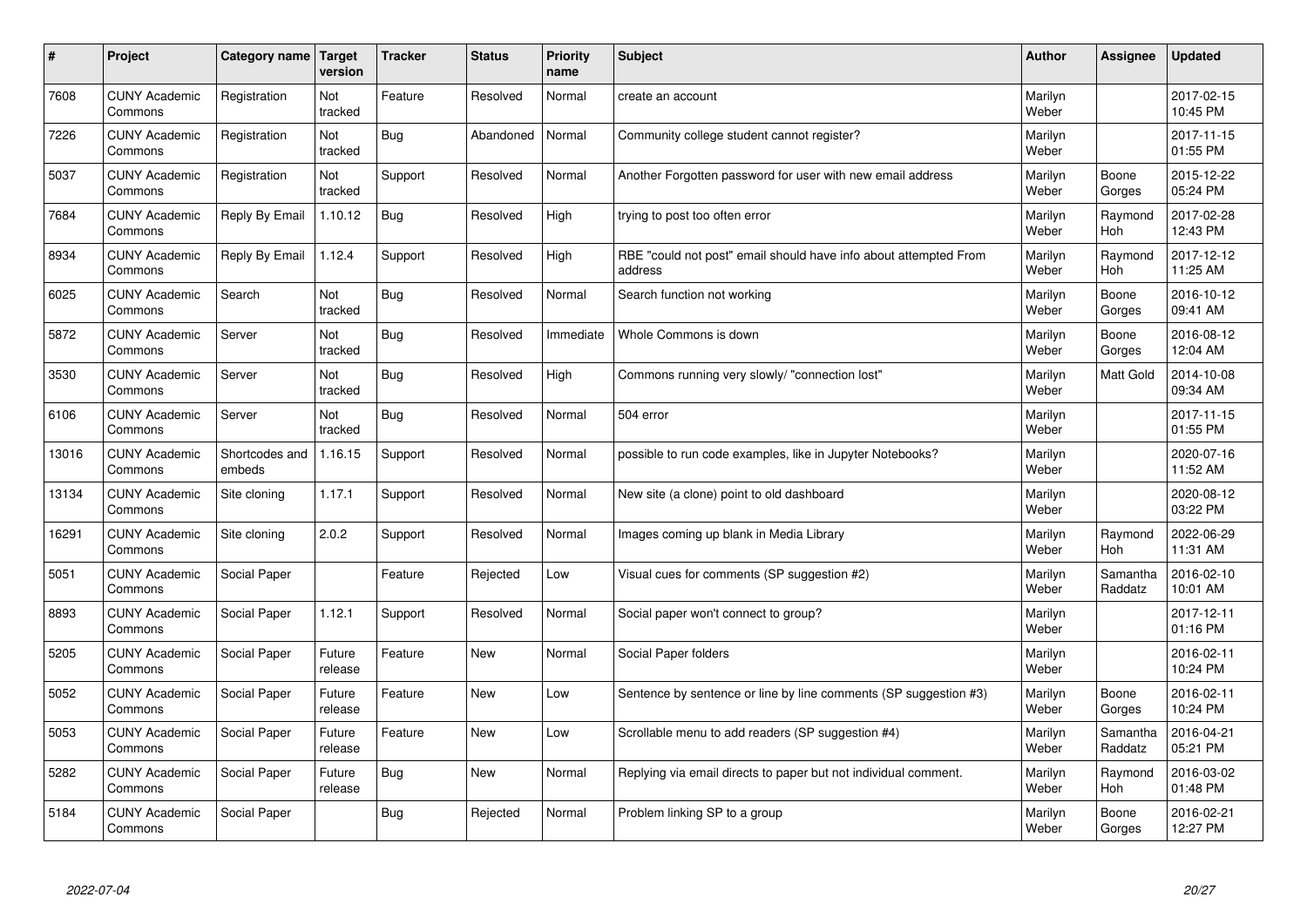| $\pmb{\sharp}$ | Project                         | Category name           | <b>Target</b><br>version | <b>Tracker</b> | <b>Status</b>        | <b>Priority</b><br>name | <b>Subject</b>                                                                                                                                  | <b>Author</b>    | Assignee            | <b>Updated</b>         |
|----------------|---------------------------------|-------------------------|--------------------------|----------------|----------------------|-------------------------|-------------------------------------------------------------------------------------------------------------------------------------------------|------------------|---------------------|------------------------|
| 5345           | <b>CUNY Academic</b><br>Commons | Social Paper            | 1.9.17                   | Feature        | Rejected             | Normal                  | Plus symbol problem in SP                                                                                                                       | Marilyn<br>Weber | Christian<br>Wach   | 2016-05-27<br>04:26 AM |
| 7836           | <b>CUNY Academic</b><br>Commons | Social Paper            | Not<br>tracked           | Support        | Resolved             | Normal                  | missing Social Paper                                                                                                                            | Marilyn<br>Weber |                     | 2017-11-15<br>01:31 PM |
| 5050           | <b>CUNY Academic</b><br>Commons | Social Paper            | Future<br>release        | Feature        | <b>New</b>           | Low                     | Making comments visible in SP editing mode (SP suggestion #1)                                                                                   | Marilyn<br>Weber | Samantha<br>Raddatz | 2019-09-17<br>11:10 PM |
| 5397           | <b>CUNY Academic</b><br>Commons | <b>Social Paper</b>     | Future<br>release        | Feature        | <b>New</b>           | Normal                  | frustrating to have to enable/disable in SP                                                                                                     | Marilyn<br>Weber | Samantha<br>Raddatz | 2016-04-20<br>03:39 PM |
| 13975          | <b>CUNY Academic</b><br>Commons | Social Paper            | Not<br>tracked           | Support        | Reporter<br>Feedback | Normal                  | can't approve comments on Social Paper paper                                                                                                    | Marilyn<br>Weber |                     | 2021-02-12<br>09:33 AM |
| 5058           | <b>CUNY Academic</b><br>Commons | Social Paper            | Future<br>release        | Feature        | <b>New</b>           | Low                     | Can there be a clearer signal that even when comments have already<br>been made you add comments by clicking on the side? (SP suggestion<br>#5) | Marilyn<br>Weber | Samantha<br>Raddatz | 2016-02-11<br>10:24 PM |
| 5199           | <b>CUNY Academic</b><br>Commons | Social Paper            | Future<br>release        | Feature        | New                  | Normal                  | add tables to the SP editor                                                                                                                     | Marilyn<br>Weber |                     | 2016-10-24<br>11:27 AM |
| 11908          | <b>CUNY Academic</b><br>Commons | Spam/Spam<br>Prevention | 1.17.7                   | Support        | Resolved             | Normal                  | overeager spam filter                                                                                                                           | Marilyn<br>Weber | Raymond<br>Hoh      | 2020-11-05<br>04:36 PM |
| 12395          | <b>CUNY Academic</b><br>Commons | Spam/Spam<br>Prevention | Not<br>tracked           | Support        | Resolved             | Normal                  | comments again being blocked                                                                                                                    | Marilyn<br>Weber | Raymond<br>Hoh      | 2020-03-10<br>11:13 AM |
| 6656           | <b>CUNY Academic</b><br>Commons | Support                 | Not<br>tracked           | Support        | Resolved             | Normal                  | Remove user profile                                                                                                                             | Marilyn<br>Weber | Matt Gold           | 2016-11-10<br>02:18 PM |
| 5988           | <b>CUNY Academic</b><br>Commons | Support                 |                          | Support        | Rejected             | Normal                  | Forbidden error when trying to join                                                                                                             | Marilyn<br>Weber | Boone<br>Gorges     | 2016-09-08<br>01:42 PM |
| 5985           | <b>CUNY Academic</b><br>Commons | Support                 | Not<br>tracked           | Support        | Resolved             | Normal                  | change user's email address (she cannot access old)                                                                                             | Marilyn<br>Weber | Boone<br>Gorges     | 2016-09-07<br>01:43 PM |
| 5346           | <b>CUNY Academic</b><br>Commons | Toolbar                 | 1.9.11                   | Bug            | Resolved             | Normal                  | possible dynamic HTML code bug?                                                                                                                 | Marilyn<br>Weber | Boone<br>Gorges     | 2016-03-22<br>10:53 AM |
| 5177           | <b>CUNY Academic</b><br>Commons | Toolbar                 | 1.9.6                    | <b>Bug</b>     | Resolved             | Normal                  | No "My Papers" tab                                                                                                                              | Marilyn<br>Weber | Raymond<br>Hoh      | 2016-01-29<br>08:37 AM |
| 4102           | <b>CUNY Academic</b><br>Commons | User<br>Experience      | 1.8.1                    | Design/UX      | Resolved             | Normal                  | Username rules                                                                                                                                  | Marilyn<br>Weber | Samantha<br>Raddatz | 2015-06-01<br>01:23 PM |
| 6860           | <b>CUNY Academic</b><br>Commons | User<br>Onboarding      | 1.12                     | <b>Bug</b>     | Resolved             | Normal                  | Invitation to join a group is appearing as an invitiation to join the site!                                                                     | Marilyn<br>Weber | Boone<br>Gorges     | 2017-10-30<br>10:03 AM |
| 14369          | <b>CUNY Academic</b><br>Commons | WordPress -<br>Media    | Not<br>tracked           | Support        | Resolved             | Normal                  | renewed problem with ppsx files                                                                                                                 | Marilyn<br>Weber |                     | 2021-04-27<br>12:44 PM |
| 4340           | <b>CUNY Academic</b><br>Commons | WordPress -<br>Media    | 1.8.14                   | Feature        | Resolved             | Normal                  | embedding a video                                                                                                                               | Marilyn<br>Weber | Daniel<br>Jones     | 2015-10-20<br>12:01 AM |
| 13238          | <b>CUNY Academic</b><br>Commons | WordPress -<br>Media    | 1.17.3                   | Support        | Resolved             | Normal                  | allow ppsx file?                                                                                                                                | Marilyn<br>Weber | Raymond<br>Hoh      | 2020-09-10<br>11:46 AM |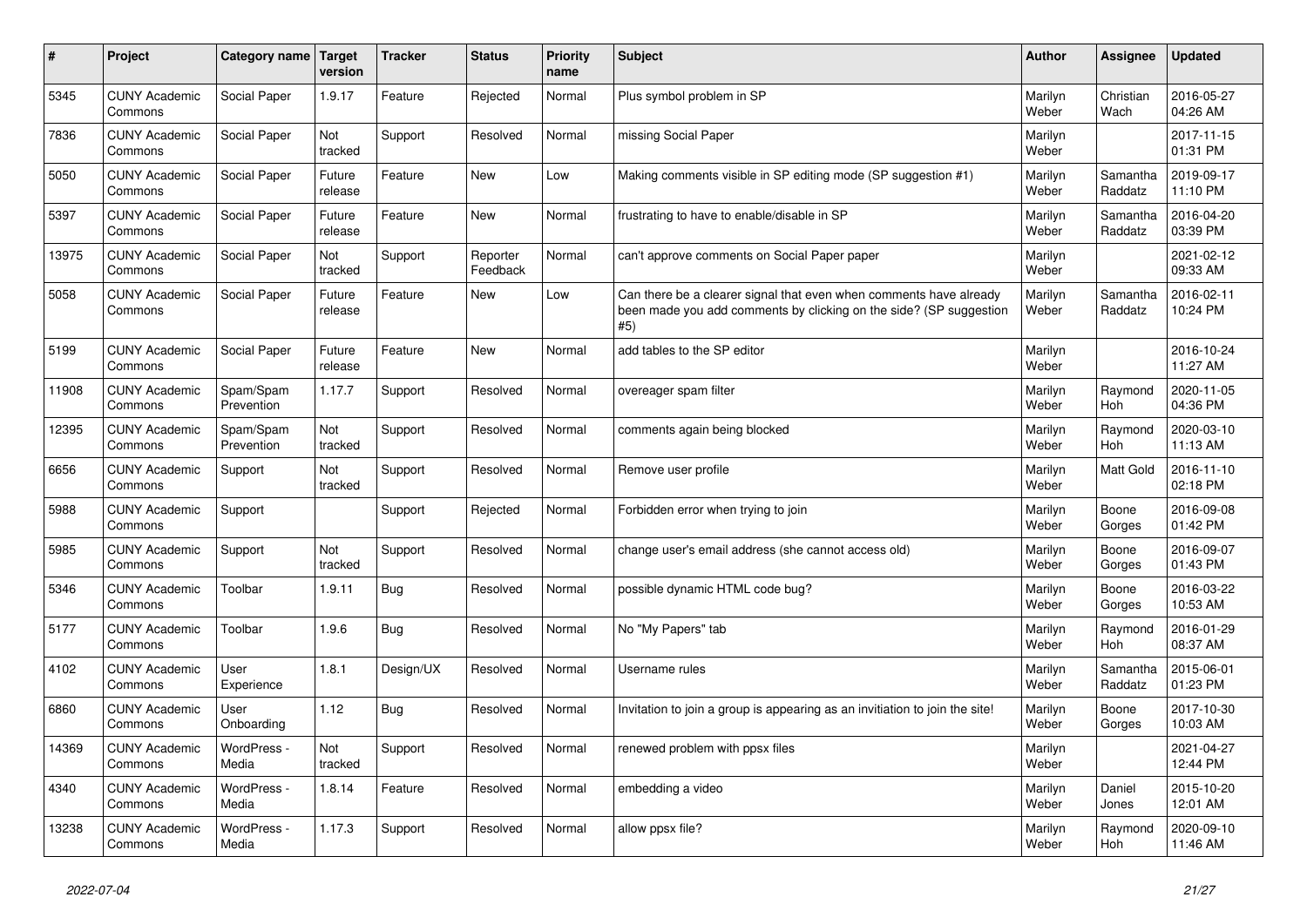| #     | Project                         | Category name   Target            | version        | <b>Tracker</b> | <b>Status</b>        | Priority<br>name | <b>Subject</b>                                                                 | <b>Author</b>    | <b>Assignee</b>       | <b>Updated</b>         |
|-------|---------------------------------|-----------------------------------|----------------|----------------|----------------------|------------------|--------------------------------------------------------------------------------|------------------|-----------------------|------------------------|
| 15978 | <b>CUNY Academic</b><br>Commons | WordPress -<br>Media              | 2.0.2          | Support        | Resolved             | Normal           | tex files?                                                                     | Marilyn<br>Weber | Raymond<br>Hoh        | 2022-06-28<br>09:09 PM |
| 10133 | <b>CUNY Academic</b><br>Commons | WordPress<br>(misc)               | Not<br>tracked | Support        | Resolved             | Normal           | two Commons sites to be migrated elsewhere                                     | Marilyn<br>Weber |                       | 2018-12-10<br>03:54 PM |
| 9499  | <b>CUNY Academic</b><br>Commons | <b>WordPress</b><br>(misc)        | Not<br>tracked | Support        | Resolved             | Normal           | tiny question - preventing dates on posts?                                     | Marilyn<br>Weber | Raymond<br><b>Hoh</b> | 2018-04-04<br>03:55 PM |
| 12393 | <b>CUNY Academic</b><br>Commons | <b>WordPress</b><br>(misc)        |                | Support        | Resolved             | High             | size limit for files                                                           | Marilyn<br>Weber |                       | 2020-02-18<br>10:13 AM |
| 10810 | <b>CUNY Academic</b><br>Commons | <b>WordPress</b><br>(misc)        | 1.14.2         | Bug            | Resolved             | Normal           | Sites set as public are becoming private                                       | Marilyn<br>Weber |                       | 2018-12-11<br>10:15 AM |
| 5713  | <b>CUNY Academic</b><br>Commons | <b>WordPress</b><br>(misc)        | Not<br>tracked | Bug            | Abandoned            | High             | Site freezing                                                                  | Marilyn<br>Weber | Boone<br>Gorges       | 2017-11-15<br>10:58 AM |
| 3001  | <b>CUNY Academic</b><br>Commons | <b>WordPress</b><br>(misc)        | Not<br>tracked | Support        | Resolved             | Normal           | shortlink requested                                                            | Marilyn<br>Weber | Boone<br>Gorges       | 2014-01-30<br>01:26 PM |
| 9541  | <b>CUNY Academic</b><br>Commons | WordPress<br>(misc)               | Not<br>tracked | Support        | Resolved             | Normal           | repeating header banner                                                        | Marilyn<br>Weber | Raymond<br><b>Hoh</b> | 2018-04-06<br>12:33 PM |
| 14074 | <b>CUNY Academic</b><br>Commons | <b>WordPress</b><br>(misc)        | Not<br>tracked | Support        | Reporter<br>Feedback | Normal           | page password protection problem                                               | Marilyn<br>Weber |                       | 2021-03-02<br>11:03 AM |
| 7607  | <b>CUNY Academic</b><br>Commons | <b>WordPress</b><br>(misc)        | Not<br>tracked | Feature        | Resolved             | Normal           | mp4 files                                                                      | Marilyn<br>Weber |                       | 2017-02-15<br>07:37 PM |
| 5753  | <b>CUNY Academic</b><br>Commons | <b>WordPress</b><br>(misc)        | Not<br>tracked | Support        | Resolved             | Normal           | merging blogs and groups                                                       | Marilyn<br>Weber | Boone<br>Gorges       | 2016-08-29<br>03:09 PM |
| 13012 | <b>CUNY Academic</b><br>Commons | <b>WordPress</b><br>(misc)        |                | Support        | Rejected             | Normal           | icon image associated with the teaching template's Creative Commons<br>License | Marilyn<br>Weber | Raymond<br>Hoh        | 2020-08-25<br>10:56 AM |
| 2777  | <b>CUNY Academic</b><br>Commons | <b>WordPress</b><br>(misc)        | Not<br>tracked | Bug            | Resolved             | Normal           | Hero slide access                                                              | Marilyn<br>Weber | Boone<br>Gorges       | 2013-09-07<br>12:26 PM |
| 7994  | <b>CUNY Academic</b><br>Commons | WordPress<br>(misc)               | 1.10.17        | Bug            | Resolved             | Urgent           | Comments not appearing                                                         | Marilyn<br>Weber |                       | 2017-04-20<br>11:16 AM |
| 14606 | <b>CUNY Academic</b><br>Commons | <b>WordPress</b><br>(misc)        | Not<br>tracked | Support        | Rejected             | Normal           | calendar wrong month                                                           | Marilyn<br>Weber |                       | 2021-07-23<br>12:11 PM |
| 11453 | <b>CUNY Academic</b><br>Commons | WordPress<br>(misc)               | 1.15.2         | Bug            | Resolved             | Normal           | 403 error on Firefox                                                           | Marilyn<br>Weber | Raymond<br>Hoh        | 2019-05-28<br>11:46 AM |
| 16172 | <b>CUNY Academic</b><br>Commons | WordPress<br>(misc)               | 2.0.2          | Bug            | Resolved             | Normal           | 'Lost your password" link not in error messge                                  | Marilyn<br>Weber | Raymond<br>Hoh        | 2022-06-14<br>09:21 PM |
| 11634 | <b>CUNY Academic</b><br>Commons | WordPress<br>(misc)               | Not<br>tracked | Bug            | Rejected             | Normal           | 'Insert Read More Tag" working oddly                                           | Marilyn<br>Weber | Raymond<br>Hoh        | 2019-07-15<br>11:48 PM |
| 3116  | <b>CUNY Academic</b><br>Commons | <b>WordPress</b><br>(Permissions) |                | Bug            | Resolved             | Normal           | Updating the FAQ page                                                          | Marilyn<br>Weber | Boone<br>Gorges       | 2014-04-01<br>10:12 PM |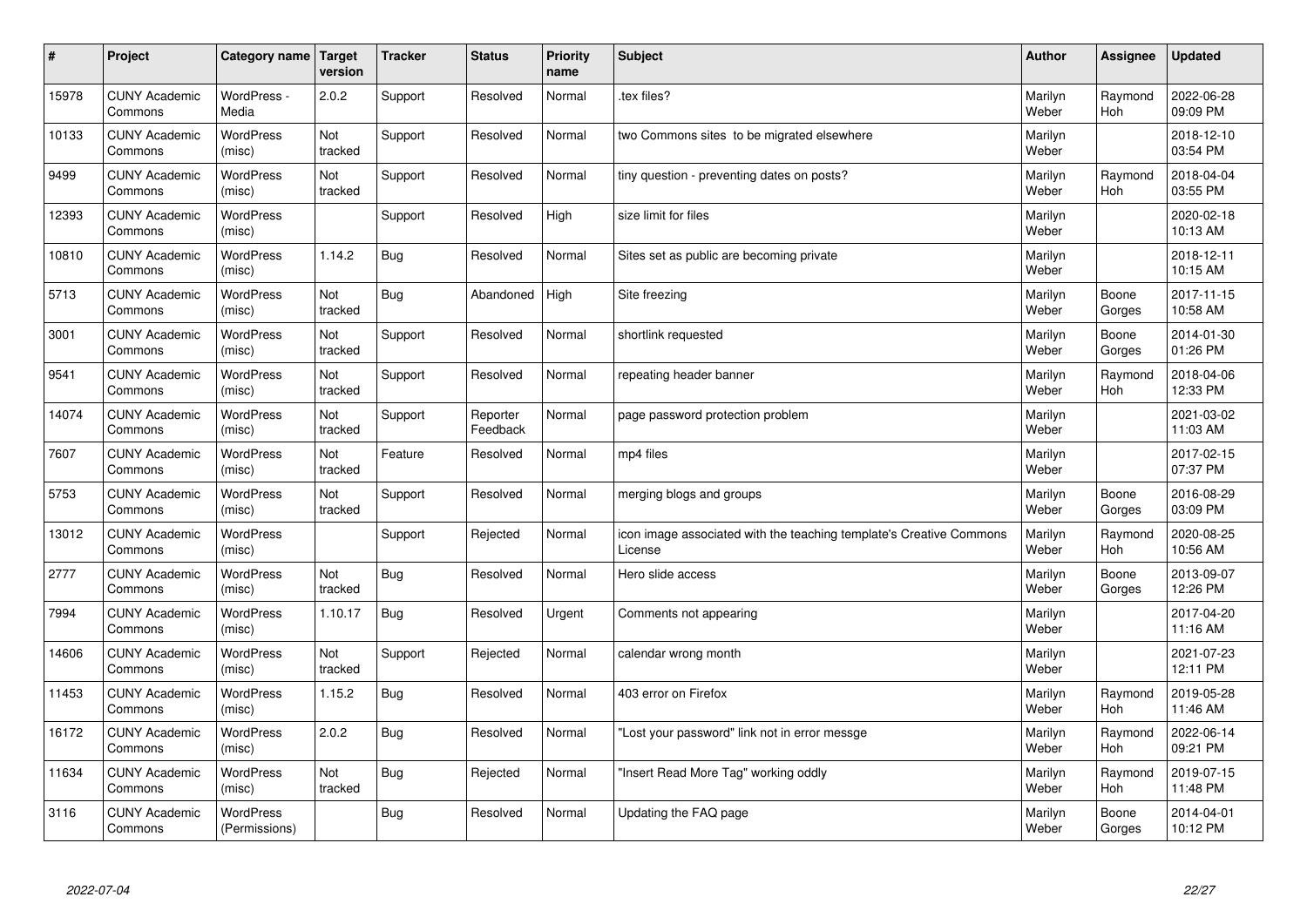| $\#$  | Project                         | Category name   Target            | version           | <b>Tracker</b> | <b>Status</b> | Priority<br>name | <b>Subject</b>                                          | <b>Author</b>    | <b>Assignee</b>       | <b>Updated</b>         |
|-------|---------------------------------|-----------------------------------|-------------------|----------------|---------------|------------------|---------------------------------------------------------|------------------|-----------------------|------------------------|
| 3592  | <b>CUNY Academic</b><br>Commons | <b>WordPress</b><br>(Permissions) | Not<br>tracked    | Publicity      | Resolved      | Normal           | Oops - Announcing 1.6!                                  | Marilyn<br>Weber | Boone<br>Gorges       | 2014-10-22<br>03:03 PM |
| 11832 | <b>CUNY Academic</b><br>Commons | <b>WordPress</b><br>Plugins       | 1.15.11           | Support        | Resolved      | Normal           | Yoast SEO premium for sexgenlab.org                     | Marilyn<br>Weber |                       | 2019-10-08<br>11:22 AM |
| 13846 | <b>CUNY Academic</b><br>Commons | <b>WordPress</b><br>Plugins       | 1.18.3            | Support        | Resolved      | Normal           | Yoast SEO plugin problem                                | Marilyn<br>Weber |                       | 2021-01-19<br>05:34 PM |
| 8308  | <b>CUNY Academic</b><br>Commons | <b>WordPress</b><br>Plugins       | Not<br>tracked    | Support        | Resolved      | Normal           | WP Migration plugin                                     | Marilyn<br>Weber |                       | 2017-11-15<br>01:27 PM |
| 6533  | <b>CUNY Academic</b><br>Commons | <b>WordPress</b><br>Plugins       | Future<br>release | Support        | Duplicate     | Low              | very old plugins?                                       | Marilyn<br>Weber | <b>Tahir Butt</b>     | 2018-10-04<br>12:27 PM |
| 7770  | <b>CUNY Academic</b><br>Commons | <b>WordPress</b><br>Plugins       | Not<br>tracked    | Bug            | Abandoned     | Normal           | Timeline.is problem                                     | Marilyn<br>Weber |                       | 2017-11-15<br>01:43 PM |
| 3136  | <b>CUNY Academic</b><br>Commons | <b>WordPress</b><br>Plugins       |                   | Bug            | Rejected      | Normal           | The Easy Rotator                                        | Marilyn<br>Weber | Boone<br>Gorges       | 2014-04-01<br>10:26 PM |
| 7328  | <b>CUNY Academic</b><br>Commons | WordPress<br><b>Plugins</b>       | Not<br>tracked    | Bug            | Resolved      | Normal           | technical issue with the Events Manager plugin          | Marilyn<br>Weber | Raymond<br><b>Hoh</b> | 2017-11-15<br>06:19 PM |
| 9726  | <b>CUNY Academic</b><br>Commons | <b>WordPress</b><br>Plugins       | Not<br>tracked    | Support        | Abandoned     | Normal           | technical error on Contact page                         | Marilyn<br>Weber |                       | 2018-12-10<br>03:53 PM |
| 5621  | <b>CUNY Academic</b><br>Commons | <b>WordPress</b><br>Plugins       | 1.9.17            | Feature        | Resolved      | Normal           | Taxonomy plugin request                                 | Marilyn<br>Weber | Boone<br>Gorges       | 2016-06-01<br>11:28 PM |
| 14019 | <b>CUNY Academic</b><br>Commons | <b>WordPress</b><br>Plugins       | 1.18.5            | Bug            | Resolved      | Normal           | smorales.commons.gc.cuny.edu                            | Marilyn<br>Weber | Boone<br>Gorges       | 2021-02-23<br>11:06 AM |
| 14075 | <b>CUNY Academic</b><br>Commons | <b>WordPress</b><br>Plugins       | Not<br>tracked    | Bug            | Resolved      | Normal           | sludigitalportfolios.commons.gc.cuny.edu                | Marilyn<br>Weber | Boone<br>Gorges       | 2021-03-01<br>10:46 AM |
| 12354 | <b>CUNY Academic</b><br>Commons | <b>WordPress</b><br>Plugins       | 1.16.5            | <b>Bug</b>     | Resolved      | Urgent           | sites (including Net-Art) are reporting critical issues | Marilyn<br>Weber | Raymond<br>Hoh        | 2020-02-02<br>03:16 PM |
| 14534 | <b>CUNY Academic</b><br>Commons | WordPress<br>Plugins              | 1.18.12           | Support        | Resolved      | Normal           | Share This Image plugin?                                | Marilyn<br>Weber |                       | 2021-06-08<br>11:50 AM |
| 14265 | <b>CUNY Academic</b><br>Commons | <b>WordPress</b><br>Plugins       | 1.18.10           | Support        | Resolved      | Normal           | separate the tag cloud in the blog sidebar              | Marilyn<br>Weber | Boone<br>Gorges       | 2021-05-12<br>05:19 PM |
| 10240 | <b>CUNY Academic</b><br>Commons | WordPress<br>Plugins              | 1.13.8            | Support        | Resolved      | Normal           | require-featured-image plug-in request                  | Marilyn<br>Weber |                       | 2018-08-29<br>05:15 PM |
| 9087  | <b>CUNY Academic</b><br>Commons | WordPress<br>Plugins              | 1.12.7            | Support        | Resolved      | Normal           | request for WP Social Sharing                           | Marilyn<br>Weber |                       | 2018-01-23<br>11:17 AM |
| 5302  | <b>CUNY Academic</b><br>Commons | WordPress<br>Plugins              | 1.9.10            | Feature        | Resolved      | Normal           | request for WP Gallery Custom Links plug-in             | Marilyn<br>Weber | Boone<br>Gorges       | 2016-03-11<br>09:20 PM |
| 12676 | <b>CUNY Academic</b><br>Commons | WordPress<br>Plugins              | 1.16.10           | Support        | Resolved      | Normal           | request for Require Post Category plug-in               | Marilyn<br>Weber |                       | 2020-04-28<br>11:03 AM |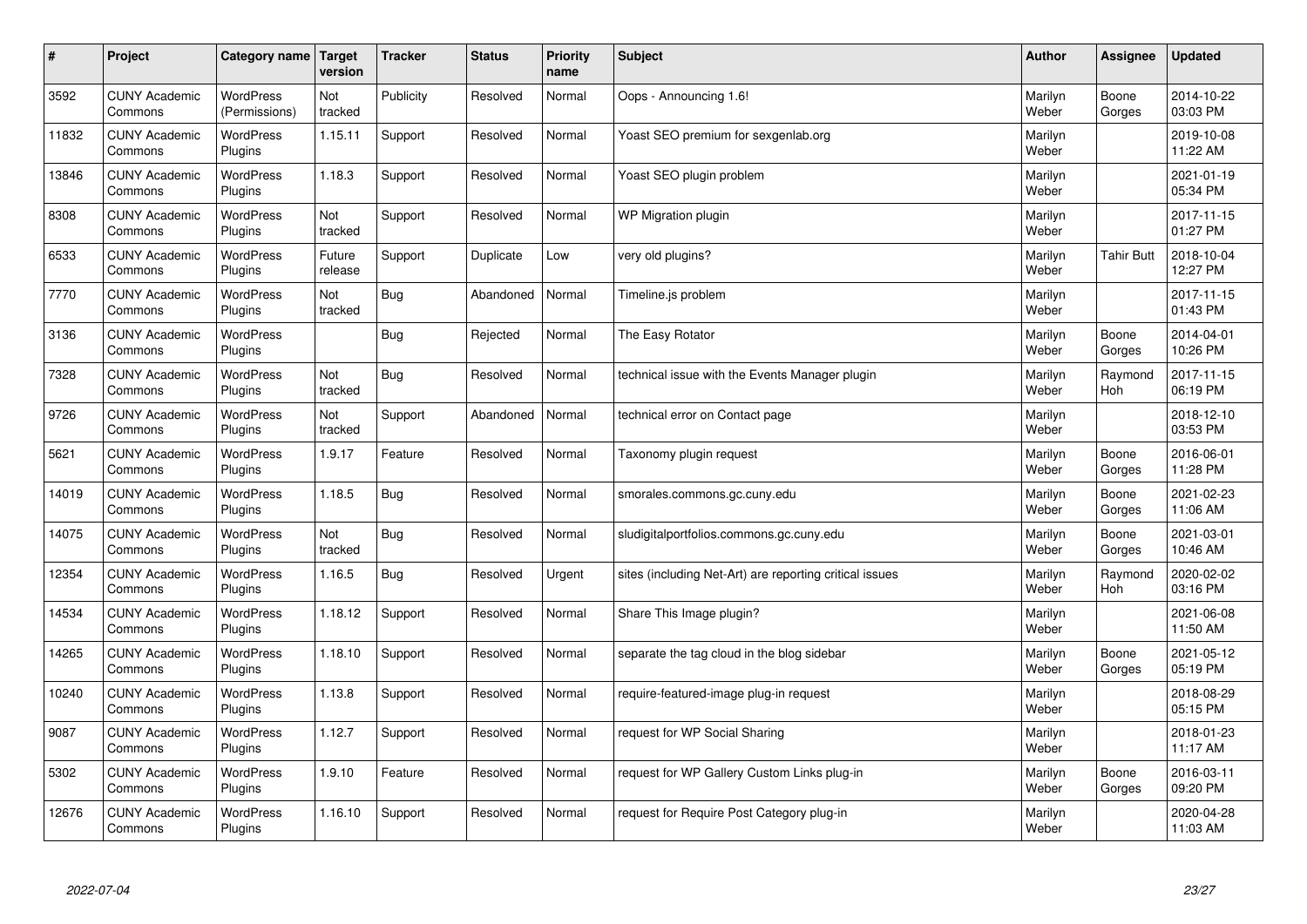| #     | Project                         | Category name               | Target<br>version | <b>Tracker</b> | <b>Status</b> | <b>Priority</b><br>name | <b>Subject</b>                                                                          | <b>Author</b>    | Assignee              | <b>Updated</b>         |
|-------|---------------------------------|-----------------------------|-------------------|----------------|---------------|-------------------------|-----------------------------------------------------------------------------------------|------------------|-----------------------|------------------------|
| 8446  | <b>CUNY Academic</b><br>Commons | <b>WordPress</b><br>Plugins | 1.11.14           | Support        | Resolved      | Normal                  | request for multiple accordion menu plugins                                             | Marilyn<br>Weber |                       | 2018-05-07<br>09:57 PM |
| 9192  | <b>CUNY Academic</b><br>Commons | <b>WordPress</b><br>Plugins | 1.12.8            | Bug            | Resolved      | Normal                  | problems with the Leaflet plug -in                                                      | Marilyn<br>Weber | Boone<br>Gorges       | 2018-02-13<br>11:07 AM |
| 11205 | <b>CUNY Academic</b><br>Commons | <b>WordPress</b><br>Plugins | Not<br>tracked    | Support        | Resolved      | Normal                  | problems with Google calendar                                                           | Marilyn<br>Weber | Raymond<br><b>Hoh</b> | 2019-03-11<br>02:17 PM |
| 9500  | <b>CUNY Academic</b><br>Commons | <b>WordPress</b><br>Plugins | 1.12.12           | Support        | Resolved      | Normal                  | PowerPoint in the media library?                                                        | Marilyn<br>Weber | Raymond<br><b>Hoh</b> | 2018-04-12<br>02:28 PM |
| 8908  | <b>CUNY Academic</b><br>Commons | <b>WordPress</b><br>Plugins | 1.12.2            | Support        | Resolved      | Normal                  | Plugin request from Steve Brier                                                         | Marilyn<br>Weber |                       | 2017-11-27<br>11:39 AM |
| 9026  | <b>CUNY Academic</b><br>Commons | WordPress<br>Plugins        | 1.12.6            | Support        | Resolved      | Normal                  | plugin request from Carlos Guevara                                                      | Marilyn<br>Weber |                       | 2018-01-03<br>09:33 AM |
| 5657  | <b>CUNY Academic</b><br>Commons | <b>WordPress</b><br>Plugins | 1.9.18            | Feature        | Resolved      | Normal                  | Plugin Request - Instagram Feed WD                                                      | Marilyn<br>Weber | Boone<br>Gorges       | 2016-06-08<br>12:36 PM |
| 5522  | <b>CUNY Academic</b><br>Commons | <b>WordPress</b><br>Plugins | 1.9.15            | Feature        | Resolved      | Normal                  | plugin request                                                                          | Marilyn<br>Weber | Boone<br>Gorges       | 2016-05-09<br>10:36 AM |
| 9965  | <b>CUNY Academic</b><br>Commons | <b>WordPress</b><br>Plugins | 1.13.4            | Support        | Resolved      | Normal                  | plug-in request for OneTone Companion                                                   | Marilyn<br>Weber | Raymond<br><b>Hoh</b> | 2018-06-26<br>12:00 PM |
| 9330  | <b>CUNY Academic</b><br>Commons | WordPress<br>Plugins        | 1.12.10           | Bug            | Resolved      | Normal                  | part 2 of problems with the Leaflet plug -in                                            | Marilyn<br>Weber |                       | 2018-03-04<br>05:58 PM |
| 14012 | <b>CUNY Academic</b><br>Commons | WordPress<br>Plugins        | 1.18.5            | Support        | Resolved      | Normal                  | Open External Links in a New Window plugin?                                             | Marilyn<br>Weber | Boone<br>Gorges       | 2021-03-02<br>02:07 PM |
| 15654 | <b>CUNY Academic</b><br>Commons | <b>WordPress</b><br>Plugins | 1.19.6            | Support        | Resolved      | Normal                  | Numerous Copies of Events showing up                                                    | Marilyn<br>Weber | Boone<br>Gorges       | 2022-03-22<br>11:30 AM |
| 8131  | <b>CUNY Academic</b><br>Commons | <b>WordPress</b><br>Plugins | 1.11              | Bug            | Resolved      | Normal                  | Newsletters plug-in                                                                     | Marilyn<br>Weber | Boone<br>Gorges       | 2017-05-11<br>09:42 PM |
| 8721  | <b>CUNY Academic</b><br>Commons | WordPress<br>Plugins        | 1.11.13           | Bug            | Resolved      | Normal                  | more problems with Events calendar                                                      | Marilyn<br>Weber |                       | 2017-09-21<br>10:35 AM |
| 12363 | <b>CUNY Academic</b><br>Commons | <b>WordPress</b><br>Plugins | 1.16.5            | Bug            | Resolved      | Urgent                  | more bbPress problems - now students unable to post either a new<br>thread or a comment | Marilyn<br>Weber | Raymond<br><b>Hoh</b> | 2020-03-17<br>03:07 PM |
| 15610 | <b>CUNY Academic</b><br>Commons | <b>WordPress</b><br>Plugins | Not<br>tracked    | Support        | Rejected      | Normal                  | Loops & Logic plugin                                                                    | Marilyn<br>Weber | Raymond<br>Hoh        | 2022-03-19<br>11:16 AM |
| 14885 | <b>CUNY Academic</b><br>Commons | WordPress<br>Plugins        | 1.18.22           | Bug            | Resolved      | Normal                  | Long Loading Times -- Wordpress Admin Site                                              | Marilyn<br>Weber | Raymond<br>Hoh        | 2021-10-26<br>12:28 PM |
| 7668  | <b>CUNY Academic</b><br>Commons | WordPress<br>Plugins        |                   | Support        | Rejected      | Normal                  | Iframes question                                                                        | Marilyn<br>Weber |                       | 2017-04-11<br>09:29 PM |
| 13184 | <b>CUNY Academic</b><br>Commons | WordPress<br>Plugins        | 1.17.2            | Support        | Resolved      | Normal                  | google translate plugin                                                                 | Marilyn<br>Weber |                       | 2020-08-25<br>11:36 AM |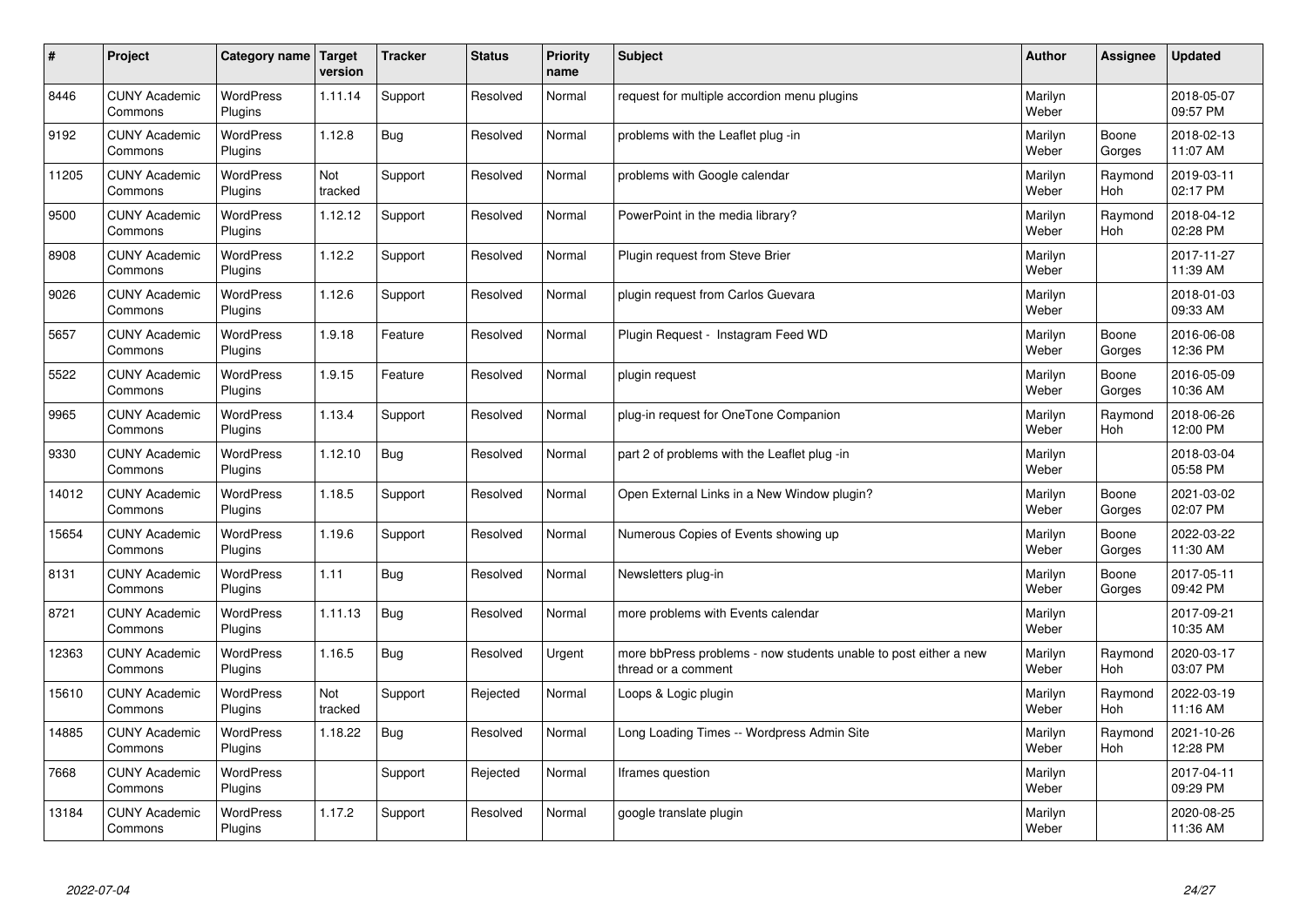| #     | Project                         | Category name               | Target<br>version | <b>Tracker</b> | <b>Status</b> | Priority<br>name | <b>Subject</b>                                              | <b>Author</b>    | <b>Assignee</b>       | <b>Updated</b>         |
|-------|---------------------------------|-----------------------------|-------------------|----------------|---------------|------------------|-------------------------------------------------------------|------------------|-----------------------|------------------------|
| 13841 | <b>CUNY Academic</b><br>Commons | <b>WordPress</b><br>Plugins | 1.18.3            | Support        | Resolved      | Normal           | Folders plugin request                                      | Marilyn<br>Weber | Boone<br>Gorges       | 2021-01-26<br>04:43 PM |
| 7745  | <b>CUNY Academic</b><br>Commons | <b>WordPress</b><br>Plugins | 1.10.13           | Support        | Resolved      | Normal           | Featured Video Plus plugin requested                        | Marilyn<br>Weber |                       | 2017-03-03<br>01:51 PM |
| 8693  | <b>CUNY Academic</b><br>Commons | <b>WordPress</b><br>Plugins |                   | Support        | Resolved      | Normal           | Existing blog wants to replace Mailpoet with Newsletters    | Marilyn<br>Weber |                       | 2017-09-12<br>02:24 PM |
| 8552  | <b>CUNY Academic</b><br>Commons | <b>WordPress</b><br>Plugins | 1.11.10           | Bug            | Resolved      | Normal           | Events Calendar problem                                     | Marilyn<br>Weber |                       | 2017-08-18<br>04:36 PM |
| 5875  | <b>CUNY Academic</b><br>Commons | <b>WordPress</b><br>Plugins | Not<br>tracked    | Bug            | Resolved      | Normal           | Events Calendar garbled in IE                               | Marilyn<br>Weber | Marilyn<br>Weber      | 2017-11-15<br>05:45 PM |
| 13741 | <b>CUNY Academic</b><br>Commons | <b>WordPress</b><br>Plugins | 1.18.3            | Support        | Resolved      | Normal           | Ensemble Video Plugin                                       | Marilyn<br>Weber |                       | 2021-01-26<br>04:43 PM |
| 5036  | <b>CUNY Academic</b><br>Commons | <b>WordPress</b><br>Plugins | 1.9.1.1           | Feature        | Resolved      | Normal           | <b>Embeds request</b>                                       | Marilyn<br>Weber | Boone<br>Gorges       | 2015-12-18<br>10:12 PM |
| 4542  | <b>CUNY Academic</b><br>Commons | WordPress<br><b>Plugins</b> | 1.8.10            | Bug            | Resolved      | Normal           | Emailing group users problem                                | Marilyn<br>Weber | Boone<br>Gorges       | 2015-09-11<br>11:16 AM |
| 14077 | <b>CUNY Academic</b><br>Commons | <b>WordPress</b><br>Plugins | 1.18.7            | Support        | Resolved      | Normal           | Elementor Pro plugin for the slider                         | Marilyn<br>Weber | Raymond<br>Hoh        | 2021-03-23<br>11:43 AM |
| 13947 | <b>CUNY Academic</b><br>Commons | <b>WordPress</b><br>Plugins | 1.18.4            | Bug            | Resolved      | Normal           | Elementor plugin problem                                    | Marilyn<br>Weber | Raymond<br>Hoh        | 2021-02-08<br>09:34 PM |
| 14509 | <b>CUNY Academic</b><br>Commons | <b>WordPress</b><br>Plugins | 1.18.12           | Bug            | Resolved      | Normal           | Elementor Editor problem                                    | Marilyn<br>Weber |                       | 2021-06-08<br>09:55 AM |
| 8576  | <b>CUNY Academic</b><br>Commons | <b>WordPress</b><br>Plugins | 1.11.11           | Support        | Resolved      | Normal           | Digital Measures plugin request                             | Marilyn<br>Weber |                       | 2017-09-01<br>03:44 PM |
| 3093  | <b>CUNY Academic</b><br>Commons | <b>WordPress</b><br>Plugins |                   | Bug            | Rejected      | Normal           | <b>Custom Google Maps</b>                                   | Marilyn<br>Weber | Boone<br>Gorges       | 2014-05-02<br>10:52 AM |
| 5083  | <b>CUNY Academic</b><br>Commons | WordPress<br>Plugins        | 1.9.5             | Support        | Rejected      | Normal           | creating a shortcode for the iframe code of the google form | Marilyn<br>Weber | Marilyn<br>Weber      | 2016-01-12<br>04:25 PM |
| 7100  | <b>CUNY Academic</b><br>Commons | <b>WordPress</b><br>Plugins | 1.10.5            | Bug            | Resolved      | High             | Cincopa plugin problem                                      | Marilyn<br>Weber | Boone<br>Gorges       | 2016-12-19<br>10:32 AM |
| 9340  | <b>CUNY Academic</b><br>Commons | WordPress<br>Plugins        | 1.12.10           | Bug            | Resolved      | Normal           | change the web preview?                                     | Marilyn<br>Weber | Raymond<br><b>Hoh</b> | 2018-03-13<br>11:50 AM |
| 9888  | <b>CUNY Academic</b><br>Commons | WordPress<br>Plugins        | 1.13.3            | Support        | Resolved      | Normal           | Business directory Plug-in request                          | Marilyn<br>Weber |                       | 2018-06-12<br>11:52 AM |
| 8924  | <b>CUNY Academic</b><br>Commons | WordPress<br>Plugins        | 1.12.4            | Bug            | Resolved      | Normal           | auto-remove feature on http://pcp.gc.cuny.edu               | Marilyn<br>Weber | Matt Gold             | 2017-12-04<br>10:18 AM |
| 9078  | <b>CUNY Academic</b><br>Commons | WordPress<br>Plugins        | 1.12.7            | Support        | Resolved      | Normal           | arcgis web maps?                                            | Marilyn<br>Weber | Raymond<br>Hoh        | 2018-01-23<br>11:11 AM |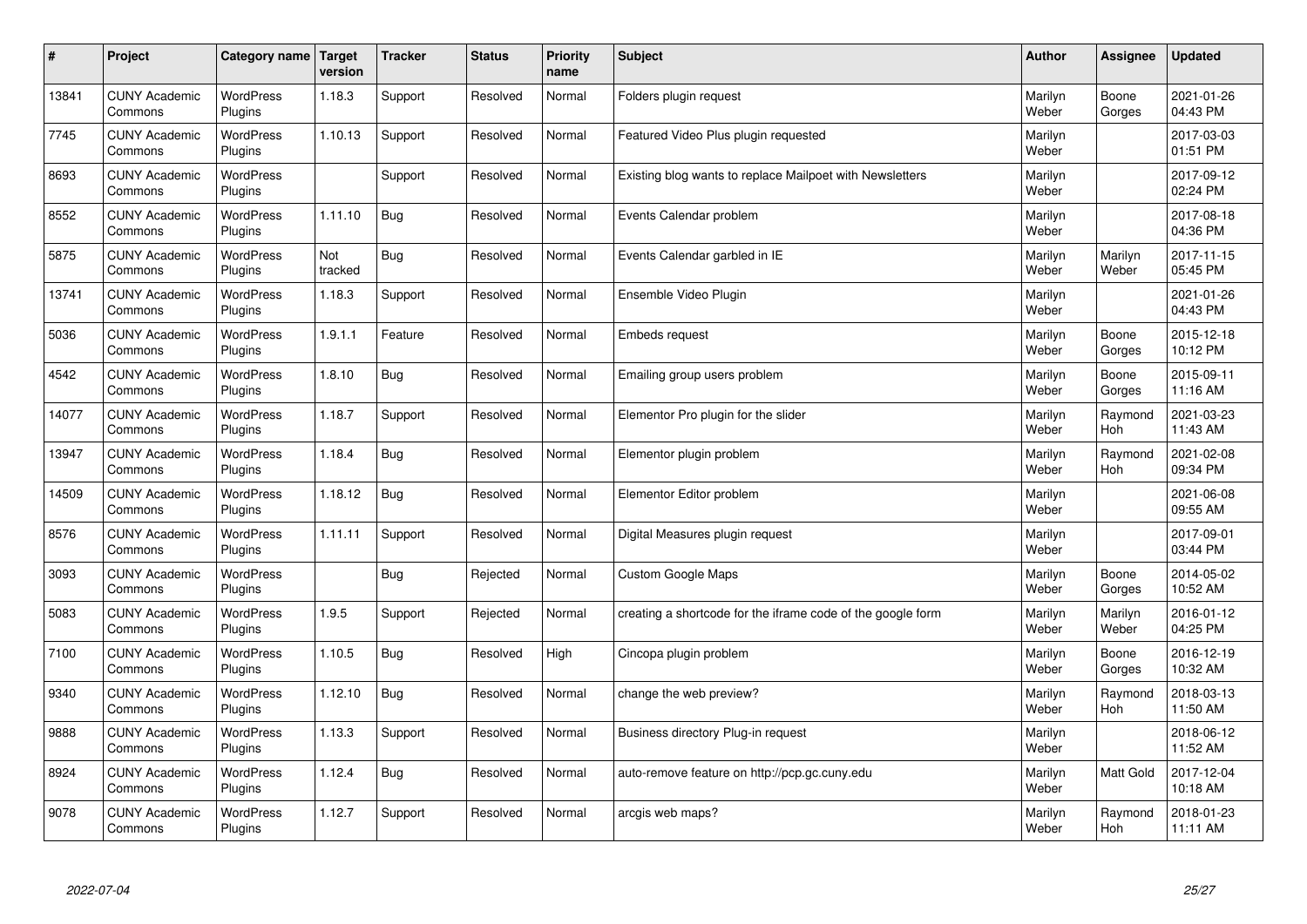| $\sharp$ | Project                         | Category name   Target            | version        | <b>Tracker</b> | <b>Status</b>        | <b>Priority</b><br>name | <b>Subject</b>                                                                             | <b>Author</b>    | Assignee              | <b>Updated</b>         |
|----------|---------------------------------|-----------------------------------|----------------|----------------|----------------------|-------------------------|--------------------------------------------------------------------------------------------|------------------|-----------------------|------------------------|
| 8071     | <b>CUNY Academic</b><br>Commons | <b>WordPress</b><br>Plugins       | Not<br>tracked | Support        | Rejected             | Normal                  | Anthologize                                                                                | Marilyn<br>Weber |                       | 2017-05-10<br>10:15 AM |
| 13935    | <b>CUNY Academic</b><br>Commons | <b>WordPress</b><br>Plugins       | 1.18.4         | Support        | Resolved             | Low                     | Add Users sidebar widget not working                                                       | Marilyn<br>Weber |                       | 2021-02-09<br>11:05 AM |
| 4997     | <b>CUNY Academic</b><br>Commons | <b>WordPress</b><br>Plugins       | 1.9.4          | Feature        | Resolved             | Normal                  | ability to embed maps from StoryMapJS?                                                     | Marilyn<br>Weber | Boone<br>Gorges       | 2016-01-07<br>12:34 PM |
| 13944    | <b>CUNY Academic</b><br>Commons | <b>WordPress</b><br>Plugins       | 1.18.4         | Support        | Resolved             | Normal                  | 3D FlipBook request                                                                        | Marilyn<br>Weber |                       | 2021-02-09<br>11:05 AM |
| 15545    | <b>CUNY Academic</b><br>Commons | <b>WordPress</b><br>Plugins       | 1.19.5         | Feature        | Resolved             | Normal                  | 'ZI Hide Featured Image" plugin request                                                    | Marilyn<br>Weber | Boone<br>Gorges       | 2022-03-09<br>10:09 AM |
| 9955     | <b>CUNY Academic</b><br>Commons | <b>WordPress</b><br>Plugins       | 1.13.4         | Support        | Rejected             | Normal                  | docx converter plugin?                                                                     | Marilyn<br>Weber |                       | 2018-06-26<br>11:39 AM |
| 12741    | <b>CUNY Academic</b><br>Commons | <b>WordPress</b><br>Plugins       | Not<br>tracked | Support        | Reporter<br>Feedback | Normal                  | <b>Tableau Public Viz Block</b>                                                            | Marilyn<br>Weber | Raymond<br>Hoh        | 2020-05-12<br>11:00 AM |
| 11813    | <b>CUNY Academic</b><br>Commons | WordPress<br>Plugins              | 1.15.9         | Support        | Resolved             | Normal                  | 'Change Password Protected Message" plugin requests                                        | Marilyn<br>Weber |                       | 2019-09-10<br>05:57 PM |
| 11211    | <b>CUNY Academic</b><br>Commons | WordPress<br><b>Themes</b>        | 1.14.8         | Support        | Resolved             | Normal                  | user needs to edit the HTML coding                                                         | Marilyn<br>Weber |                       | 2019-03-12<br>11:20 AM |
| 14911    | <b>CUNY Academic</b><br>Commons | <b>WordPress</b><br>Themes        | Not<br>tracked | Support        | New                  | Normal                  | Twentytwentyone theme                                                                      | Marilyn<br>Weber |                       | 2021-10-28<br>10:37 AM |
| 3071     | <b>CUNY Academic</b><br>Commons | <b>WordPress</b><br><b>Themes</b> | 1.5.22         | Bug            | Resolved             | Normal                  | Twenty Fourteen theme differences                                                          | Marilyn<br>Weber | Boone<br>Gorges       | 2014-04-01<br>08:18 PM |
| 13512    | <b>CUNY Academic</b><br>Commons | WordPress<br><b>Themes</b>        | 1.17.7         | Support        | Resolved             | Normal                  | theme update                                                                               | Marilyn<br>Weber |                       | 2020-11-16<br>04:46 PM |
| 4965     | <b>CUNY Academic</b><br>Commons | <b>WordPress</b><br><b>Themes</b> | Not<br>tracked | Feature        | Resolved             | Normal                  | Theme requested                                                                            | Marilyn<br>Weber | Boone<br>Gorges       | 2016-02-24<br>09:46 PM |
| 8941     | <b>CUNY Academic</b><br>Commons | WordPress<br><b>Themes</b>        | 1.13.1         | Support        | Resolved             | Normal                  | Theme request: ColorNews                                                                   | Marilyn<br>Weber |                       | 2018-05-08<br>10:42 AM |
| 12360    | <b>CUNY Academic</b><br>Commons | WordPress<br><b>Themes</b>        | Not<br>tracked | Bug            | Reporter<br>Feedback | Normal                  | site just says "DANTE We are currently in maintenance mode, please<br>check back shortly." | Marilyn<br>Weber |                       | 2020-02-04<br>12:13 PM |
| 11866    | <b>CUNY Academic</b><br>Commons | <b>WordPress</b><br><b>Themes</b> | 1.15.10        | Support        | Resolved             | Normal                  | problem with project widget and the 'skills' to generate tags                              | Marilyn<br>Weber | Raymond<br>Hoh        | 2019-09-19<br>03:20 PM |
| 12302    | <b>CUNY Academic</b><br>Commons | WordPress<br>Themes               | 1.16.4         | Support        | Resolved             | Normal                  | Pictorio theme request                                                                     | Marilyn<br>Weber | Raymond<br><b>Hoh</b> | 2020-01-28<br>11:44 AM |
| 14734    | <b>CUNY Academic</b><br>Commons | <b>WordPress</b><br><b>Themes</b> | 1.18.18        | Support        | Resolved             | Normal                  | missing section of Sujatha Fernandes' site                                                 | Marilyn<br>Weber | Raymond<br><b>Hoh</b> | 2021-09-06<br>04:15 PM |
| 12137    | <b>CUNY Academic</b><br>Commons | <b>WordPress</b><br><b>Themes</b> | Not<br>tracked | Support        | Resolved             | Normal                  | media player problem                                                                       | Marilyn<br>Weber |                       | 2019-12-12<br>08:52 PM |